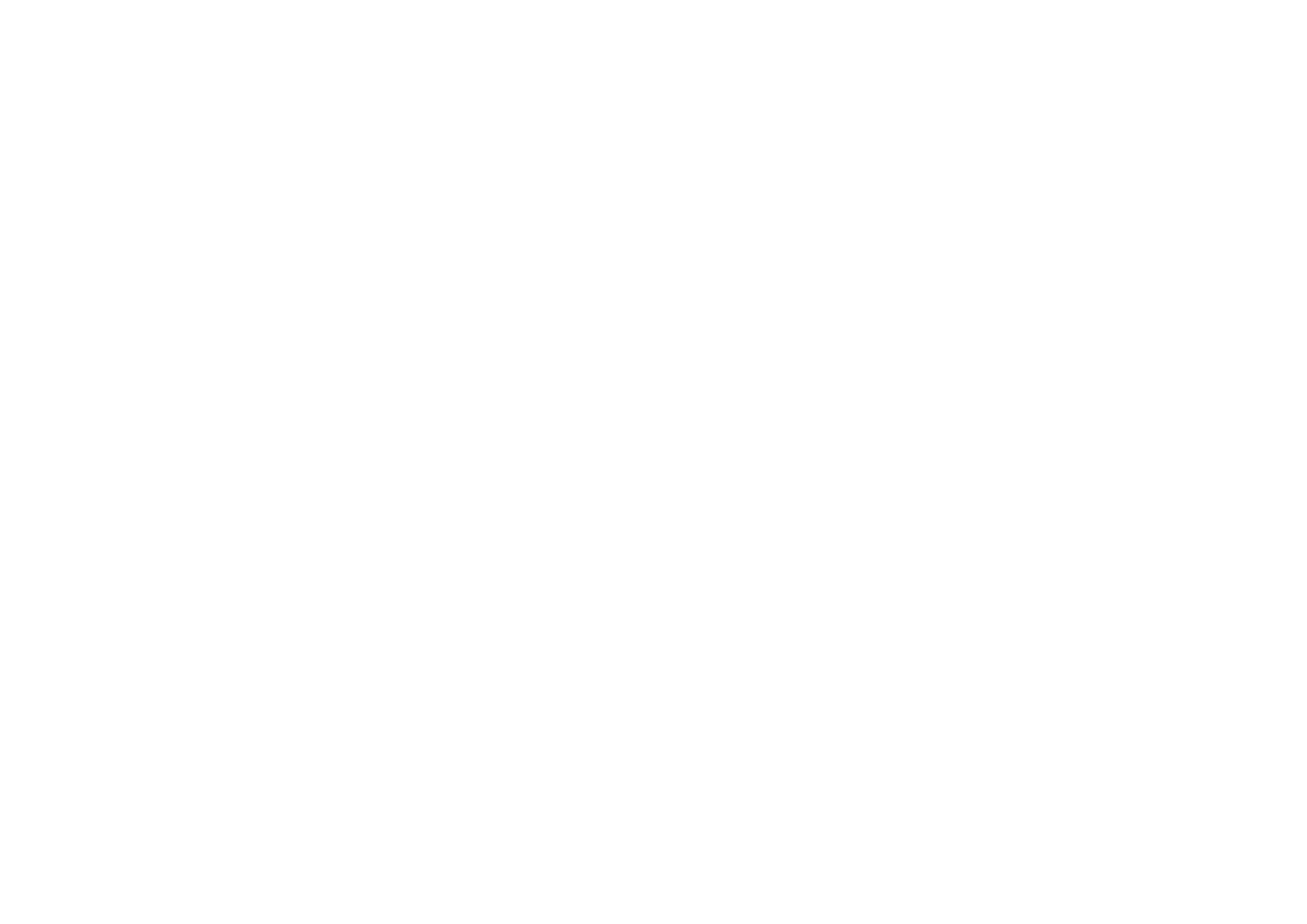## CHAPTER 33: MAINSTREAMING SECURITY MANAGEMENT

### **Summary**

*Security awareness and the management of risk should be a characteristic of responsible programme management. Yet there are "barriers to change" which need to be overcome for risk-management good practice to be firmly accepted.*<sup>1</sup>

## **Mainstreaming good practice**

redR-IHE is a London-based NGO<br>with over 25 years experience provid-<br>ing training and support services to<br>frontline humanitarian aid agencies<sup>2</sup>.<br>A strength of the RedR-IHE security prowith over 25 years experience providing training and support services to frontline humanitarian aid agencies<sup>2</sup>. A strength of the RedR-IHE security programme since its inception in the mid-1990s as an inter-agency research initiative has been its focused relevance on the challenges faced by aid agencies in their increasingly insecure operating environments. The relevance has come from the way in which the training curriculum, and the management model that grew from it, framed itself as "*a research-led training project and a training-led research project*". Almost unknowingly it promoted an "evidence-based" approach to management that sought out good practice by reviewing the "science base" of thinking on security from several sectors (academic, military, police, private security firms), as well as harvesting the experience of the reallife challenges of aid practitioners.

This tradition of "learning through doing" has led to a focus on the need for mainstreaming good practice. Feedback from workshop participants over the years, and the observation of the trainers who have delivered these workshops all over the world, seem to be pointing in the same direction. Namely, that whilst almost everyone who attended the training

valued the process, and could see why the approach was useful, the "reality" of organisational life would always be the most severe limitation to adoption of the good practice for security promoted on the training. There was a certain irony here: on the one hand organisations "valued" their people and their security enough to send them on a course, but their people-centric values seemed to run out of energy when it came to adapting organisational practice in the ways the training was suggesting.

## **Investing time**

Individual managers, no matter how committed or attached to the approach, would invariably run into what we came to term "barriers to change" when they attempted to implement the approach within their organisations. They say that organisational values, known collectively as the organisational culture, are only really revealed when it comes to making resources available, especially in conditions of resource scarcity when choices have to be made between equally appealing organisational objectives. So the typical "barriers to change" that came back from frustrated practitioners were "we don't have enough time for this" and/or "we don't have enough money for this". But since good security management at field level is really about good programming based on holistic understandings of where we are working, it does beg the question "if we don't have time for this, then what do we have time for"?

To some extent this is inevitable when attempting to disseminate good practice. Similar challenges are faced by those trying to promote other forms of "good practice" with regard to staff management, gender equality or equal opportunities. Certainly there is a clear need to build up the awareness and knowledge of individuals as a means of developing a common language and approach to managing security throughout the sector. But until this language and approach is understood and accepted organisationally, and permeates the way an organisation thinks and acts from top to bottom, then the impact of training-based approaches are going to be partial and transitory. This is especially true in our sector, where staff turnover is one of the key challenges to organisational learning, memory and capacity development.

## **Championing change**

In essence, for security good practice to be "mainstreamed" we are talking about significant cultural change within organisations. For this to *Paul Davies: has extensive experience in the humanitarian sector as a manager, trainer and media specialist. At the time of writing this article he was Good Practice Coordinator for the RedR-IHE Security Programme. Paul is currently Director of Navigator Communications (www.navigator-communications.com), working on a number of consultancies, including a global study on anti-vehicle mines and aid agency security for UK NGO, Landmine Action.*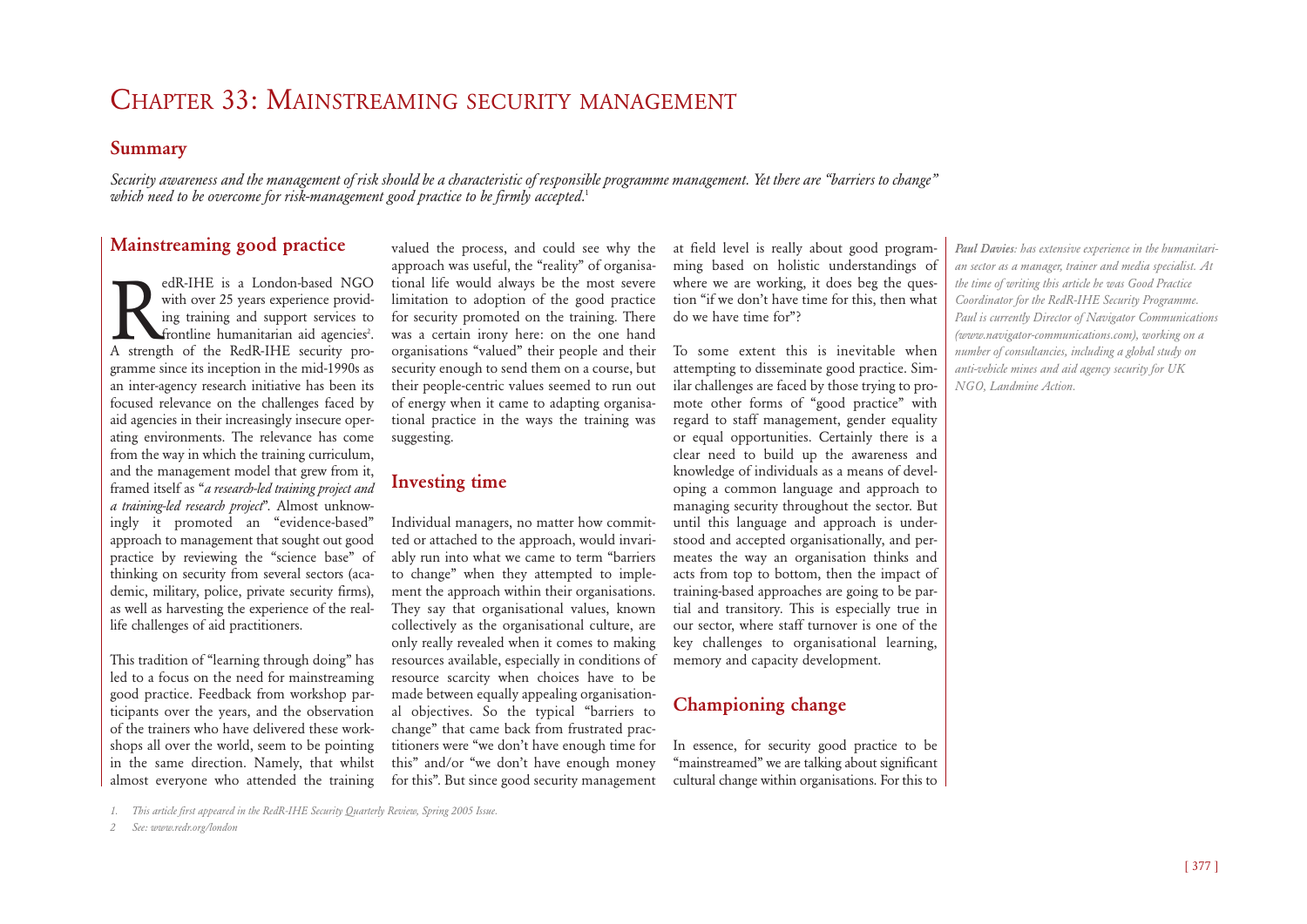occur, leadership needs to come from the top, and that means Chief Executive level. Senior leaders need to become "change champions". This is the starting point for the mainstreaming component of RedR-IHE's security programme: a series of one-day seminars and workshops for the senior leadership of aid agencies and consulting services at HQ level to assist and facilitate the development of a culture of good practice.

Finally, it is crucial to think of the "end state" to which this process is aspiring. What does it, or will it mean, to have "mainstreamed" good practice with regards to security management? It is clear that the definition of a successfully "mainstreamed" organisation will be rooted in the culture that pervades the organisation and its people, rather than a bureaucracy cluttered with endless checklists and procedures, all bound together in some oppressive ring-bound folder that will consume your excess baggage allowance. This is not to say that security policies, procedures and practices do not need to be formalised into a living security plan; of course they do, but rather that an organisation that has succeeded in mainstreaming security good practice will not be primarily defined by this.

Instead, security will be the lens through which all activities are seen, and decisions made. Security awareness and risk management good practice will be so ingrained in the organisational culture that it will simply be

understood that "this is the way we do things around here". Equally, this will be a culture where people will not have to be told that we all have a responsibility for security: every member of staff will understand this, and act accordingly. For senior leadership, this mainstreamed culture of security good practice may be the source of further significant dilemmas, such as when to suspend an existing programme or turn down new donor money if the security conditions are not right. But nonetheless, an embedded security culture should make such demanding dilemmas into routine decisions, and provide a clear guide to action that will service the agreed and understood best interests of the organisation and all its stakeholders in the long term.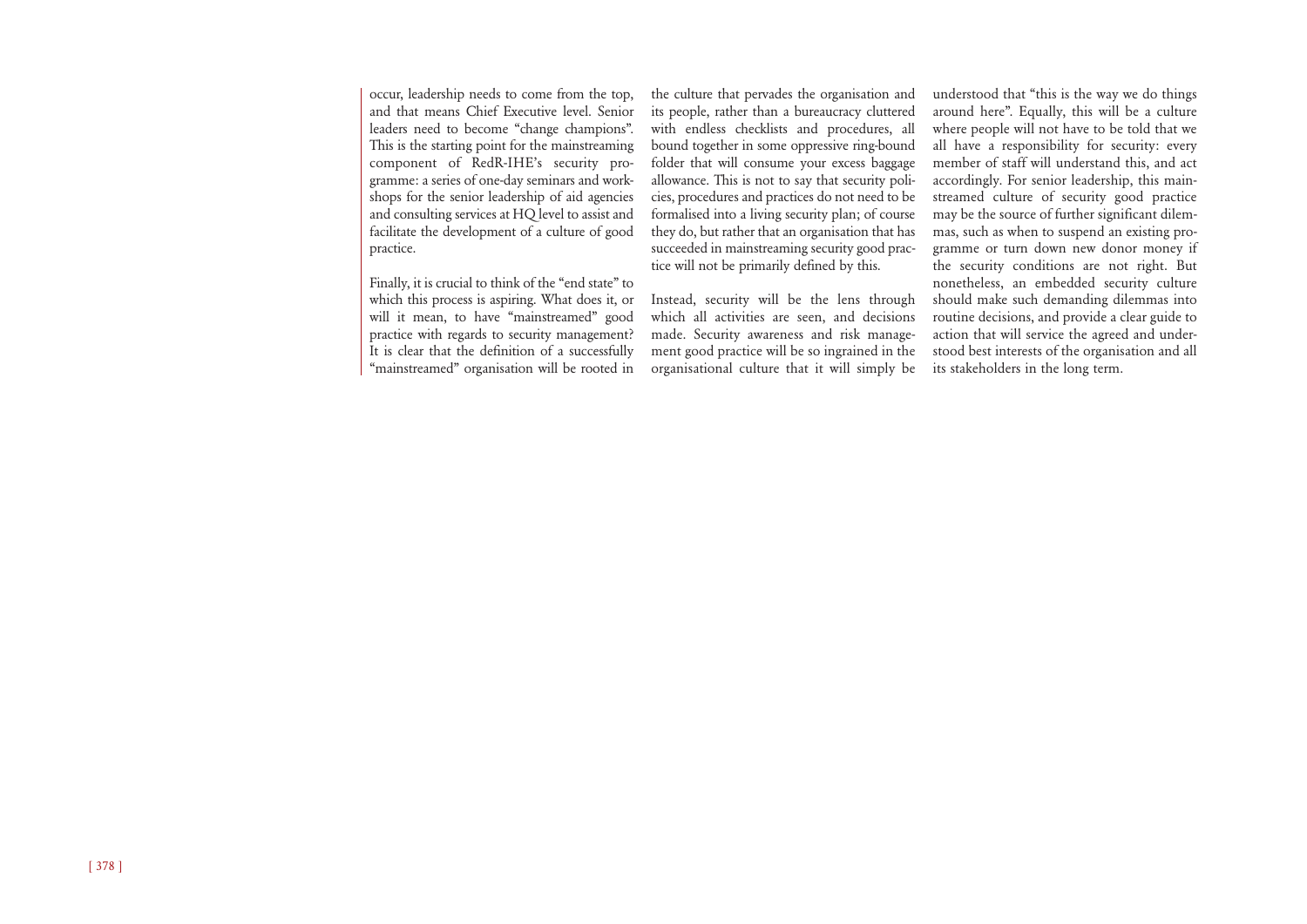## Central Risk Group Practical steps for corporate-level crisis management

*Control Risks is an independent, specialist risk consultancy with 18 offices on five continents. They provide advice and services that enable companies, governments and international organisations to prepare for a variety of unforeseen and potentially financially damaging events. In the event of nightmare scenarios becoming a reality – an executive kidnap, devastation from natural disasters, extortion demands from local guerrillas – Control Risks enables its clients to respond quickly and effectively to preserve life and to secure operations and reputation.*

No two security crises are the same. Dealing with a terrorist attack targeted at your company poses completely different challenges to dealing with an attack aimed at the area in which you operate. Likewise, responding to a violent takeover of your company's assets is very different to responding to serious civilian unrest. Yet many private and public organisations maintain just one crisis-management plan, and it comes as a shock when, in the event of a crisis, they find it close to useless. That is why it is crucial that companies undertake risk assessments at an early stage in the investment cycle.

While there is no blueprint for a crisis plan, there are certain characteristics that all good plans contain. Below are a few of these characteristics.

**1. Crisis plans should include clear lines of authority, a single coordinator, and provide for the rapid availability of resources in the event of an incident.**

The early hours of an incident are crucial to establishing facts, avoiding miss-steps that could lead to an escalation of the situation, and mounting an effective communications campaign. Straightening out unclear or disputed lines of authority in the middle of a crisis will waste valuable time and create a sense of confusion that could complicate the response. To minimise the scope for such problems, private and public organisations should ensure that crisis-management procedures and lines of authority are agreed in advance by all relevant parties. Plans should provide explicit criteria for deciding when to delegate the role of crisis coordinator to an in-country manager or another party who may be in a better position to manage the situation.

**2. The key players in any crisis plan should be evaluated to ensure that they are physically and mentally fit. Entities operating in particularly crisis-prone areas should assess the physical or psychological health hazards associated with a particular posting.**

Candidates who suffer from chronic stress or anger-management problems can endanger themselves or others during an incident and, as such, can be unsuitable for deployment to high-risk countries. In some cases, companies may be able to address these problems by offering training to reduce high-risk behaviour. But in all cases, companies should conduct a security risk assessment for guidance in determining whether a given country or location should be classified as high-risk for the purpose of deployments.

**3. Good crisis plans rely on up-to-date training for the key players. Private and public organisations should ensure that employees have the confidence to act individually and collectively to safeguard themselves and the company.** 

Employees selected for overseas assignments should receive a predeparture programme that includes a comprehensive security briefing. Frontline staff deemed to be at high risk by virtue of their location or their profile may require a supplemental hostile environment training (HET) course. Among other topics, the HET should teach staff how to calm a situation or prevent an escalation if they are involved in an incident. Local employees should receive training on security, emergency response procedures and avoiding high-risk behaviour during an incident. All employees should receive regular personal security briefings.

**4. Good crisis plans require easy communications between the affected area and the crisis management teams. For high-risk assets, private and public organisations should consider the installation of silent alarm systems linked by satellite to a 24-hour monitoring system as a means of providing instant notification of an incident and communications during an incident.**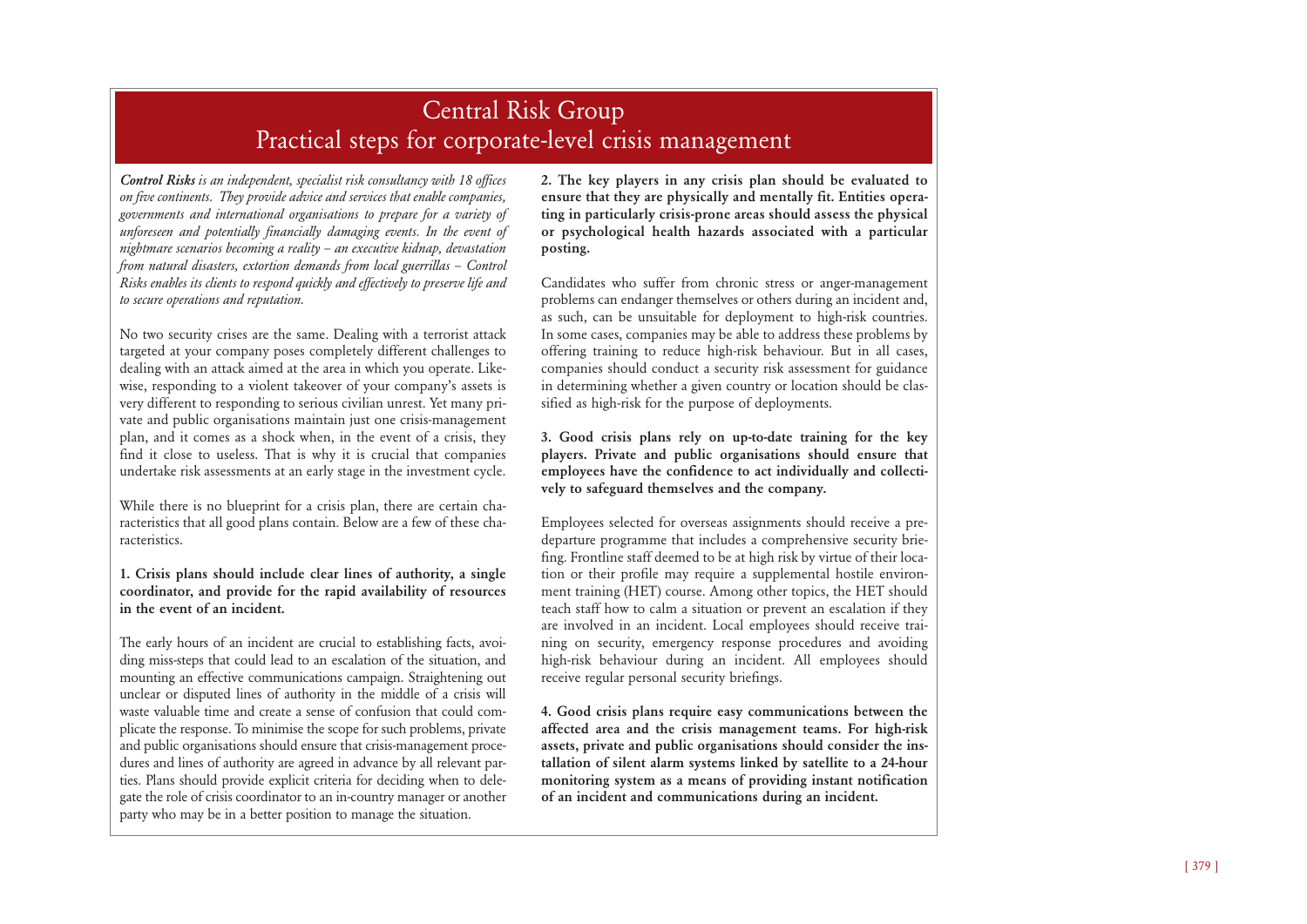Such alarms, already in widespread use in the shipping industry, allow an authorised on-site operator to send a coded distress signal without attracting the attention of an adversary. The 24-hour monitoring centre sends a coded reply to the operator and notifies company managers if it fails to receive a pre-agreed response from the affected site. Managers can then investigate the alarm and activate the crisis management and contingency plans if necessary. Private and public organisations should restrict knowledge of silent alarm systems, particularly in environments where local employees may pose a potential risk. Private and public organisations may also wish to consider installing concealed GPS systems in vehicles and marine vessels to assist in pinpointing their location during a crisis.

**5. No matter how well organised a company's crisis planning is, without strong physical security nothing can be done to protect employees. Private and public organisations can install a variety** **of safeguards to restrict access to a high-risk site or limit movement within that site after a crisis. Design of these systems must strike a balance between security and safety.**

Private and public organisations should consider the use of antiintrusion devices, lockable gates, retractable stairways, caged stair heads, dazzle lights, manual or remotely operated water hoses, lockable doors and the creation of secure safe havens. Private and public organisations should ensure that security measures do not interfere with the ability to evacuate the asset quickly in the event of an accident or emergency.

Control Risks constantly reviews and updates its risk ratings. The map shows its ratings for risk in countries around the world as at March 2006. Businesses should regard all risk-mitigation measures with the same willingness to introduce changes as circumstances demand.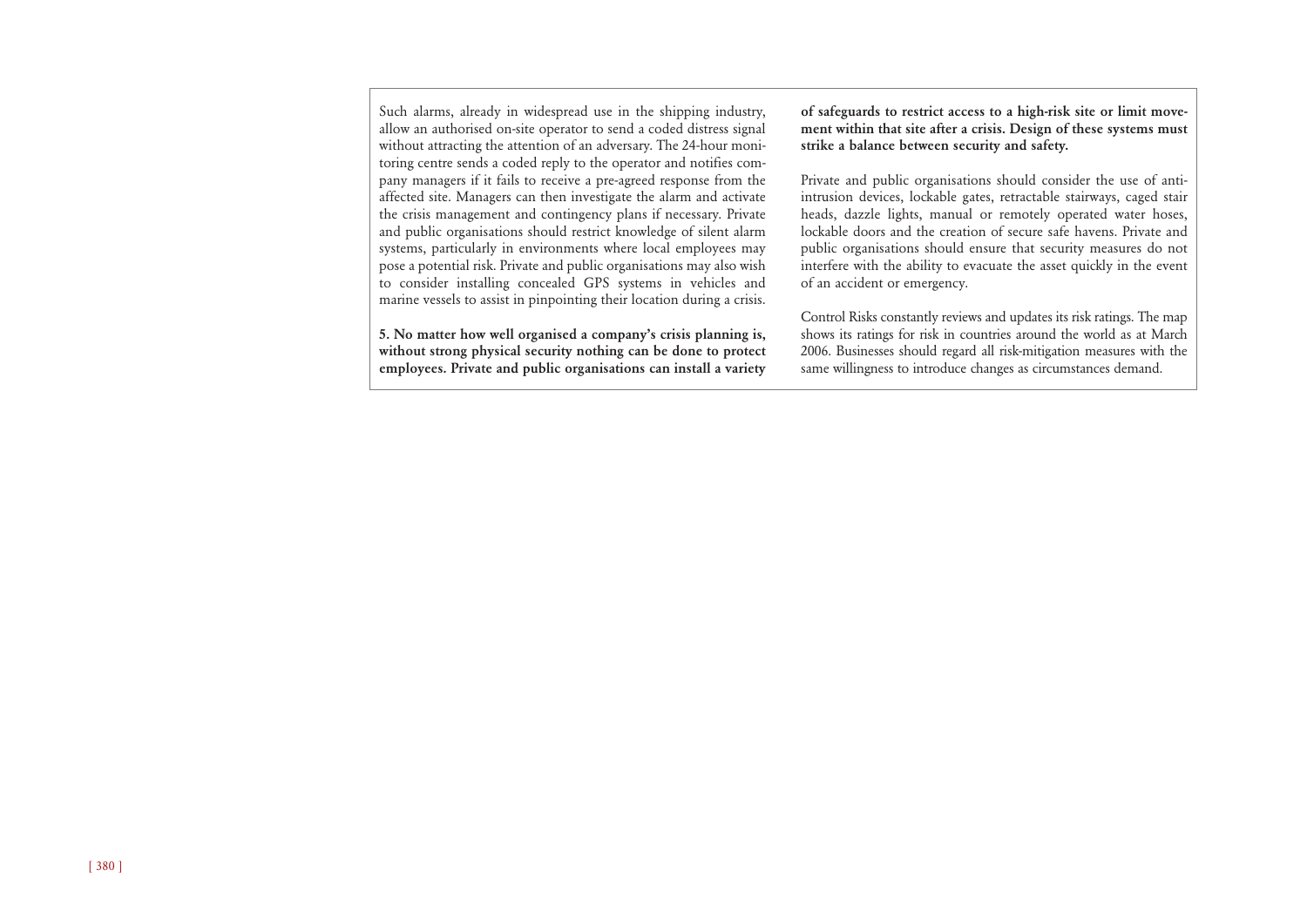## GEOS: MANAGING INTERNATIONAL RISK

*Interview with Laurent Jacquet:*

## **Summary**

*International terrorism and attacks on foreigners has made people think twice about travelling abroad and meant that companies sending staff overseas have stepped up their security assessments of a given country before their staff set foot on foreign soil. GEOS is the leading risk management group in continental Europe. Its main activity consists of protecting the business development of its clients through the provision of a global security package that includes audit, consulting, operational assistance and crisis management. GEOS offers a complete range of solutions that enables its clients to manage international risk (political, security, terrorism) and business risk (unfair competition, fraud and litigation). The organisation has a fulltime staff of 180, a turnover of €17 million, operations in more than 50 countries, 12 international branches (Algeria, Britain, Saudi Arabia, Colombia, Costa Rica, Denmark, United States, India, Russia, Venezuela) and over 200 clients in a variety of business sectors and industries.*

#### *Why are risks certain missions so often overlooked?*

The risks involved in travelling abroad are often underestimated for a number of reasons. Firstly people are often unaware of the potential dangers of their country of destination. This could be a question of a "force of habit". If they are used to travelling to countries that have a reputation for being dangerous they may, or may not, take a few precautions during their first trip but if after that they have not experienced anything out of the ordinary they will be less inclined to take precautions for the next trip. Secondly, some countries may be risky but they may not have attracted as much media attention as other countries with mediagrabbing risks such as for example the frequent kidnappings in Columbia or attacks on foreigners in Iraq. Lack of media attention also means that people are often ill-informed and therefore do not take any special precautions prior to setting off on their travels.

When is it excessive to be concerned about our own security while travelling and when is it perfectly justified?

People should always assess the security risks of the countries they are travelling to. Based on sound information about the actual risks and the specific cultural features of the country in question, they will be in a much better position to take appropriate steps to ensure their own security. . For example, the "bunker mentality" often adopted by expatriates in the Gulf states may be construed as a sign of a lack of confidence in the inhabitants or the police force particularly in the case of Africa (Algeria, Nigeria, Angola,…).

*What makes, say, Cairo a dangerous destination and Mexico City a relatively safe one?*

Cairo is definitely no more dangerous than Mexico City. When an assessment is made of the risks, the gap between reality and the common perception tends to increase. Increased publicity, reflecting cultural and emotional factors, for a number of developments, has a direct impact on the risk assessment process. This can often lead to a distorted assessment of the actual situation In reality, crime kills more people than international terrorism.

What parameters should one take into consideration to evaluate the risk of a given mission? Who is at risk? What sort of risks are we talking about?

Security risks are a growing concern not just for tourists but also for entities sending staff abroad to work or sending employees on business trips to foreign countries. Tourists and expatriates who fail to adopt a low profile or ensure that they are well informed before their departure are jeopardising their own and maybe others' security. Such risks to be aware of include the following:

## **Risk of crime**

Expatriates and business travellers are all the more exposed to the risk of crime because their incomes and lifestyles often contrast sharply with most of the people living in the countries they are visiting. While their awareness of what types of behaviour to avoid is often relative. Consequently, they are exposed to several risks:

*Laurent Jacquet: is currently Director of External Relations and Information Services at GEOS, a position he has held since March 2004. Prior to that he was Editorial Director for Le Moniteur du Commerce International (LeMoci), Paris, France.*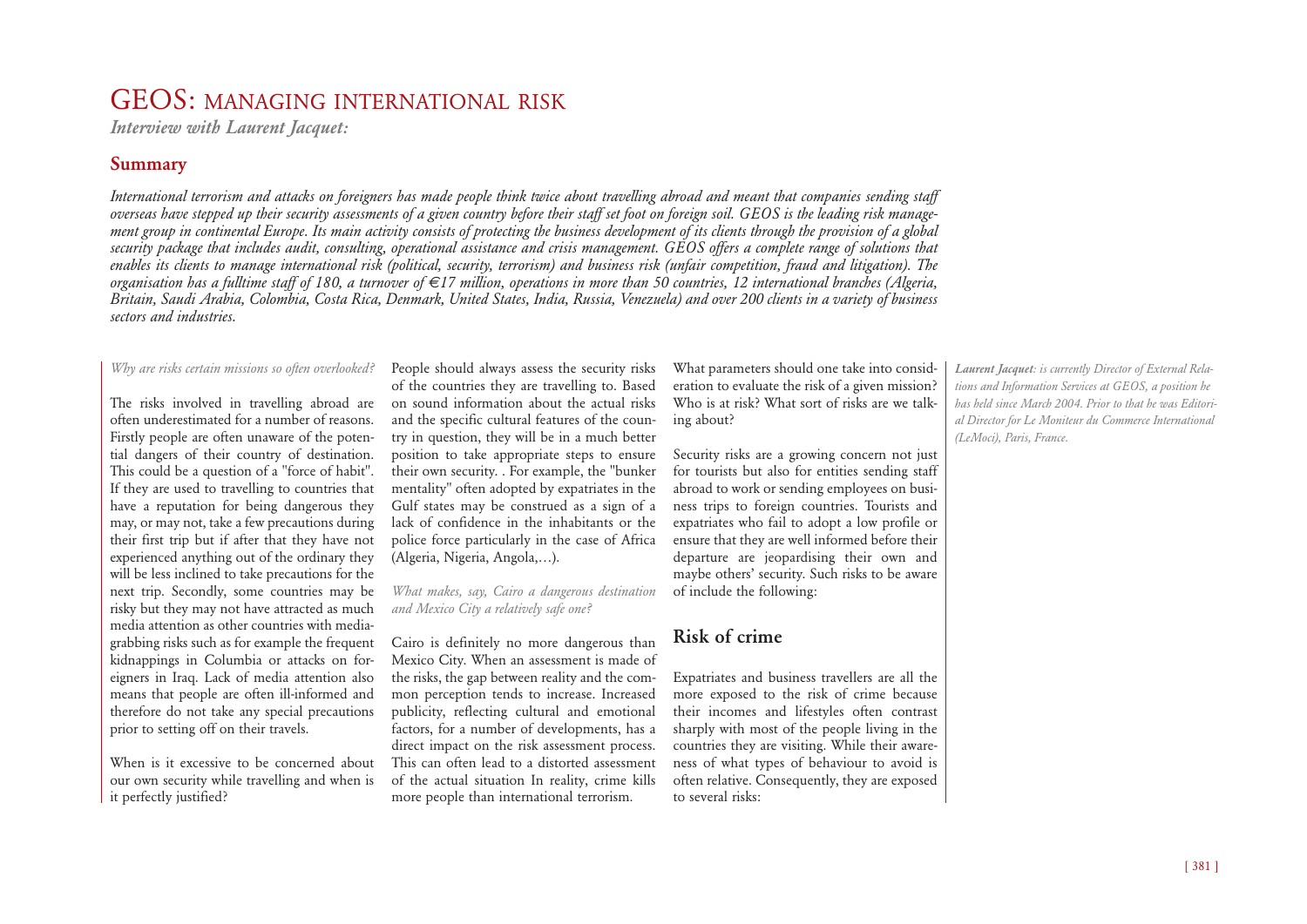- **Personal security:** aggression, lynching, murder, rape…
- **Property**: intrusion, thefts of all kinds (burglary, car, extortion…)

Often such crimes are carried out by individuals or small groups of people. However, they can also involve large organised gangs or mafia-linked groups armed to varying degrees.

The following four indicators are useful in assessing the relative risk of crime: assess the risk of crime are:

- The number of murders.
- The number of thefts.
- The level of fraud.
- The number of rapes.

## **Social climate**

The social climate should be monitored closely taking into account the possibility of attacks on expatriates and business travellers. Both tend to be prime targets for criminal gangs or terrorist organisations.

Social climate-related risks include the following:

- **Institutional risk**: this is an analytical survey of the indicators of corruption in the law enforcement and legal system, which provides a means of assessing how the rule of law operates in the country or city in question.
- **Government stability**: this assesses how effective the executive authority is, whether there

are any rebel forces and whether changeovers in political power are peaceful or not.

- **Political violence**: this refers to all the various clashes between the different political groups (political parties, trade unions, partisans,…).
- **Ethnic, xenophobic and racist violence** assesses the current situation in relation to such crimes.

### **Terrorism**

Terrorism-related risks are assessed in the light of the incidents and threats from local and international terrorists groups within a particular country.

## **Kidnappings**

Such risks are assessed on the basis of the number of kidnappings involving nationals and expatriates carried out within the country. The reasons for such kidnappings (for example, political, mafia, financial, religious) should also be taken into account.

## **Geopolitical**

The risks tied in with this factor reflect the country's strategic importance both regionally and internationally. It also reveals its political and diplomatic approach on the international stage. Other yardsticks taken into account are: border incidents, secessionist, independence or separatist activities.

Can you make a distinction between exposure

to risk when travelling for a few days, when touring for several weeks and when living for several years in a given place?

The exposure to risk is not necessarily based on a length of stay but more a question of being in the wrong place at the wrong time. For example, risks linked to airports, access roads, particularly in Africa, or "express kidnappings", where travellers are abducted with the sole aim of securing a ransom quickly, do not have any bearing on the length of a trip but on the whereabouts of the person. Expatriates may be exposed to different risks such as those to their property, as well as aggression in the home but such crimes can also happen in the person's home country.

*What would you recommend as a security checklist for travellers?*

Before setting off, people should learn various items of information about their host country. For example, the history, geography, demography and general security of a country can tell us a lot about the potential risks.

GEOS also recommends that those travelling for business should find out about:

- The employer's travel security policy.
- The employer's country information database (if there is one).
- Feedback from previous trips made by members of staff.
- The advice the Foreign Office issues to travellers.

With regard to health advice, GEOS recommends that people should: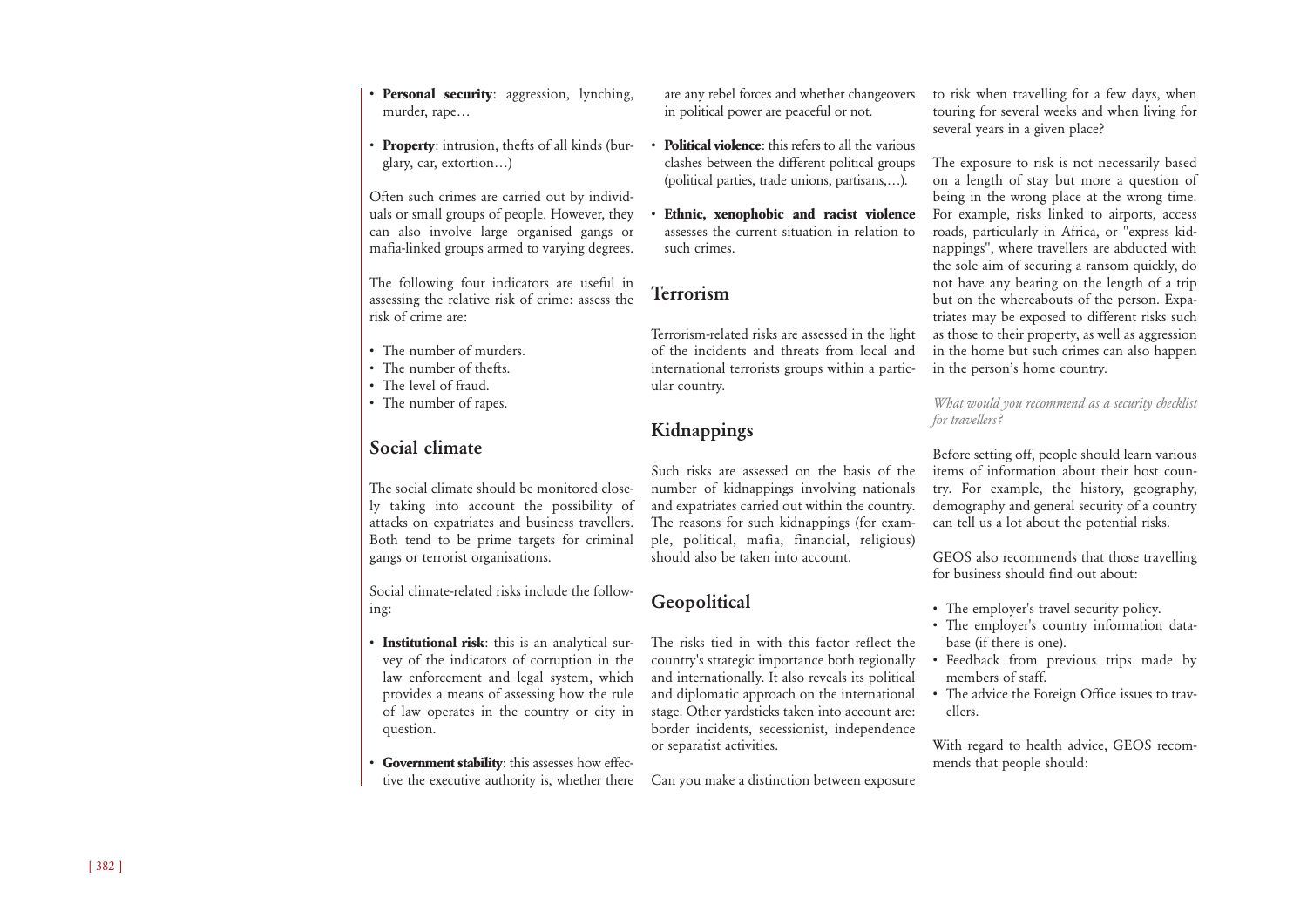- Undergo a medical examination before departure.
- Take along a copy of their medical records.
- Check the validity of their international vaccination certificate and ensure that they are covered for the country they are visiting.
- Take along medicines that are suitable for the country of destination and their own requirements and habits. They should include any medical prescriptions relating to the products, as these will be routinely requested so as to ensure they are not narcotics.

As for the administrative formalities, GEOS urges people to:

- Check the validity of their administrative documents (passport, visa, identity card, international driving licence and so on).
- Take along photocopies of these official documents, but leave the original copies in the company or hotel safe.

*What about staff working for NGOs are they more or less exposed? What should an NGO operating on the ground in a crisis area do to protect its personnel?*

NGOs do not enjoy any favourable security treatment. In fact they are even more exposed: they are regarded as key targets owing to their operational vulnerability. Above all, warring factions and insurgents often consider NGOs to be "in the pay of the West", which frequently means being "dependent upon those in power". "Confessional" NGOs (those with religious affiliations) are, of course, the most vulnerable, according to this logic. Here, too, the best way of preparing yourself for any risk is to be informed about the local situation and cultures and, above all, the security conditions. The ethical scale of a mission often helps to cloud a person's judgment of the actual risk. Added to that is the fact that staff who are used to living in sensitive areas abroad may be a bit blasé about the actual risks. Management should bear this in mind and seek to impress upon them the importance of being properly prepared for every eventuality.

*What would be the security profile to adopt when leaving for an ordinary study/assessment mission in Damascus, what should one do when assessing a tsunami/earthquake area, what should be done in a terrorist-prone country (Saudi Arabia, India, Bangladesh), etc.?*

In Damascus, places that are immediately associated with the West, such as major hotels and diplomatic representations, should be avoided, and people should not wear anything or behave in any way that attracts attention for example. They should remain cooperative and comply with any requests made by police officers.

Travellers can reduce the risk of terrorist attack by steering clear of any target locations and adopting a low profile. There is no comparison between the situation in India and the one in Saudi Arabia. Westerners may be targeted just for being a Westerner in Saudi Arabia, while in India, you just have to take basic precautions about where you go and the company you keep. The risk of terrorist attacks cannot be measured in terms of the number of previous incidents or the number of victims. The key factor is whether a person is a target or not.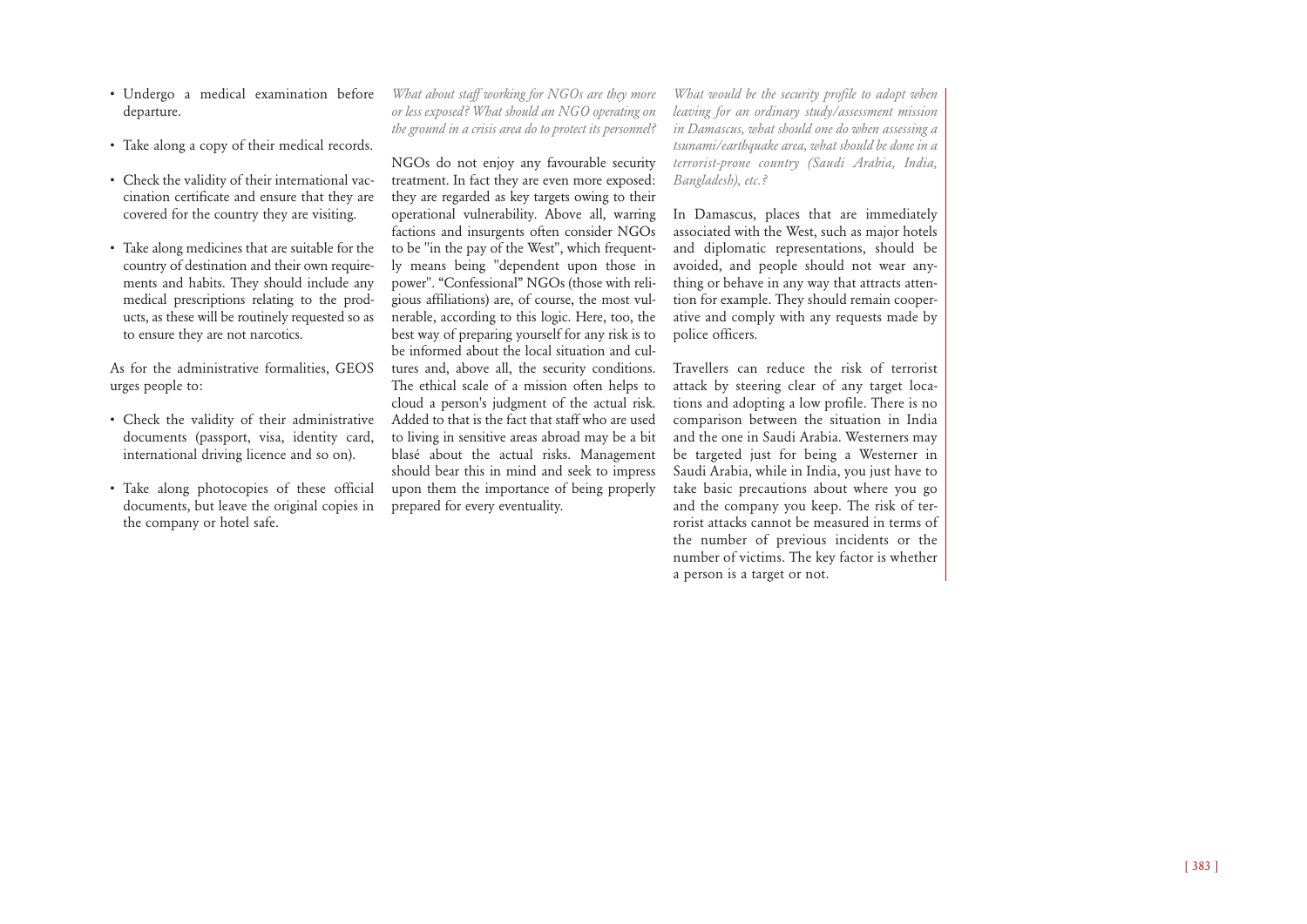## CHAPTER 34: WHY AID AGENCIES MUST STRENGTHEN SECURITY COOPERATION

#### **Summary**

*Contemporary humanitarian aid personnel increasingly work in dangerous environments where the risks of being targeted by irregular forces with nil regard for human dignity are rife. These challenges have necessitated many international NGOs to pursue ways of promoting safety and wellbeing of staff working in high risk countries. This paper aims to highlight the benefits of establishing joint NGO security coordination networks as the way forward for dealing with those challenges within the context of a high risk country.* 

*The number of humanitarian workers killed while working in high risk countries have increased dramatically in recent years. According to the Afghanistan Non Governmental Organisation Safety Office (ANSO), 37 humanitarian workers were killed in Afghanistan between 2003 and 2004*<sup>1</sup> *. Other criminal acts against Non Governmental Organisations (NGOs) have also been on the increase; these include hostage taking, sexual assault, armed robbery, and malicious damage. This has been exacerbated by the increasing prevalence of irregular forces whose moral values have been diminished after many years of civil conflicts, eroded perception of NGO neutrality, religious extremism, and chronic poverty, among others.* 

*The aim of this paper is therefore to highlight the importance of developing networks for security collaboration and coordination as the way forward in tackling the emerging challenges described above. It is this writer's view that the successes of the Afghanistan NGO Security Office (ANSO) or the East Democratic Republic of Congo's (DRC) Centre de Communication, (CDC) and others, can form the basis for establishing similar networks in other countries where security is a big concern.* 

## **Need for Change**

raditionally, humanitarian agencies<br>have depended heavily on acceptance<br>as the key element of the security tri-<br>angle; acceptance, protection and<br>deterrence. Although this has previously raditionally, humanitarian agencies have depended heavily on acceptance as the key element of the security triangle; acceptance, protection and worked well, recent experience in some complex emergencies such as Iraq, Afghanistan and others where the perception of neutrality has been lost begs humanitarian organisations to rethink their security strategies. As pointed out in the guidelines by the United Nations Office of the Humanitarian Coordinator for Iraq, "showing the flag is not sufficient in ensuring the security and safety of humanitarian personnel"; on the contrary, it could even attract attacks;<sup>2</sup> hence a need for broader approaches to security management. Furthermore, in some regions, anti-western terror groups don't draw a line between NGOs, multinational forces, UN agencies and government agents, and because the former are the comparatively under resourced, they are often most vulnerable. As way to meet these challenges, some agencies have adopted various strategies some of which are not consistent with core values of the sector. These include an increase in the use of armed protection as recently observed by the author in Afghanistan, Somalia and Haiti, or "embedding" agency vehicle in a UN convoy under military escort". The need for a review as proposed in this paper is driven by the following dilemmas:

- Growing need to increase protection and deterrent measures against the fact that humanitarian organisations cannot justify heavy expenditure on security.
- How best to maintain liaison with military actors without compromising neutrality; in complex emergencies sometimes NGOs have no choice but to seek the support or protection by military forces.
- The expanding need for NGOs to continue speaking out on behalf of those undignified by the scandal of conflict without seriously endangering their staff.

*Kiruja Micheni is currently the Security Manager for Christian Aid, responsible for developing and managing the global security policy for the organisation and ensuring its implementation. He has extensive security management experience of NGOs and the private sectors, and served with the United Nations peacekeeping mission in the Former Yugoslav Republic of Macedonia, for two years including as the Chief Operations Officer.* 

*<sup>1.</sup> ANSO Security briefing May 2005*

*<sup>2.</sup> United Nations Office of the Humanitarian Coordinator for Iraq (UNOHCI), 20 Oct 2004, www.reliefweb.int/rw/rwb.nsf/db900SID/HMYT-66BQU7?OpenDocument*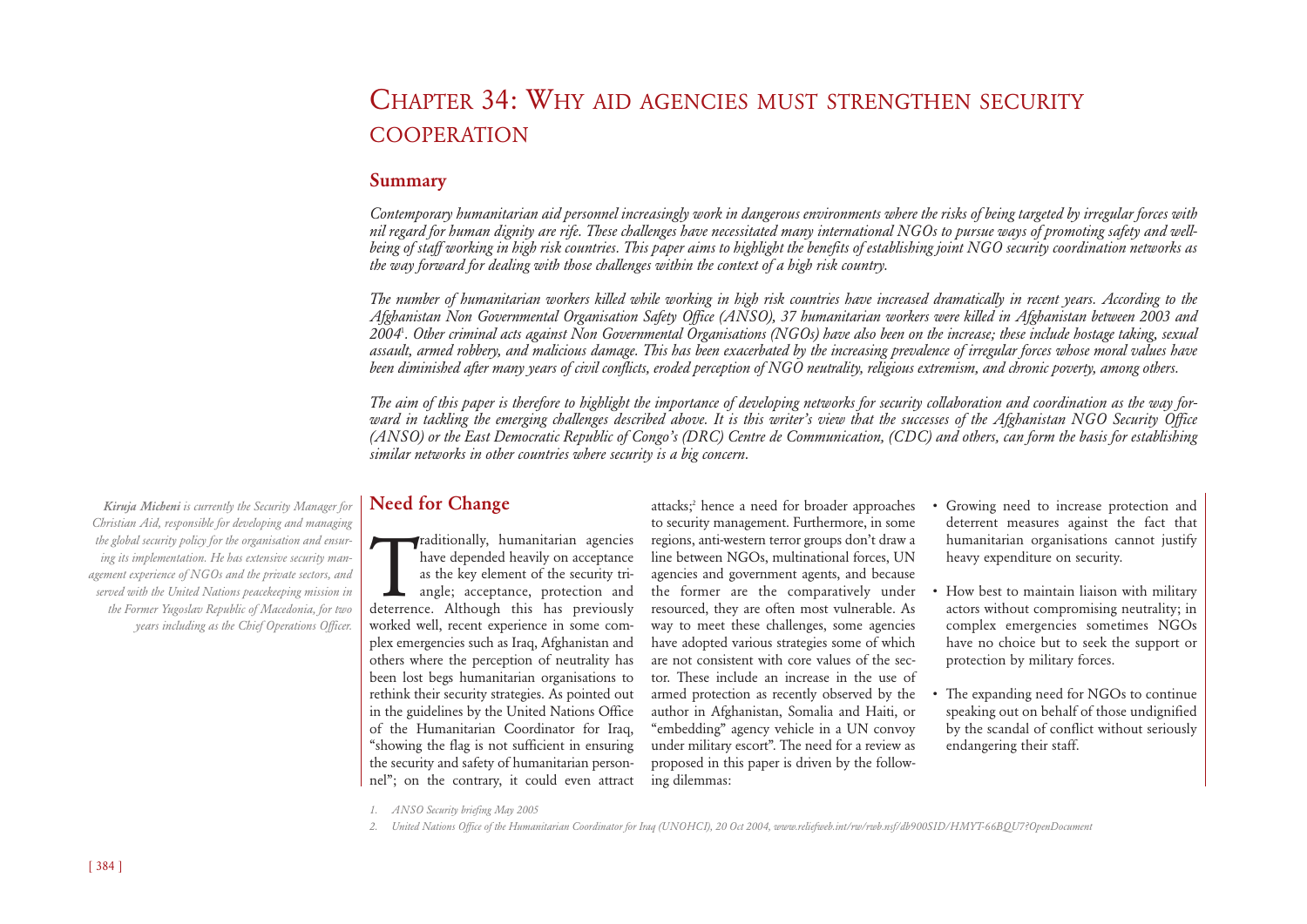• Need for NGOs to remain focused on their objectives within the context of a high-risk environment.

## **Cooperation with UN**

The UN security system is usually a focal point for coordinating security issues in many humanitarian emergencies. They are also helpful in sharing security information with the wider NGO community working in hostile environments, but realistically they cannot be expected to keep everyone in the loop without a functional security network. Where this exists, they have been noted to provide security alerts and updates, coordinate evacuations and other services as appropriate. Unfortunately formal security partnerships between the UN and NGOs currently don't exit, although occasionally, overzealous UN security staff have been known to give the impression that NGOs can be included as part of a wider security umbrella provided their organisations sign a memorandum of understanding (MOU) with the UN committing to meet the cost of evacuating their staff, but when this is pursued, you quickly learn that "the UN is not currently resourced to make such a commitment".

#### **International military forces**

Internationally mandated military force can be of great assistance to NGOs whenever there is an urgent need for evacuation of international staff or to help with search and rescue operations. For this reason, humanitarian organisations should establish appropriate means of dialogue with the military forces, but being aware that too much contact with

them could be perceived as compromising NGOs' independence and impartiality. Therefore in order for humanitarian organisations to maintain and demonstrate their independents, such contacts should be made and maintained through a formal or informal NGO security forum. The forum/security coordination office will also ensure that any information given to the military is of general nature and that they are not construed to be providing intelligence to the military forces, noting that the divide between information and military intelligence is rather blurred.

#### **Examples of existing NGO security offices**

### *Afghanistan Non Governmental Organisation Safety Office (ANSO) model*

The Afghanistan Non Governmental Organisation Safety Office (ANSO) was set up to provide up-to-date security information for the humanitarian community serving in Afghanistan. It is currently sponsored by the International Rescue Committee (IRC) and funded by ECHO, the Humanitarian Aid department of the European Union, SDC, the Swiss Agency for Development and Cooperation as well as donations by various NGOs. ANSO has a well established network comprising of the Head office in Kabul and 5 regional offices covering Central, East, West, North and South for coordination and information gathering, which enables them to provide timely security updates and advisory whenever they receive threat warnings or following a security incident. They also send out weekly security reports and coordinate weekly security briefings by each region. ANSO also

help in coordinating evacuations; an example being the evacuation of NGO international staff from Jalalabad to Peshawar following violent demonstrations in Nangahar province on 11th May 2005 3 . The office has also helped in facilitating joint training in security awareness, first aid and defensive driving. These and many of its other achievements have made ANSO stand out as the most successful NGO security outfit in their category, so far. Indeed most NGO security managers that this author has interacted with agree that the organisation has played a key role in enhancing safety and security of national and international NGO workers in Afghanistan.

## *Centre De Communication (CDC) – East DR Congo*

This NGO security Network for East DR Congo region was formed in 1997/8, following increased rebel activities by the movement Congolese Rally for Democracy (RCD). It brings together up to 28 INGOs currently operating in South Kivu province of Eastern DRC, most of which are based in Bukavu town. It was initially hosted by Safe the Children but now IRC plays host.

The mission of CDC is to collect, analyse and disseminate security information to all its members. It also provides a forum for NGOs to discuss security issues and agreeing a common strategy. For example, because of the chronic non-effectiveness of the Congolese police, CDC was able to arrange for the setting up of a small detachment of the local police to respond to security incidents affecting NGO staff and premises. The unit also conducts night patrols of NGO offices and residences of expatriate staff and carry out radio checks with guards at residences and

*Hundreds of Afghans rioted over reports that American interrogators at Guantanamo Bay prison flushed at least one copy of the Koran down a toilet.*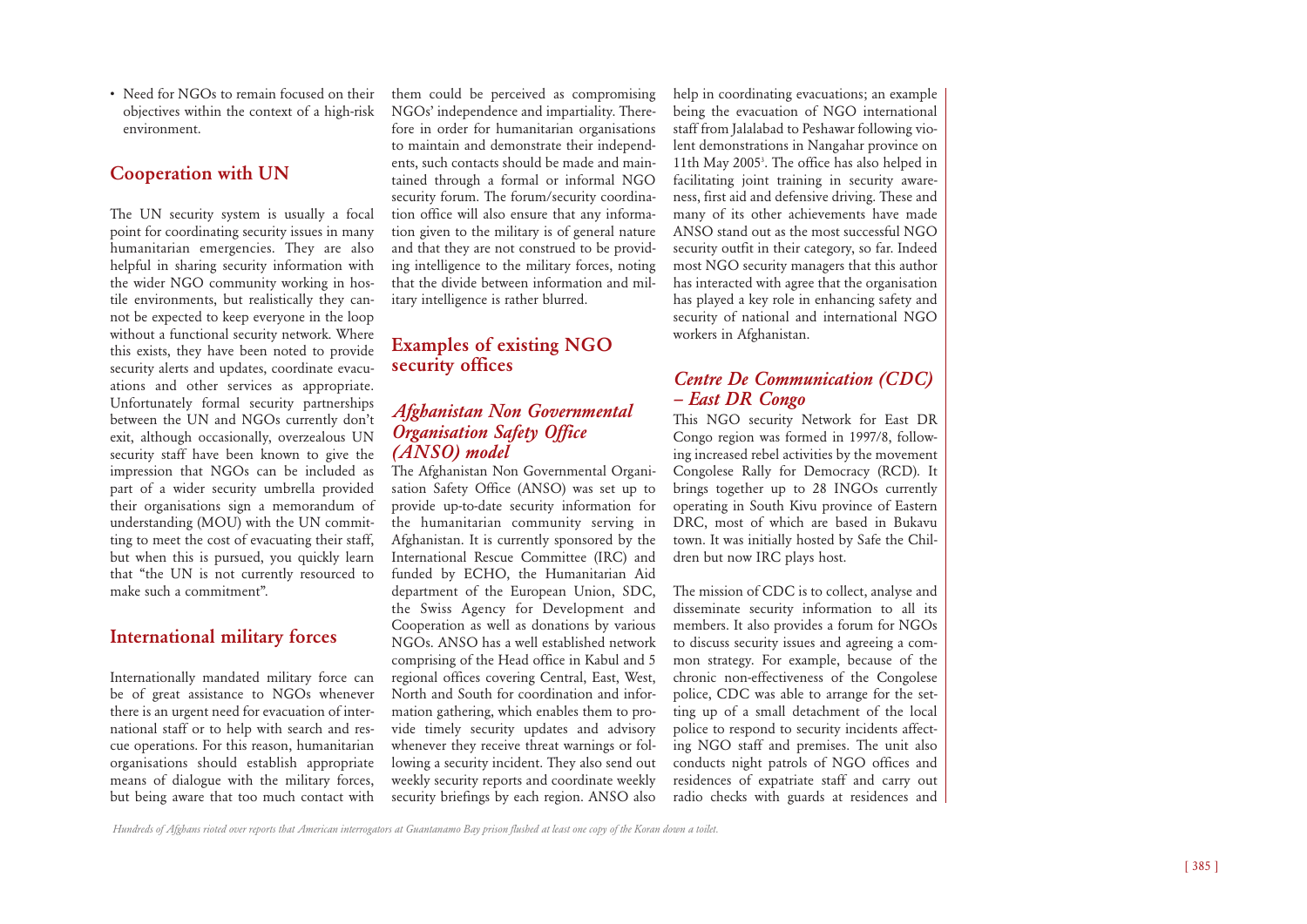offices every two hours from 2000 to 0600 Hrs. CDC is also responsible for maintaining HF radio contact with staff travelling to and from the field.

CDC is funded through contributions from members. According to Chirha Murhambo, Christian Aid's Programme officer in Bukavu, the fee is currently US\$190 per member. This is used for payment of salaries, equipment maintenance and purchase of stationery.

The office has been a good success as gathered by this writer during a security review of the region last year. At different one-on-one meetings with different agencies, all five representatives spoken to were in no doubt that it had helped to improve safety and wellbeing of NGOs in the area.

## *Joint Security Network for NGOs in Haiti*

The Security network for Haiti, christened Systeme De Securite Inter-ONG (IOS) is probably the youngest such organisation. It started operating on 1 September 2005 with the appointment of a joint Security Officer. Currently there are 11 member agencies: Action Aid, Christian Aid, Oxfam GB, Concern Worldwide, German Agro Action, Lutheran World Federation, Acted, Initiative Developpement, Protos (Belgian), Helvetas (Swiss), and Diakonie (Germany). The office is hosted by Christian Aid in Port-Au-Prince. Funding is through contributions by members estimated at about US\$2,000 per agency per year. According to Christian Aid's Haiti Country representative Helen Spraos, they started by "taking a conservative approach whereby each organisation that was definitely committed contributed US\$1,565 for the first six months following which they were to review the way forward".

Keeping IOS afloat has been a great challenge. Although many of the smaller NGOs are keen to join, they have no provision in their budgets to support the initiative. Some of the big NGOs "have not felt" the need to join at this stage when the office is still considered under resourced.

It is hoped that once up-and-running, the initiative will go along way in establishing the bases for NGOs to share security information, including with other key players such as the UN and agreeing on common strategies. Unfortunately their funds are limited and could do with some support from donors. Efforts are ongoing to lobby support.

## *Sudan NGO Security Initiative*

The idea of setting up of initiative for Sudan based on the ANSO model came up in May 2005 as a strategy to cope with a very difficult security environment. But this proved to be quite a challenge as no agency was willing to host the office fearing punitive response from the Khartoum government. Others argued that they already had own security officers and plans. However it did appear from the various emails flying about at the time that those who opposed the idea mistook the proposal for some form of privatisation of security management. Despite these difficulties more than 10 agencies have so far signed up; and enough funds have been pooled for an initial assessment. Like in the case of Haiti, optimists believe that once the initiative is up and running, others will want to be part of it, after seeing the benefits.

## **Suggested Roles for a Joint NGO security Office**

Roles for a centralised security office would depend on respective local context. The list suggested below is therefore only a guide:

- As the focal point for security coordination with the UN, internationally mandated police forces and military, Embassies and other relevant security stakeholders.
- Maintaining a generic country security plan and coordinated contingency plans for the wider NGO community.
- Coordinating evacuations.
- Organising joint security training programmes; it is always cheaper when different organisations pool resources to carry out training.
- As the centre for receiving incident reports throughout the area of operations; this helps NGOs to learn from each other's experience and good practice.
- Receiving threat warnings from various sources and alerting NGOs accordingly
- Route assessments and classification.
- Host for meetings to discuss security and information sharing; such forums help to build solidarity between different NGOs.
- Assistance with security induction of newly recruited staff.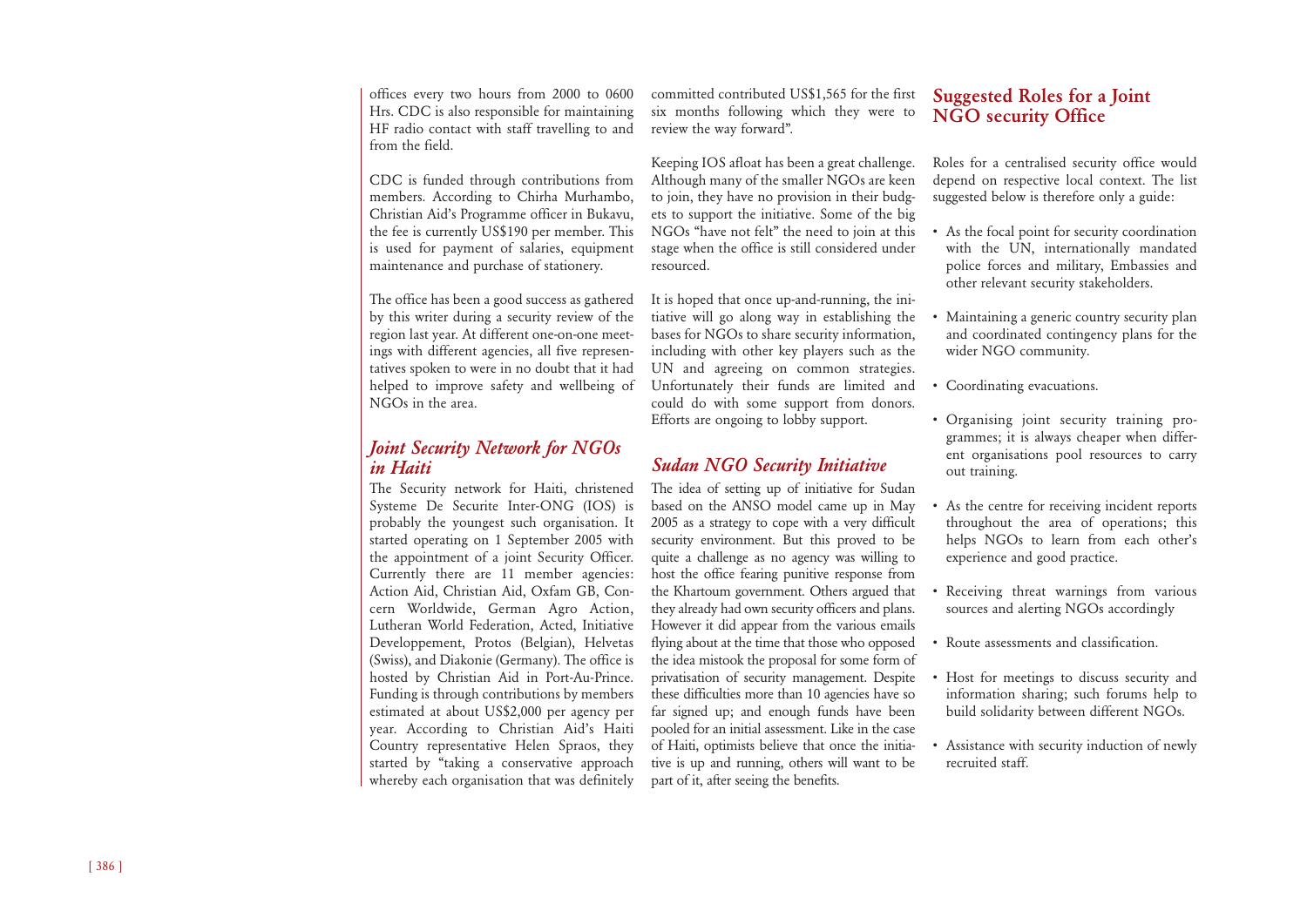- Provide assistance to smaller NGOs in setting up their own security procedures as appropriate.
- Play a leading role in exploring opportunities for sharing of security resources, e.g. radio repeaters etc for the common good of all NGOs.
- Liaising with local police.
- Provision and manning of a dedicated security radio channel.
- Setting up and ensuring a functioning NGO "security tree;" for quick dissemination of critical security alerts and information.

## **Recommendations**

There is no doubt that security cooperation between humanitarian organisations working in a high-risk country is very important. While recognising that field security is discussed at various forums on ad hoc basis, there is need to setup an office with responsibility for the coordination, bearing in mind that actions of one agency could have an impact on the security of others. Indeed, it should be remembered that local militants often cannot distinguish between different NGOs.

Those advocating for the setting up these proposals should not be discouraged by the fact that some agencies have appeared unconvinced of the relevance. This is likely to remain the case until there are more success stories like ANSO and CDC. The success of the Sudan and Haiti initiative is therefore very important for charting the way forward. If they succeed, more would want to be part of it. Alongside soliciting support from more NGOs, those spearheading the initiatives for the two projects should also explore options for donor funding.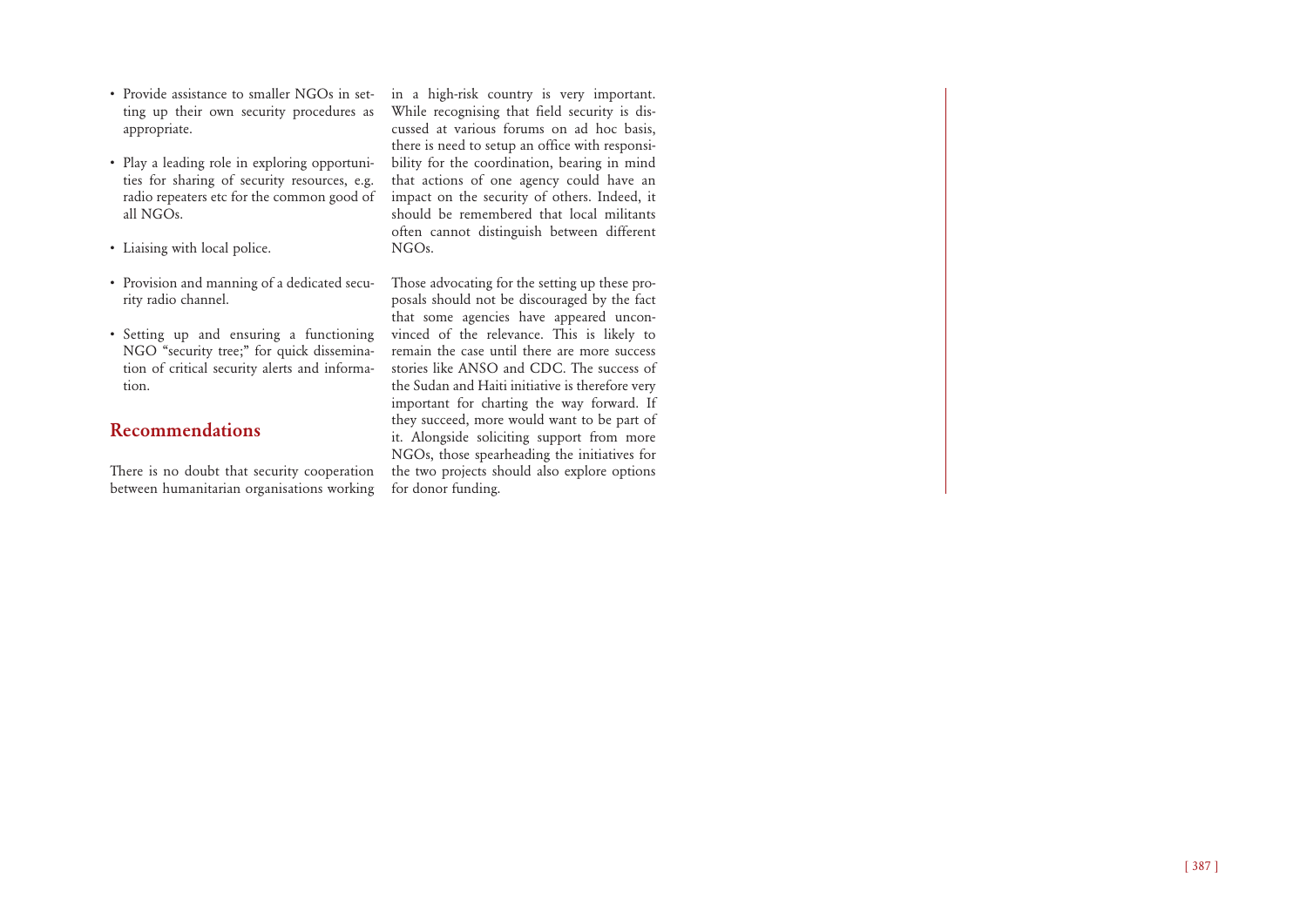## MERCY CORPS ON THE NECESSITY OF COORDINATION AND COOPERATION *Interview with George Devendorf*

*George Devendorf: is Director of Public Affairs at Mercy Corps. Between 2000-2003 he was responsible for directing Mercy Corps' disaster preparedness, assessment and response efforts worldwide. Prior to joining Mercy Corps, Devendorf worked with a variety of relief and refugee assistance organisations, including USAID/OFDA (Kosovo and Macedonia), ICVA (BiH), InterAction (Washington, DC), the IRC (Sudan), UNHCR (Sudan), and the IOM (Philippines).* 

#### *Can you briefly explain the work of Mercy Corps?*

Mercy Corps is an international relief and development organisation based in the US and the UK. We're active in around 35 countries around the world and we've just celebrated our 25th anniversary. We've been directly involved in most major disaster response operations for the last 20 years or so, but we're also involved in longer-term communitybased development in countries in transition – whether that be economic, political, or security-related transitions.

*In your experience of emergency relief operations, what lessons can be learnt with respect to coordination and cooperation between different civilian, military and humanitarian actors?*

We need to be careful here not to generalise. Since September 11 a disproportionate amount of attention has been given to a few operations – notably Afghanistan and Iraq in discussions about coordination in emergency relief operations. This is not surprising given the funding and media attention given to these two emergencies, but they are not necessarily reflective of the so-called "normal" kind of emergency to which our agency responds. Throughout Africa – certainly in West Africa and East Africa – conflicts have been on-going for some time, and while some involve international peacekeeping forces or other international military forces, just as many don't. The lessons to be learnt on cooperation depend on who's there, and what kind of relief efforts are needed.

That said, cooperation and coordination continue to be the "holy grail" within the international community's crisis response efforts. Effective coordination is so difficult to achieve because it has to occur on so many levels: not just at the international and strategic level, but also at a regional level where the disaster or conflict has regional implications and all the way down through national capitals to the field level.

It's often at the field level that we find both the best and the worst examples of coordination. Where the different actors – governments, UN agencies and non-governmental organisations (NGOs) – face common challenges, we often find very good cooperation. This is true, for example, in areas where staff security is a prevailing concern. Inter-agency collaboration on security management is an area in which we've seen some progress in recent years. I expect that this trend will continue, and that we'll see more initiatives underway within both the NGO and the UN communities, particularly with regards to information sharing.

#### *What role does ICT play in ensuring effective cooperation and coordination?*

Information and communications technology is critical to every major aspect of a crisis response operation. Each operation is so inherently complex and interdependent that it places a tremendous premium on the integration of all the various interventions – whether they be political, military, social or human rights-related.

If we take the example of security coordination again – it's very clear that the ability of agencies to achieve effective security management depends largely on their communications infrastructure. If a host country wants to control the allocation of frequencies and communications practices, this can present enormous hurdles for security management. In some cases, the UN or major intergovernmental organisations can negotiate with host governments and include NGOs – all of them or some of them – under the UN's communications umbrella. But if there is no "empowered" state actor, you often have a "free-forall". In that kind of environment, it is much tougher to develop and manage shared or consolidated communications systems. It is one of the greatest frustrations in our line of work that often you have staff in the most remote and insecure areas, and they are unable to communicate effectively with us or us with them.

Collective forms of communication can be very important tools for managing risk and improving security. They can take the form of a basic phone tree, a radio network – often administered by a UN entity – or websites that provide consolidated information on crisis situations that users can access on a demand basis.

Afghanistan is an interesting model. The primary service provider of security-related information, the Afghanistan NGO Safety Office (ANSO), has developed a cell phone SMSbased alert system for truly urgent securityrelated messages and behind that a much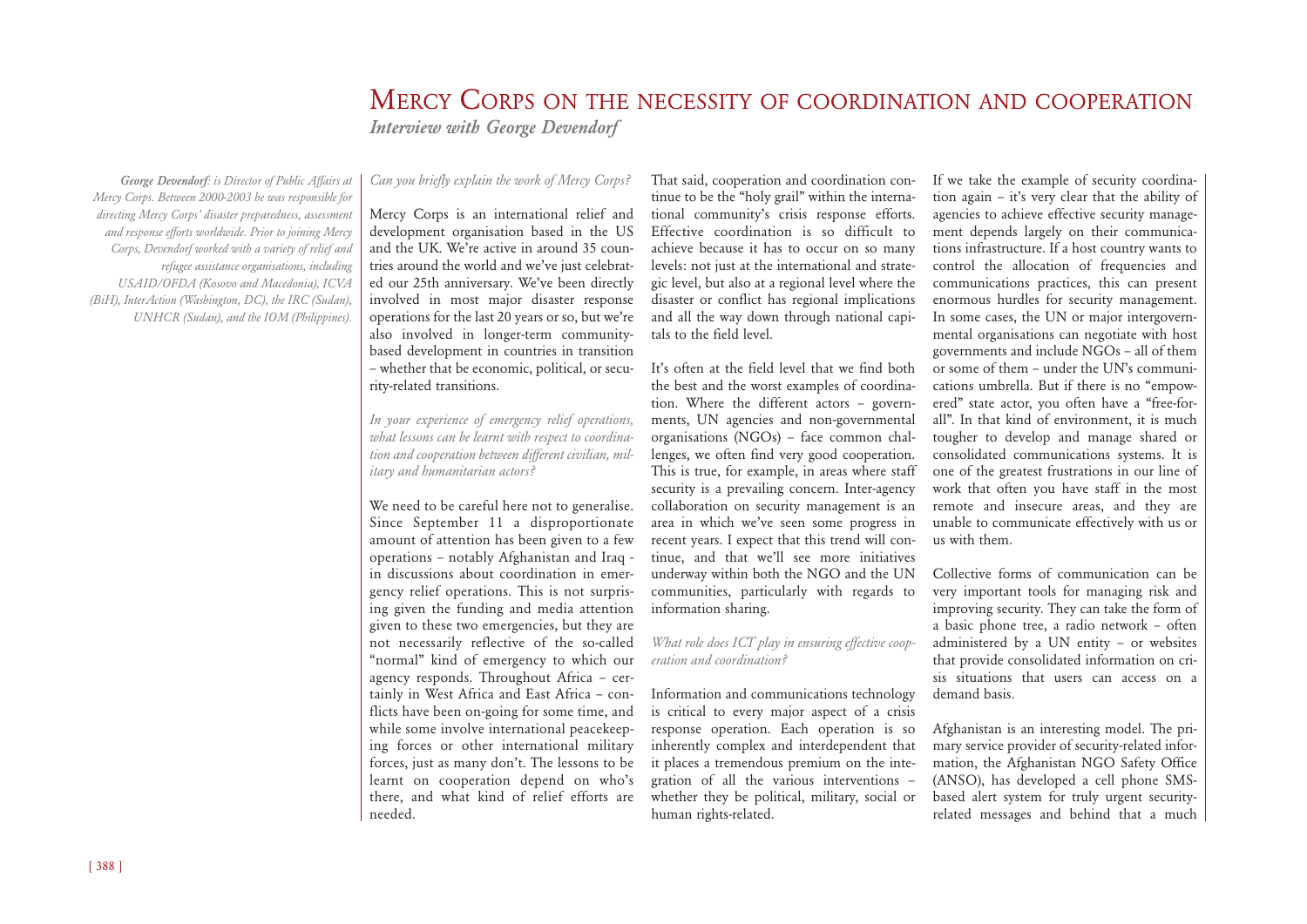#### larger and more extensive e-mail-based update that goes out every few days.

*What about coordination and cooperation at a planning and strategic level – what lessons can be learnt there?*

The real challenge here is that, however good an organisation is at performing its particular task, it will never be enough on its own because of the interdependence of the various issues and challenges associated with crisis management operations. I think more real world case studies would be very useful in this debate, to see where it worked and where it didn't.

Let's take Afghanistan as an example. In this case, different national groups took lead responsibility for different aspects of the reconstruction and development efforts. The Germans are responsible for police training, the Americans in charge of military training, and the Italians in charge of judicial reform – just three of several pillars of the overall reconstruction effort. But these tasks are so inter-related, that failure in any one of these areas directly impacts on the success of the others. What's the point of having an operational police force if there are no judges to prosecute cases or no prison space for those who are prosecuted? And if the army is developed more quickly than the police, it will soon find itself engaged in policing functions that can stretch its capacity and blur the lines between the responsibilities of the military and the interior ministry. So again it points to the need for close integration and coordination between initiatives in these situations.

Of course high level planning does go on, but there's no overall mechanism to ensure that progress is being made in a coherent way. The only body that could effectively play this role would be the national government of the

host country – but in Afghanistan the government is the recipient of the capacity building we've just been talking about, so it's a catch-22 situation

*What about civilian-military cooperation? From your experience, what are the key issues?* 

The question of how closely civilian and military components can and should operate together is an important topic. How closely should they conduct planning, implement activities, monitor and evaluate them? Here, there are perhaps lessons to be learnt from the US experience since September 11.

For various reasons the US administrations turned to the Pentagon to serve as its primary implementing arm, not just for military tasks but also for state building and in some cases humanitarian activities both in Afghanistan and Iraq. I think there was a perception that the military had a unique ability to respond quickly and effectively to almost any challenge put in front of them. What this did was to circumvent the US State Department and civilian side of the US government that was primarily responsible for state building activities, democracy and governance support, and humanitarian assistance. It led to a gradual eroding of civilian state capacity that meant they have been less able to play the role for which they are mandated.

So while a few have talked of the need to have a seamless operation between civilian and military services – with no internal barriers – I would urge caution. I see the benefits of presenting a homogenous view of the EU from overseas, but in many of the situations where the EU is active there are good reasons why a visible separation between its civil and military sides is necessary - even if behind closed doors there is close cooperation. This applies

must directly to operations in countries in crisis, where the creation of winners and losers is impacted by the behaviour of international actors.

Keep in mind that the EU itself doesn't do much on the ground, rather it contracts others to do it. Very often those implementing the work – whether it be peace building activities, humanitarian or reconstruction projects - are in fact NGOs. If the EU is relying on these entities to implement the bulk of its work overseas, it needs to think strategically how it can best ensure their success. And that's not just in terms of meeting programme targets and objectives, but also in keeping their staff safe. If one or two NGO workers are killed, it's likely that all civilian activities in that area will be either suspended or shut down. So, there needs to be great sensitivity around how NGO activities are perceived by the local population.

More often than not, the humanitarian community has sufficient capacity to address urgent humanitarian needs. In such cases, military involvement in humanitarian situations often complicates the issue and can inadvertently make our jobs tougher or potentially endanger our staff. There needs to be a clear distinction in the minds of local populations, not just in that country but also neighbouring countries, of the difference between humanitarian, unarmed, independent aid providers, on the one hand, and military forces pursing political objectives, on the other hand. For example, in Afghanistan, coalition military forces can, on any given day, be involved in both relief-type activities and launching military raids – perhaps in villages right next to each other. So it is essential that civilian and humanitarian workers are recognised by the locals as non-combatants. Otherwise we may end up putting their lives at risk.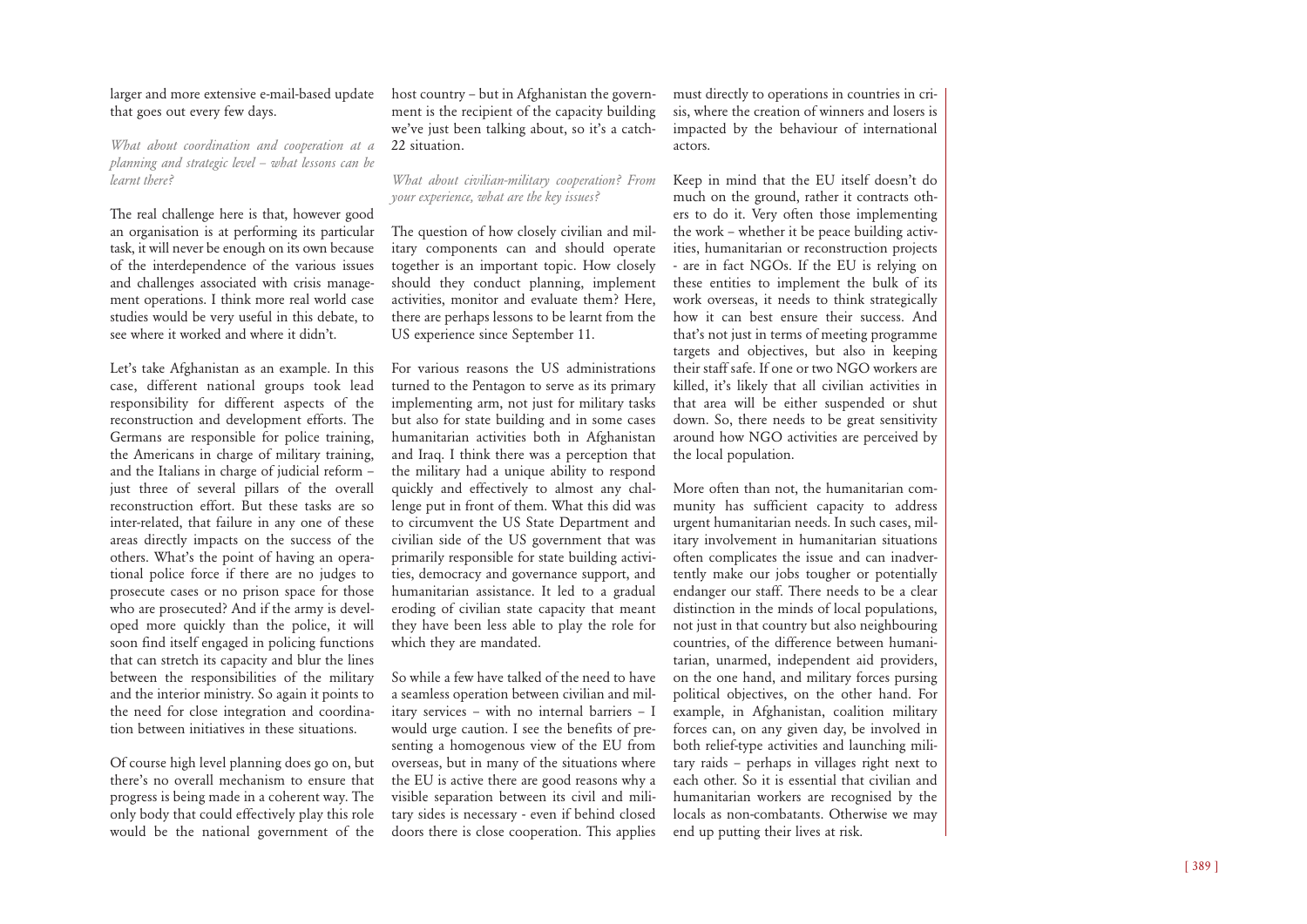That message seems to be sinking in. In the early days of the Afghan war, military forces primarily special operations forces - were conducting relief-like activities while wearing civilian clothes and driving civilian vehicles. The only difference between their appearance and that of humanitarian workers was the bulge under their shirts or the weapon barrels pointing out of the land cruiser's window. Following intense pressure from humanitarian agencies, the US military has sought to ensure that all troops engaged in "humanitarian-like" activities now do so in uniform. To be clear: whether or not military forces engaged in combat choose to wear uniforms is a different question and isn't really any of our business. But it becomes our business when military forces go into the same villages, meet the same people that we do, dress like us, drive vehicles like ours and are less than clear about what their interests are.

The greatest contribution that military forces engaged in crisis response operations

can make is to provide a secure environment in which the various other actors, not least of which the locals, can rebuild and do the work that needs to be done. In exceptional circumstances, usually due to questions of security or particularly tough logistical challenges, the military is sometimes in a unique position to provide aid to communities at risk. In such cases, there is more or less unanimous support among the NGO community for military intervention, so long as it is coordinated with humanitarian agencies.

The military and humanitarian communities have different jobs; we both need to be good at them in our own way. There will be situations where we do bump into one another in crisis situations, and in those instances we need to build greater mutual understanding, communication, and cooperation to help ensure that we can both accomplish our respective missions.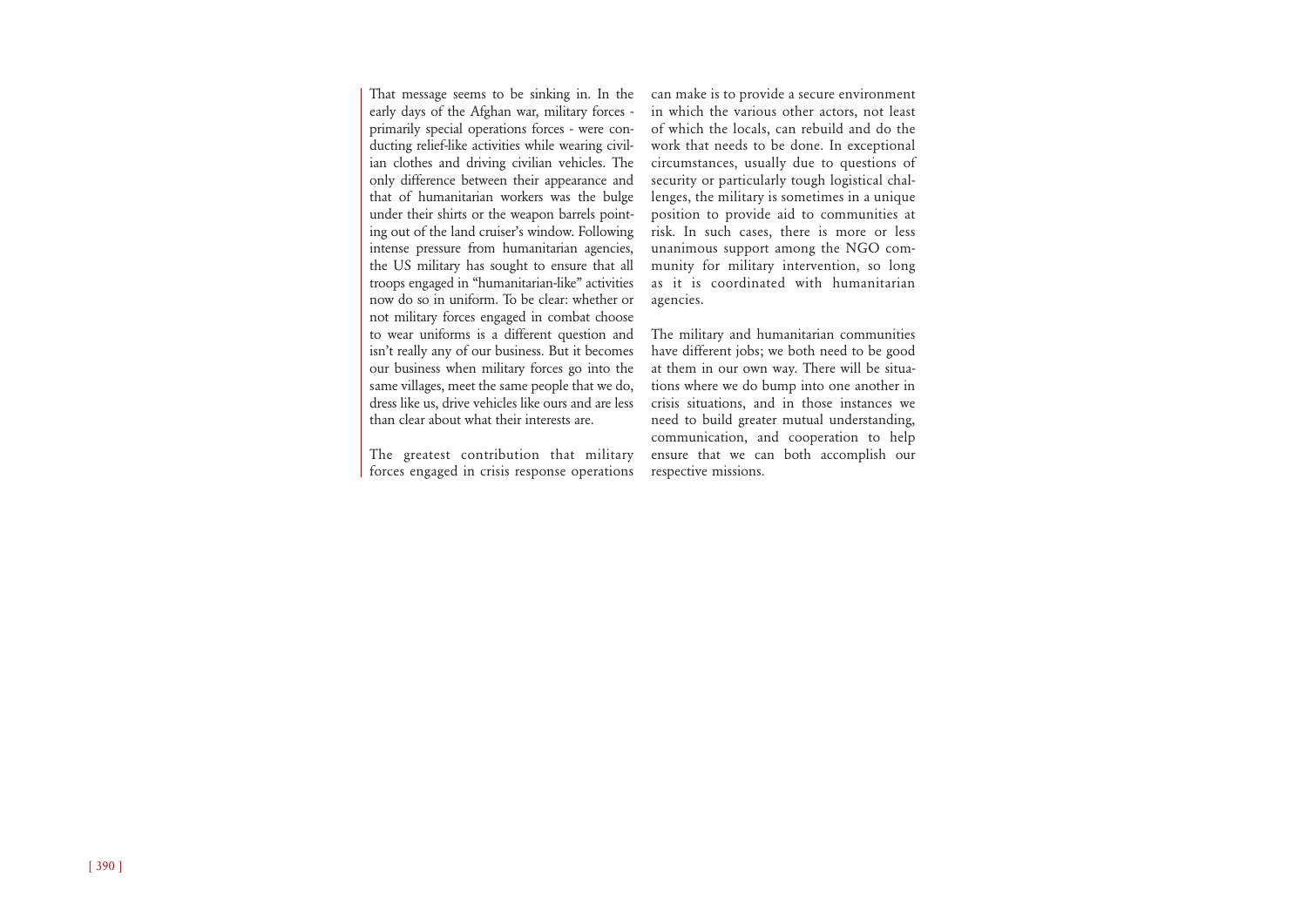## ANSO ON THE RISKS AND CHALLENGES IN AFGHANISTAN

*Interview with Christian Willach and Christopher Finucane*

## **Short Introduction of Afghanistan NGO Safety Office (ANSO)**

The ANSO programme has been running in Afghanistan since 2002. It is<br>entirely devoted to providing securi-<br>ty coordination and services to<br>NGOs. It is the only actor in Afghanistan that he ANSO programme has been running in Afghanistan since 2002. It is entirely devoted to providing security coordination and services to has the sole mandate to provide security assistance to NGOs and to assist NGOs in developing their security management capacity. In addition, ANSO acts as the security advocate on behalf of NGOs, working closely with NATO/International Security Assistance Force (ISAF), UN Department of Safety and Security (UNDSS), the Afghan government and foreign missions.

ANSO has a staff of almost 50 people, located in five offices around the country. The office in Kabul acts as an information centre, collecting information from the Regional Security Advisors in each of the five operational regions corresponding roughly to the north, south, east, west and central portions of Afghanistan. ANSO's national and international staff are tasked with collecting reports of security incidents; disseminating news of those incidents; and attempting to investigate the underlying reasons for those incidents. At the end of each week ANSO creates a weekly brief that summarises incidents that have happened during the previous week; follows up on incidents reported during that week; provides a brief analysis of the situation; and then produces a colour-coded threat level map of each of its five regions. ANSO is rated highly among beneficiaries for being the first to report incidents and get information out quickly.

*What is ANSO's main role in Afghanistan?*

CW: We provide timely and accurate information on security issues to the NGO community across the country. Our information and analysis helps them decide how to deploy their staff and what they need to do to keep their staff safe. We aim to help them continue to deliver the work that donors pay them to do.

*What are the main security threats and risks facing the NGO community?*

**CW**: It's hard to generalise. Afghanistan is such a huge country and it depends where you are. In the northern and western regions the largest threat is road banditry and organised crime, whereas in the south and eastern part of the country political motivated violence is a real concern. In those regions, insurgents are directly targeting the international military forces and the UN.. Some NGOs get targeted too - insurgents fail to make a distinction.

**CF**: Even in the northern region we're seeing a shift towards more political violence since the elections in 2004. An NGO worker was recently killed in the region. It may have been a case of mistaken identity as a UN worker was killed in the same location some two days earlier.

**CW**: At last count some 24 NGO workers have been killed since the beginning of 2005

– the same number as for the whole of 2004.. Afghanistan has the highest NGO death toll rate worldwide.

*How does this affect the NGOs ability to recruit staff & carry out their work?* 

**CW**: Of course, the country directors I talk to tell me that recruiting for Afghanistan is very hard. Many of the people with experience, who stayed for decades during the Taliban time, do not want to work there in the current environment. It's not often mentioned – especially by the US Government – but in fact during the Taliban time there were about 40-45 international NGOs working in Afghanistan with very little hassle. The Taliban restricted them, watched them very carefully and, if they overstepped certain cultural barriers, they were very politely but forcefully asked to leave the country. But they were not attacked. That started after the Taliban regime was ousted.

As a result NGOs today tend to have many young staff and, one of the things I think is absolutely critical, is that these staff are adequately trained before being deployed. Even experienced NGO workers often do not understand what they're getting into in Afghanistan – it's a whole different ball game. If you don't follow the rules, you risk being shot. It's considered acceptable to use deadly force to settle an argument – even arguments that may be trivial to us.

But there are still some 2500-3000 international aid workers in Afghanistan and approximately 800 NGOs. A large majority of those are

*Christian Willach: is security coordinator for the Afghanistan NGO Safety Office (ANSO), Christopher Finucane: works in one of ANSO's five regional offices in the northern region of Afghanistan.*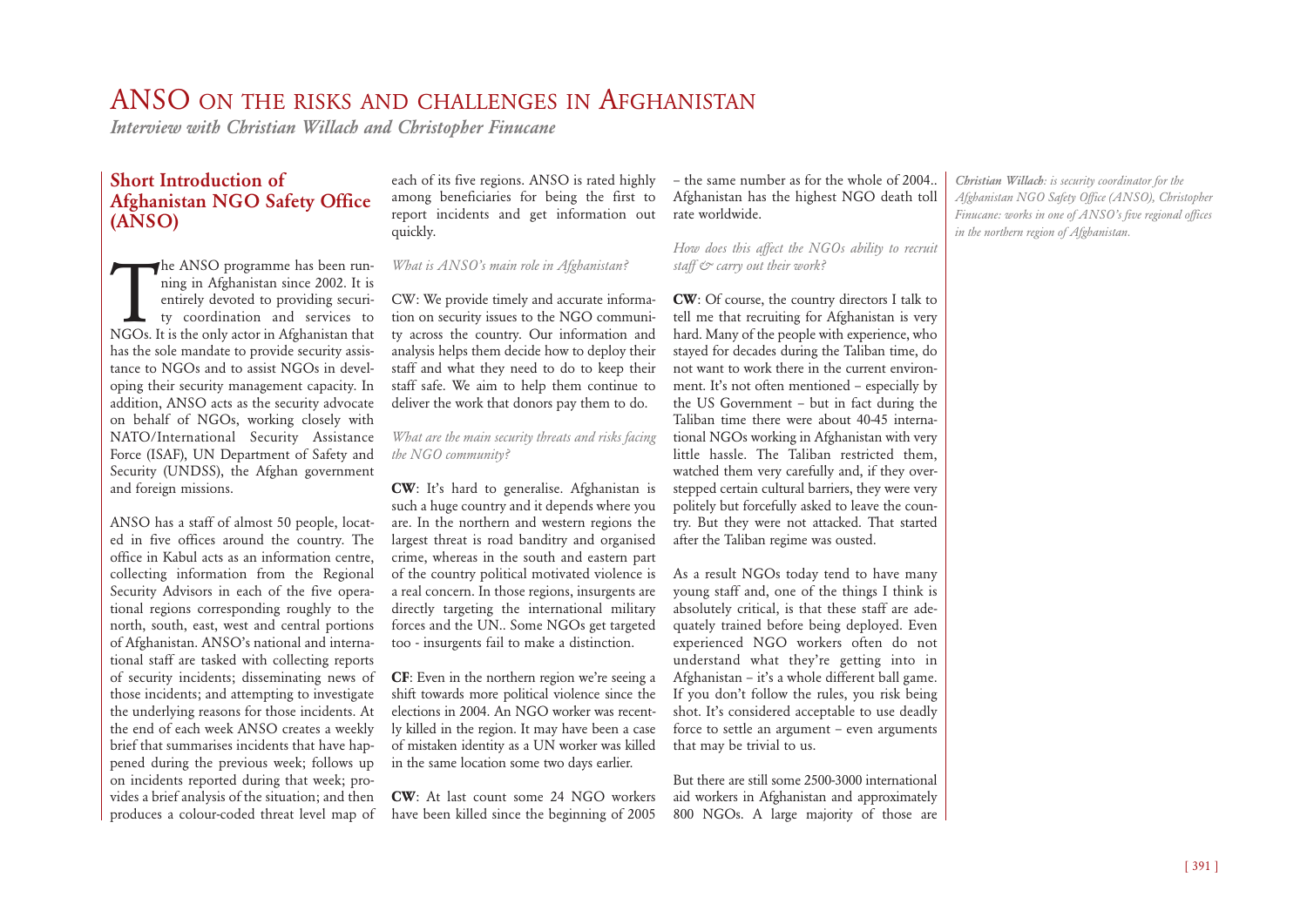national NGOs - the big international NGOs are mainly involved in capacity building among the local civil society. In 2004, Médecins Sans Frontières pulled out of Afghanistan - they had lost five staff members during the year.

*How do you cooperate with the international institutions and the military?*

CW: Our relationship with the humanitarian aid office of the EU – based in Kabul – is excellent. The EU pays an important share of our budget, but aside from that, the staff in ECHO are excellent to work with – very down to earth and professional.

There are two military presences in the country – the NATO-led International Security Assistance Force (ISAF) and the coalition forces. Both operate in totally different ways. At the moment our cooperation with ISAF in terms of information sharing is relatively good – while it is less good with the coalition forces. But this reflects the fact that there are no institutionalised procedures of cooperation between the NGOs and the international military forces. It depends wholly on the personnel involved. When I started, the cooperation with ISAF was virtually non-existent, but there was good information sharing with the coalition forces. This reversed with the staff changes and it will no doubt change again.

There are of course cooperation agreements between the UN and the military forces but NGOs are not included – which is why we come in as a buffer. NGOs in Afghanistan are very reluctant to work directly, or even communicate directly, with the military because it could make them a target. That's why they come to us with any requests for military assistance – mostly medical assistance - and we then contact the military.

To give a concrete example: I was called at 7 o'clock in the morning with news of a crash in a remote region involving two internationals and one national NGO staff. The car had fallen down a 50-metre ravine and one of the international members of staff had suffered a severe neck injury. We were able to locate him via the Global Positioning System (GPS) scan from his cell phone and contacted the military forces responsible for that area. Thankfully they responded very quickly and flew him by helicopter to the next big city where he was stabilised. Later the same day he was flown to Dubai and he survived. That's the kind of thing that happens, not every day, but too frequently for my taste.

*How has your programme been received by the NGOs?* 

**CW**: I think the ANSO programme is very successful and conceptually works very well. But it is not without its problems. We still have resource limitations and the budget is seemingly never enough, particularly for a good IT and communications infrastructure and vehicles. But even with those shortfalls and a very high turnover of international staff, we are able to meet the primary responsibilities of our mandate, which is to continually inform the humanitarian community of what's happening around them.

We have around 1,800 people on our e-mail distribution list. I get about 300 e-mails per day from the beneficiaries the NGO community – asking for assistance, giving information. And I get called around the clock by people wanting information, inviting us to meetings, and so on. So the interaction exists and given that beneficiaries' participation is entirely voluntary, this would indicate that the service works pretty well.

In fact we're reliant on the NGOs to provide us with information on the ground.

With just five regional offices and the HO, and with just 6-7 national staff, we can never hope to cover the whole of Afghanistan. By contrast, there's at least one national or international NGO working in every district in Afghanistan so they have to be our principal information source. We then analyse the information, work with it and disseminate it.

*What are some of the personal risks and challenges you face working in Afghanistan?*

**CF**: Well, to illustrate the environment we're working in, I had an incident just before coming here where a staff member burnt my office down. I don't know if it was due to a personal vendetta or whether he just didn't like his job anymore. The issue is that alliances and allegiances can change overnight for seemingly no reason. That has been the culture over there for as long as anyone can remember.

**CW**: On a personal level, the accommodation is extremely basic – that's OK for a while but it is difficult for extended stays – and basically we have no social life. Even if we just want a walk around the block there's a high risk of kidnapping. Insurgents seem to have got wise to the fact that kidnapping internationals for ransom may pay off.

And professionally, the frustration is not to have sufficient resources to run a better service. With the donor funds we have, we can run a basic service but we lack several things in our infrastructure that would enable us to meet more of the needs of our beneficiaries. Right now we simply don't have the manpower or resources.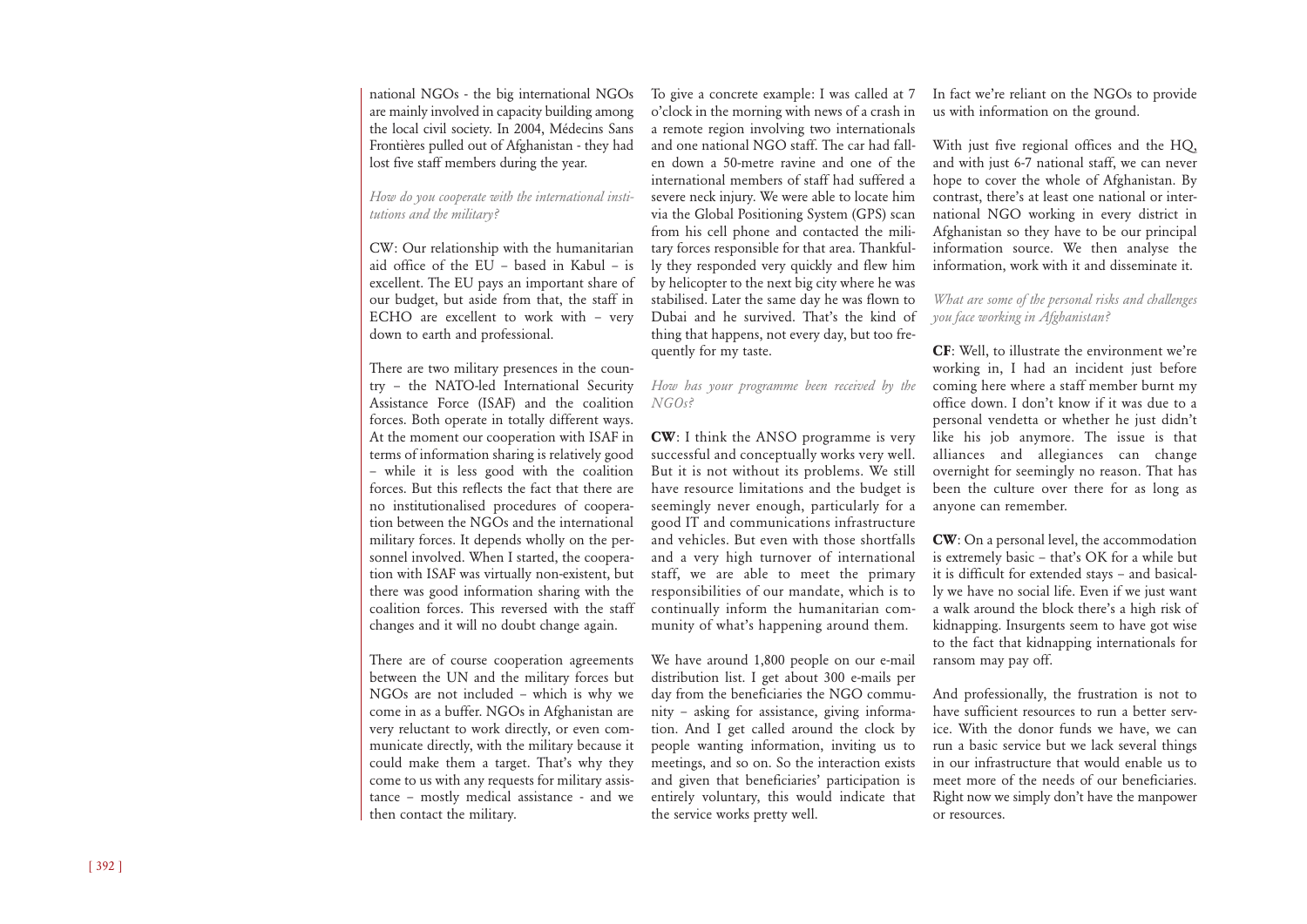**CF**: Yes, to give an example of how thinly our resources are stretched. In the northern region I'm dealing with around 200 people from almost 60 organisations – and they are the ones I have a formal relationship with. There must be the same number again of people and organisations with whom I have no formal relationship. It's a real challenge to know who's out there, where they are and what they're doing. Ultimately it's voluntary participation, so it's difficult for us to continually update our records and to know what the NGOs need from a safety point of view.

#### *And how do you see ANSO's role evolving in Afghanistan?*

**CW**: It would be great to say that ANSO's services would no longer be needed in the next few years. That would mean that NGO staff are no longer being killed. But to be honest I don't see any imminent improvement to the situation.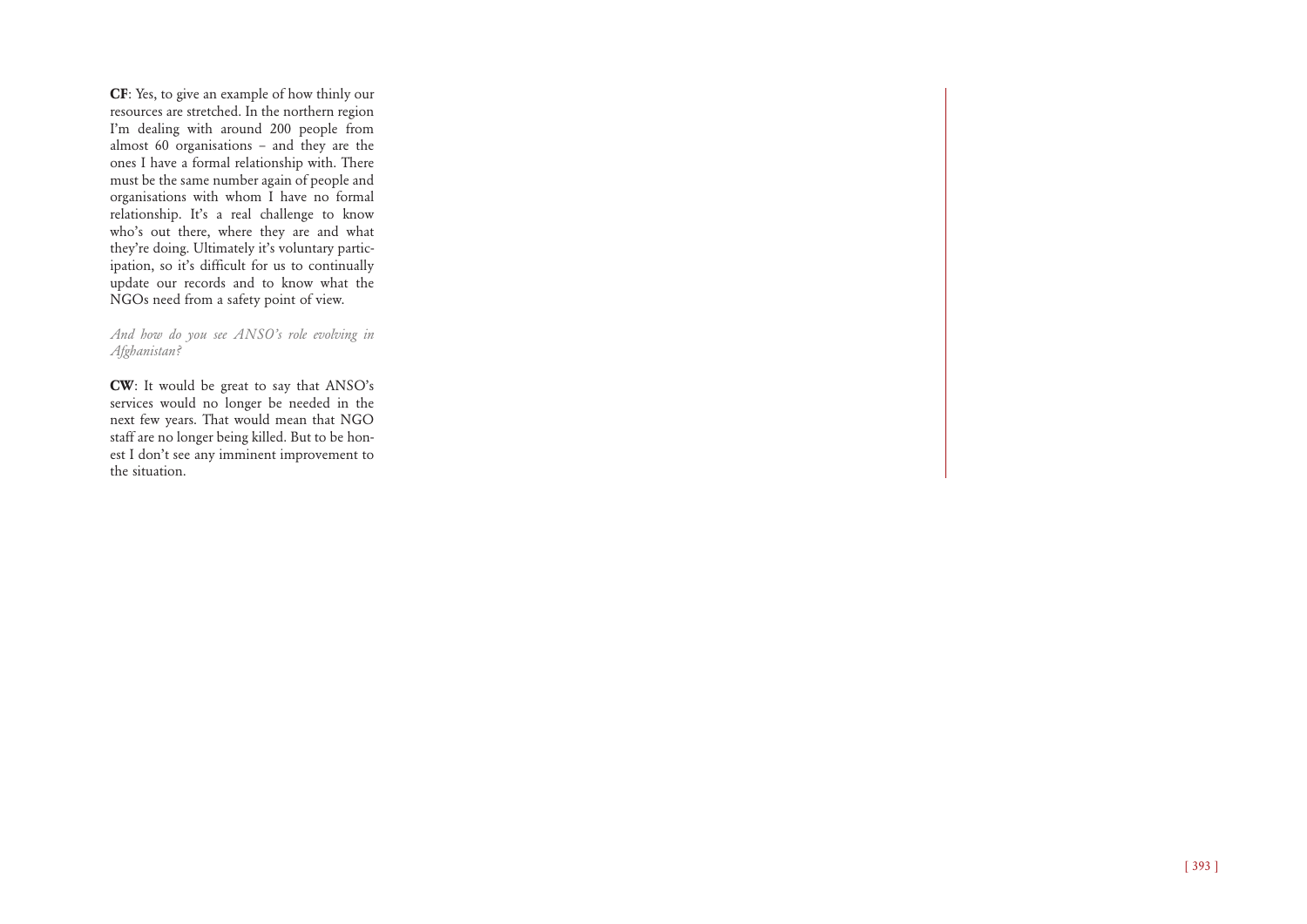## CHAPTER 35: THE ROLE OF ICT IN CRISIS MANAGEMENT

### **Summary**

*Sharing of relevant and reliable information between the main actors of the international crisis response community is a key to sustainable results in promotion of peace worldwide. This article identifies ways information and communication technology (ICT) can be used to facilitate peacebuilding and humanitarian activities ranging throughout the conflict cycle - from early warning to post-conflict reconstruction. Main ICT initiatives, challenges and solutions are identified.* 

## **The importance of ICT for crisis management**

ICT is crucial to crisis management, yet there is surprisingly little research into its use. To address this gap, the Swiss Government established the ICT4Peace Project to make a preliminary overview of the many uses of ICT before, during and after conflict.<sup>2</sup>

Since the end of the Cold War, crisis management – the responses available to the international community in the different stages of the conflict cycle – has involved a wide range of agencies: governmental, non-governmental, national, international, civilian and military organisations. Sometimes they share objectives, but often they have conflicting priorities. Agencies may not be willing or able to share information for reasons of capacity limitations, technical barriers or political sensitivity – and it is worth noting that these barriers can apply equally *within* a given organisation, as much as between organisations.

Inaccurate, misleading or inadequate information leads to inefficient programmes that fail to achieve their objectives, the continued suffering of local populations, or even the loss of life of agency staff. New technology has the potential to improve the effectiveness of our work in responding to crises and conflicts – as long as, at the same time, we generate the political will to implement the necessary changes within our institutions and across historically separate sectors.

## **Early warning, conflict prevention and early responses**

While it is accepted that conflict prevention is less costly in human and financial terms than intervention during a conflict, there are significant political and practical obstacles to prevention. Satellite communications and the internet have increased the speed with which we learn of conflicts, and provided the basis for greater understanding of conflict. Yet often the political will to prevent conflict is lacking, with a key issue being lack of accurate, timely information about the likelihood of conflict. Early warning systems offer one answer, yet early warning may not translate into early action; for example, in the case of Rwanda there were relatively unambiguous warning signs, and yet the international community failed to act. While there are understandable concerns about the practice, these do not constitute a solid case against the principle of early warning.

*1. Based in Geneva, the ICT4Peace Foundation works to promote the role of ICT in conflict management, emerging from research carried out by the ICT4Peace Project during 2004-2005.*

*2. ICT4Peace: the Role of ICT in Preventing, Responding to, and Recovering from Conflict, Stauffacher D., Drake W., Currion P., Steinberger J. 2005, United Nations ICT Task Force. The Report contains extensive references on all topics discussed in this article, as well as other case studies in this field www.ict4peace.org.*

*Paul Currion: consults on information management and advises the ICT4Peace Foundation*<sup>1</sup> *. He is currently working with an NGO consortium to improve ICT use in emergency response. Julia Steinberger: has worked on the ICT4Peace aspects of the World Summit on Information Society in 2005 and is now Project Officer for the ICT4Peace Foundation.*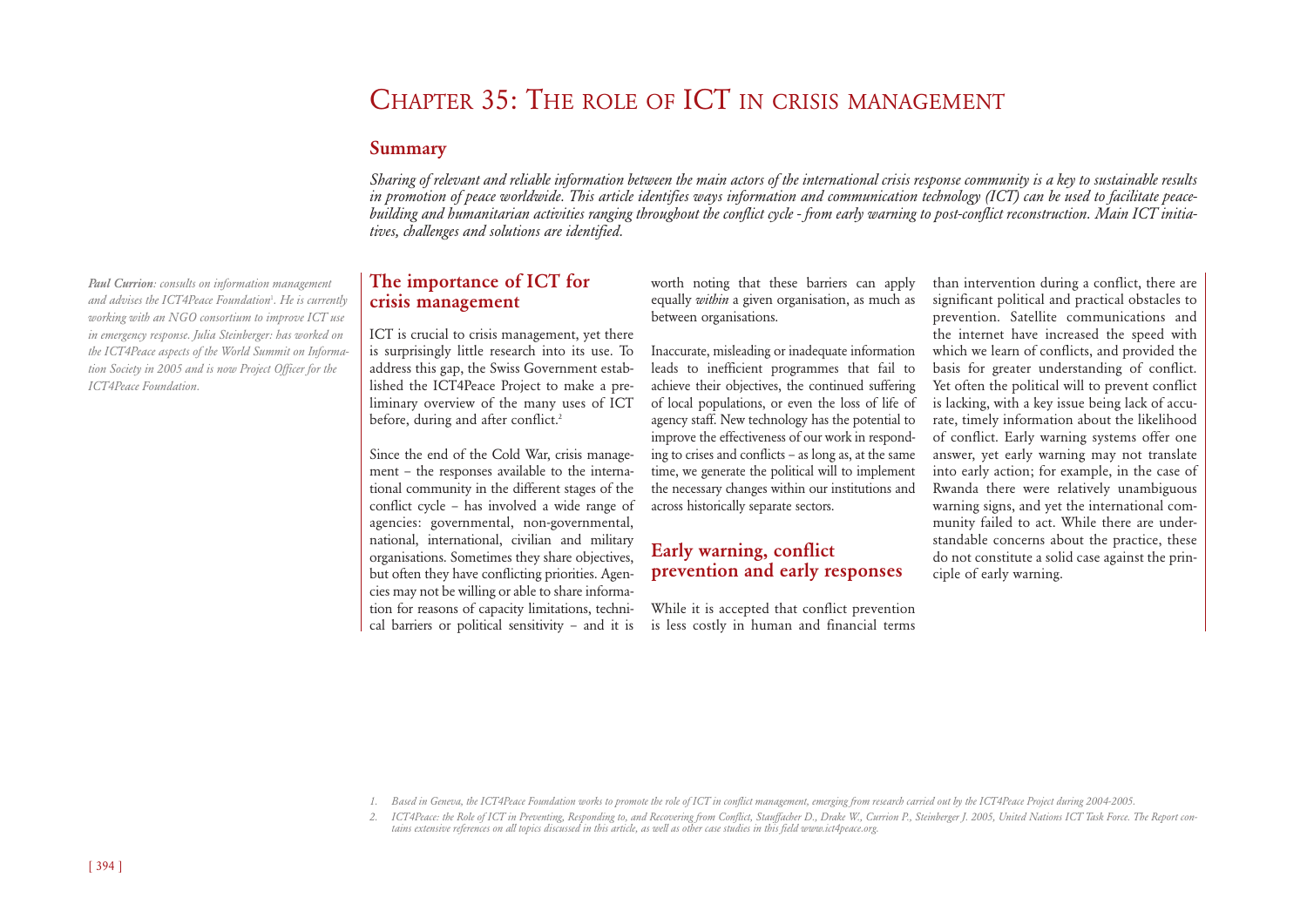## **ICT and Early Warning**

Within the UN, the Office for the Coordination of Humanitarian Affairs  $(OCHA)$ <sup>3</sup> provides ReliefWeb<sup>4</sup> and  $IRIN<sup>5</sup>$  as information services that offer information that can be drawn on in identifying and profiling emergencies. ICT-enabled early warning initiatives are also seen in the European Commission, with the Tarîqa system developed for the external relations directorate (DG-RELEX) enabling EC delegations around the world to follow global developments relevant to their work through one portal. Tarîqa integrates multiple public information sources, filtering news from thousands print, radio, and television channels and building a customized portal for different geographical desks in the Commission.

The Frühanalyse von Spannungen und Tatsachenermittlung (FAST) System<sup>6</sup> created by SwissPeace is considered to be a major advance, employing both qualitative and quantitative methods by blending data analysis with interpretation by country experts. Another interesting project is Stockholm International Peace Research Institute's (SIPRI)7 "Early Warning Indicators for Preventive Policy", which provides statistical analysis of a database comprising more than 1,200 structural and event indicators from a range of sources.

The ICT revolution has created the opportunity to develop tools to manage a wider range of data more systematically, applying statistical techniques to predict and analyse conflicts. While such systems continue to develop, they are only the starting point. It is still unclear what role ICT can play in preventing conflict, but the best examples can be found in the ways in which improved communications technology can build bridges between groups in conflict. This can be at the diplomatic level, but also at the community level, where social reconciliation may play a role at least as important as that of diplomatic initiatives. Examples of this can be found in the work of organisations such as War Torn Societies Project International, which promotes links between communities using media, such as video exchanges, providing communities in conflict with a better understanding of each other – very often the first, vital step towards peace.

- *3. http://ochaonline.un.org/*
- *4. www.reliefweb.int*
- *5. www.irinnews.org*
- *6. www.swisspeace.org/fast/*
- *7. www.sipri.org*

#### **Humanitarian interventions, peace operations and postconflict reconstruction**

While inter-agency coordination in field operations is a priority, it is also extremely difficult, hindered by differences in mandates, resources and capacities. Ironically, in conflict-related emergencies, this very complexity increases the need for effective coordination. More widespread use of ICT has become essential to manage these operations, although ironically the adoption of new technologies itself has not been co-ordinated effectively.

One widely-known concept is the Humanitarian Information Centers (HICs) operated by OCHA. HICs are service providers established in post-conflict and post-disaster zones to support humanitarian interventions through provision of information resources (that would otherwise be unavailable) to UN, NGO and sometimes governmental actors. Other examples are the creation of the WFP Fast IT & Telecommunications Emergency and Support Team, which sets up telecommunications for the UN system; on the NGO side, Télécoms Sans Frontières which plays a similar role in setting up emergency telecommunication systems; and from the private sector, the Ericsson Response Team which assists both sides in setting up field operations and reconstruction. Online, several initiatives have begun to create online humanitarian response clearing houses, such as Reliefguide, GlobalHand and AidMatrix, attempting to match needs with suppliers, potentially changing the way in which relief itself is delivered.

The impact of Geographic Information Systems (GIS)

GIS technology in particular has made an impact, providing map products that are more up-to-date, thematically relevant and more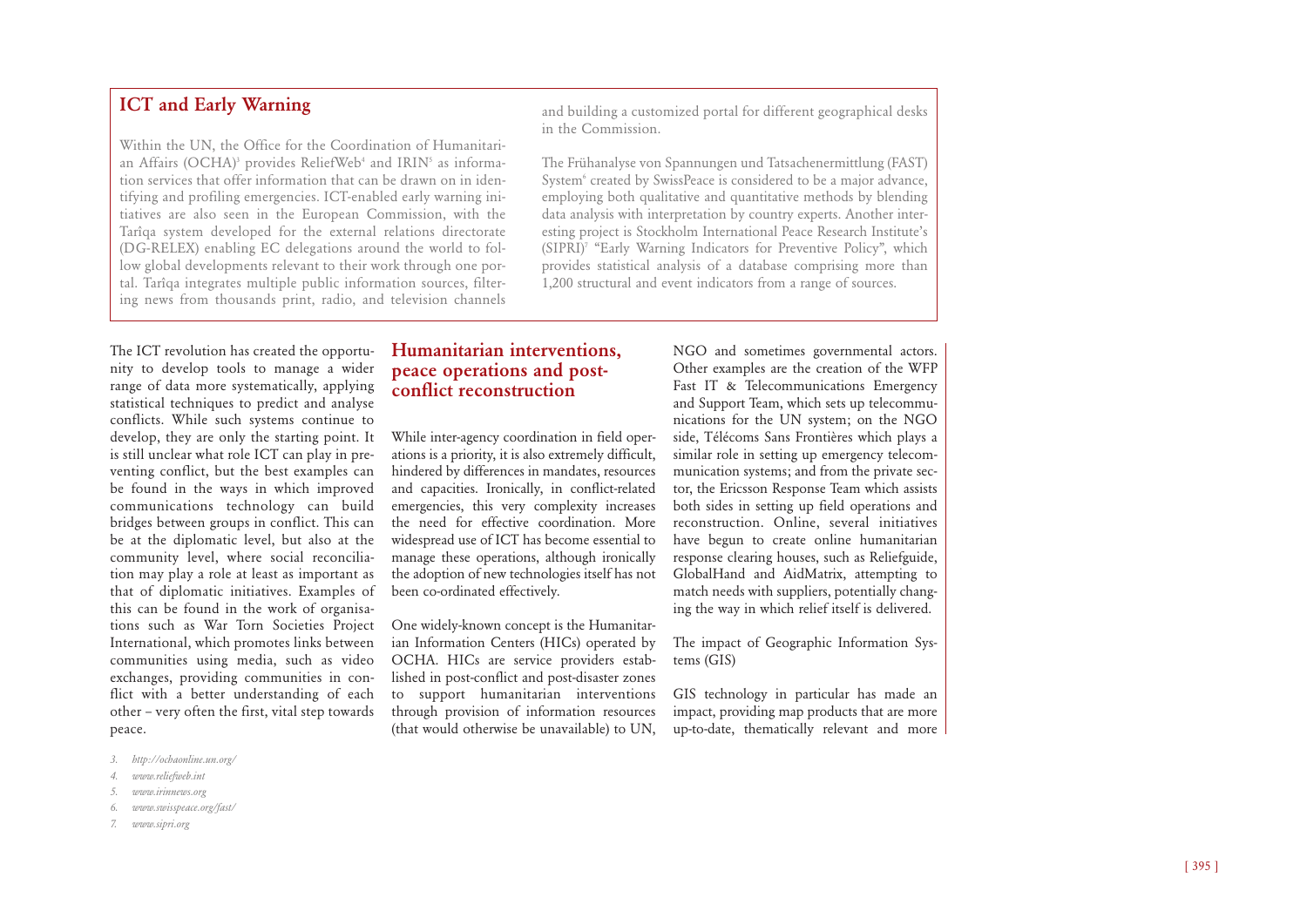widely disseminated than ever before, helping to guide interventions more effectively. The best example of this is the IMSMA system (provided by the Geneva Centre for Humanitarian Demining), which develops and disseminates data on issues related to mine action. GIS has spread rapidly, with actors such as the Joint Research Centre of the European Commission joining established actors such as the HIC. On the ground NGOs, such as the UKbased MapAction , specialize in satellite earth imaging matched with locally deployed teams to create real-time maps of disaster areas; at the policy level, agencies (such as UNOSAT ) and interagency groups (such as the Geographic Information Support Team, or GIST ) work to improve the use of geographic information.

In post-conflict environments – which often exist in close proximity to ongoing conflicts, and may be at risk of relapsing into conflict – reconstruction requires basic security, the rule of law and an evolution towards stability and reconciliation. In such an environment, ICT can be used creatively to quickly install government infrastructure, along the lines of the Government-out-of-a-Box (GooB) proposal supported by the Crisis Management Initiative of Finland, which envisions an ICT toolkit for governments rebuilding after conflict. Furthermore, the

process of post-conflict reconciliation rests largely on sharing critical information, both between agencies and with affected populations, and ICT can provide the basis for this through more access to a variety of media sources.

## **The future of ICT4Peace**

The ICT4Peace Report arrived at a range of conclusions, yet these conclusions are only the starting point for the crisis management community. Changes need to be made at every level of operations, and better links must be created both between different levels within organisations, and between different organisations. In particular, we need to move beyond the traditional view that knowledge is power when it is held by an individual or organisation; and accept that, in the new knowledge economy, information is more valuable when it is shared, providing the information provider with credibility and influence through their position as an information provider.

At the strategic level, information systems need to be developed that enable our various organisations to develop a shared understanding of the emergency environments in which we work; without that shared understanding, we will never be able to pursue coherent policies that lead to the outcomes we hope for in terms of peace, security and the relief of human suffering. At the operational level, we need to ensure that staff have access to the information resources that they require to work effectively, but also the mechanisms for sharing those resources with their partners. These tools will become increasingly vital for ensuring that individual activities on the ground truly meet the needs of affected communities.

In practical terms, the obstacles to sharing are often found in the disparities between different organisations' access to ICT resources, both technological and human. This is felt most acutely in the divide between civilian and military actors, headquarters and field levels, and international and local organisations. There are ways of addressing this, for example through provision of "common services" that are available to the entire community (such as the UN Joint Logistics Centre, which works in the field to provide services and products to the humanitarian community); or through investment in public infrastructure, ensuring better access to key technologies such as mobile telephony and the internet.

### **Inter-agency information sharing in the field**

It has become increasingly clear that common standards and policy support are critical for successful ICT use in emergency operations. The 2002 Symposium on Best Practices in Humanitarian Information Exchange<sup>16</sup> presented guidelines for practitioners, as well as identifying challenges faced in the field. The best example of policy development is the *Tampere Convention*<sup>17</sup> which came into force in January 2005, and

facilitates the international transportation and installation of telecommunications services for disaster relief operations. OCHA and the International Telecommunications Union are responsible for promoting implementation of the Convention; OCHA also convenes the Working Group on Emergency Telecommunications, to work on issues of deployment and interoperability. Meanwhile, groups such as the UN Geographic Information Working Group focus their efforts on data standards, which are key to sharing information more easily between agencies.

*<sup>16.</sup> www.reliefweb.int/symposium/*

*<sup>17.</sup> www.reliefweb.int/telecoms/tampere/*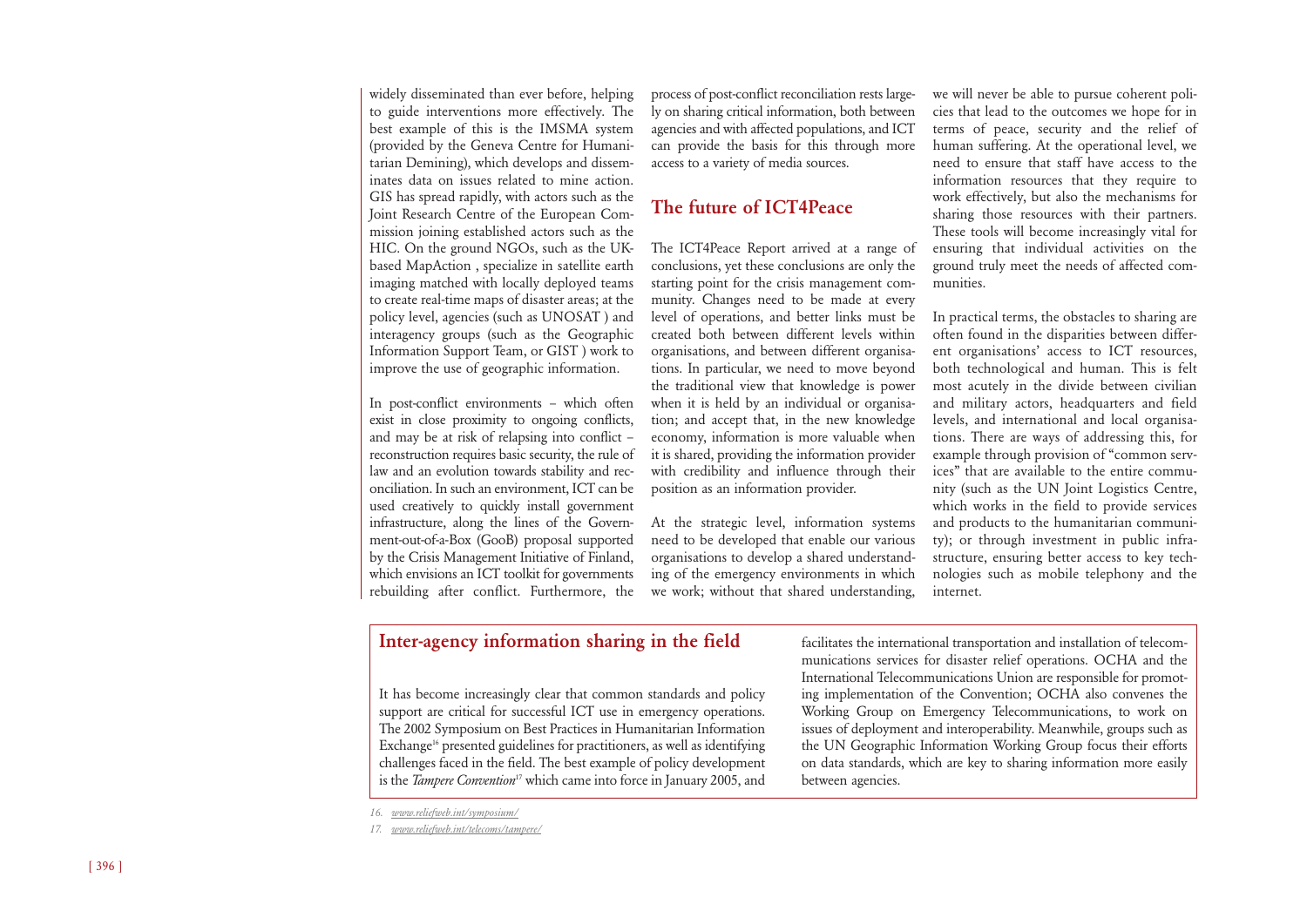There are a number of obstacles that must be overcome in order to realise fully the potential of ICT for crisis management, and the greatest obstacles are undoubtedly institutional rather than technological. Interoperability is key in this regard; ICT managers have strong incentives to build their own internal information infrastructures, and much weaker incentives to focus on inter-organisational information sharing. In practical terms this means that, although hardware and software need to be based on common technical standards to connect organisations, those organisations often procure technology from different vendors that are not interoperable. In the absence of frameworks that significantly alter these incentive structures, it is hard to build the necessary tools to overcome those institutional barriers.

Data also needs to be in common formats so that it can be shared between organisations; organisations, however, tend to become very attached to their own formats and are unwilling to change in order to share with others. Of course, when considering whether to share sensitive information, individuals and organisations need to have confidence that the security of information is not compromised. Obviously this is particularly difficult in a conflict setting, and may appear to be impossible between actors with differing interests – such as between civilian and military actors.

Inaccurate or misleading information can have serious consequences during a conflict, and even basic issues around quality of information can make people feel that sharing that information poses an unnecessary risk to their own credibility or security. However, while the question of security cannot be overlooked, ICTs can play a key role in facilitating trust relationships. The principles of Open Source Information – seen in the development of the Tarîqa information system by the EU – offer a new way of dealing with information that can avoid the traditional problems of classification and declassification.

## **Conclusion**

Our agencies need to look beyond our traditional partnerships, to the full range of actors we work with in today's crisis management operations. It means building wider and stronger networks, based not around institutional affiliations but around communities of practice in fields such as conflict prevention, humanitarian operations and reconstruction. ICT offers both the opportunities to create and sustain these networks as never before, and also the tools to make all of our work more effective.

All of these issues must be addressed in a transparent and open manner, in a framework of trust between different stakeholders, realising that technology is a means to an end – and not an end in itself. It is only through this approach that organisations can work towards the same end goal – broadly speaking, to minimise human suffering, and enable people and communities to live with dignity – and can overcome the institutional barriers that still hold us back today.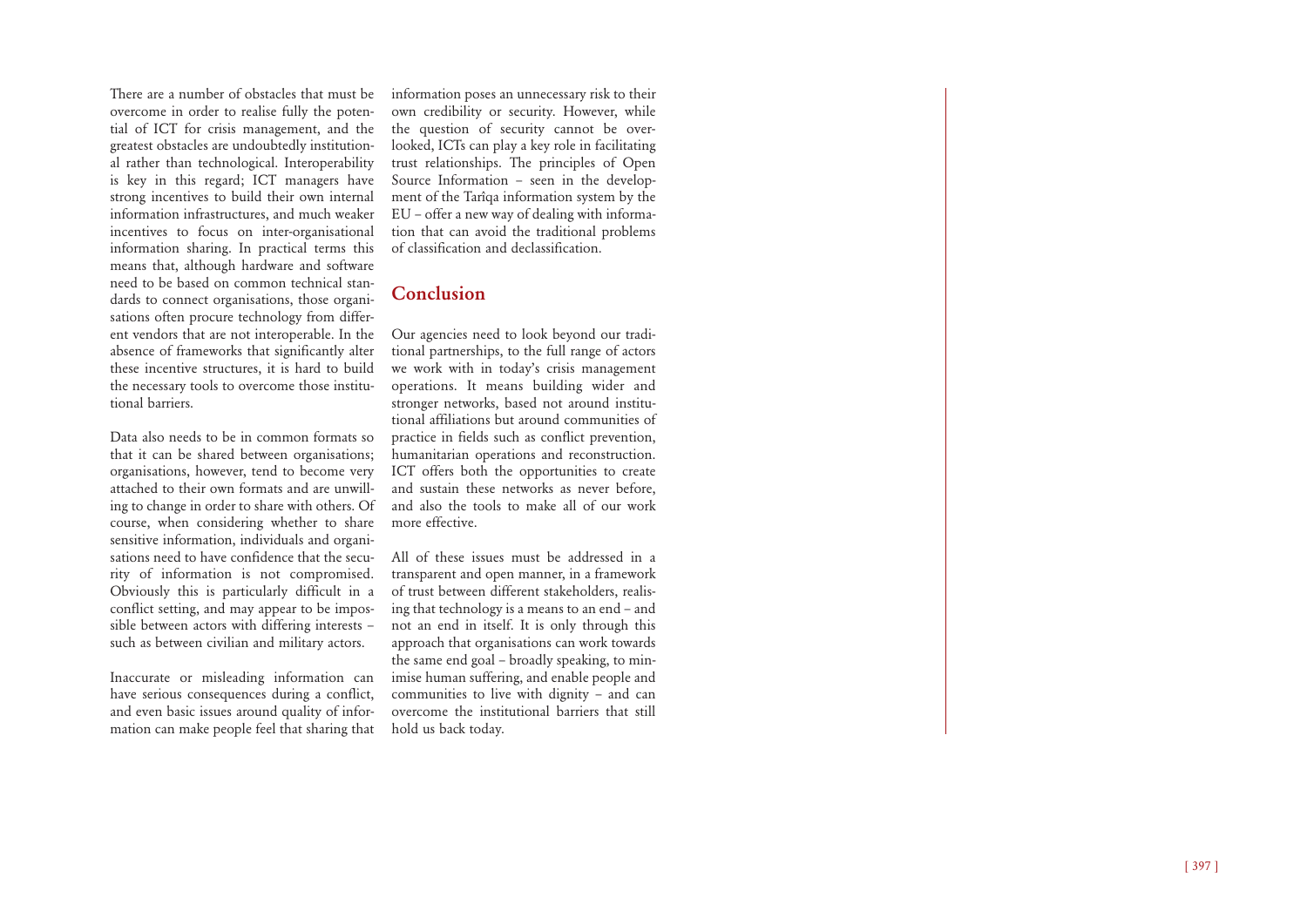## **FITTEST** Delivering critical information tools to save lives

## **What is FITTEST?**

FITTEST is the World Food Programme's (WFP) **Fast IT & Telecommunications Emergency and Support Team** launched in the Great Lakes region of Africa in 1999. It provides rapid intervention in emergencies and support to WFP operations in ICT (Information and Communications Technology). Today, the response team handles numerous projects related to IT networks, electricity systems and telecommunications both for WFP and interagency projects.

## **How can FITTEST help?**

#### • **Emergency preparedness and response**

FITTEST upgrades all aspects of IT, electricity and telecommunications infrastructures including computer hardware and software, networking equipment, radios, telephones and satellite connections, and electrical utilities. It supports ICT operations in the most demanding situations with the primary goal of improving field staff security.

#### • **Standardisation and training**

FITTEST enhances the existing ICT environment up to WFP and UN Department of Safety and Security (UNDSS) standards and helps local ICT support staff to become more efficient through on-site training.

#### • **Supporting large-scale and special projects**

FITTEST offers valuable support for a range of activities - such as office moves, interagency ICT projects and deployment of nationwide data and radio networks.

*In summary, FITTEST delivers comprehensive ICT services in the fields of telecommunications (radio, telephone, satellite), IT (hardware, software, computer networks, Lotus Notes, WINGS, Internet, E-mail) and electricity (including wiring, power rectification equipment, solar power and generators). It rapidly implements integrated and sustainable ICT systems that support priority needs such as staff security.*

## **Examples of FITTEST missions:**

- At the request of the Humanitarian Coordinator, FITTEST acted as telecommunications coordinating unit for the Darfur and Sudan emergency. Enhancing the system to a level never experienced in Sudan before, with sustainable operation handed over to UNDSS in country.
- At the request of the Humanitarian Coordinator, FITTEST acted as telecommunications coordinating unit for the post-conflict Iraq re-entry, supporting the UN and NGO community by setting up the common security communications network covering the whole of Iraq, Internet cafes and radio rooms at all operational centres, including deployment and support staffing.
- At the request of OCHA and the Security Management Teams, FITTEST redesigned and upgraded the interagency security communications systems for all UN agencies in Iran, Pakistan and Afghanistan during the crisis in Central Asia.
- Assessed the common UN security telecommunications systems in Nepal, Chechnya, Iran, Bhutan, Laos, Eritrea and Honduras.
- Installed the WFP ICT and electricity systems in support of all recent emergency operations including Kosovo, Angola, East Timor, Mozambique, India, DRC, Central Asia, Iraq, Sudan, Liberia, Tsunami areas, Chad and at present Niger.
- Assessed and upgraded all WFP field operations to full UN Minimum Operational Security Standard (MOSS) compliancy for security communications.
- Provided staff training on WFP ICT systems in Kampala, Nairobi, Dakar, Panama, Islamabad and Skopje.
- Provides regular training for WFP Security officers in the usage and security management of telecommunications tools and systems.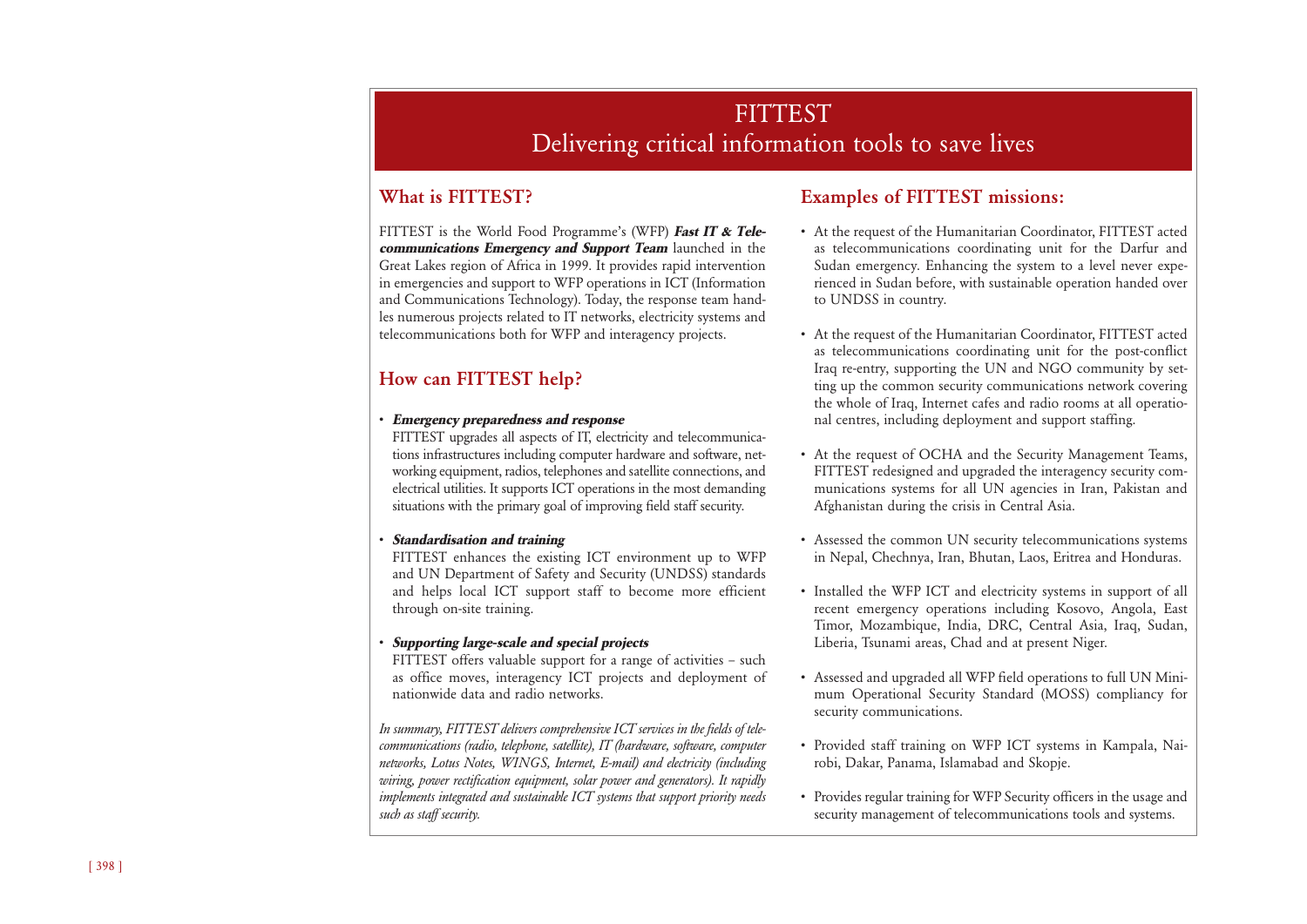• Coordinated/assisted in the WFP office move in Bangkok, Khartoum, Dar as Salaam and Conakry.

• Defined and documented the new WFP HF and VHF radio standards and provided training-of-trainers.

## **FITTEST operations**

In 2002, FITTEST consolidated all its stocks and staff in the new WFP support base in Dubai. This enables the unit to respond to emergencies within 48 hours with engineers and equipment. Currently the unit has a technical stock worth USD 2.8 million enough to cater for over 23 emergency field offices. The Dubai Support Office is also providing procurement and logistics contingency services to WFP operations.

## **FITTEST staffing**

FITTEST is a team of about 20 highly qualified engineers supported by administrative and stock maintenance staff. The team expands and shrinks following or anticipating corporate demands. The team is a core component of WFP's ICT rapid response capacity.

## **Who requests support from FITTEST?**

- The WFP Regional/Country Office management through the Regional ICT Officer.
- WFP Headquarters in Rome.
- Humanitarian coordinator through WFP Headquarters.
- FITTEST independently identifies a priority intervention.
- In exceptional cases other UN agencies request for support, which are considered on a case by case basis.

## **How does FITTEST operate?**

FITTEST has developed Standard Operating Procedures (SOPs) to maximise its effectiveness in the field. This includes close cooperation with local and/or regional ICT structures. In most interventions, the FITTEST team becomes an integrated part of the local set-up and reports directly to the ICT management in the designated location.

## **Who approves a FITTEST mission?**

Initially, FITTEST develops mission-specific Terms of Reference, including a cost estimate which is approved by the Chief FITTEST. Once approved by the client and funding is identified, security clearances and travel authorizations are requested. Upon receipt of the clearances, the Chief FITTEST gives final clearance for the mission and deploys the required staff and resources to the field.

## **Who pays for FITTEST services and equipment?**

Services and equipment are provided to the beneficiary Country/Regional Office or Interagency operation on a cost-recovery basis. FITTEST has no fixed budget that covers the team's regular operating costs, such as tools and administrative staff, but recovers its fixed costs by charging a small overhead fee for the services rendered.

## **FITTEST contacts:**

Chief FITTEST: Mats.Persson@WFP.ORG Technical Advisor: Martin.Kristensson@WFP.ORG General address: wfp.dubai@wfp.org Website: www.wfp.org/operations/Dubai\_support\_office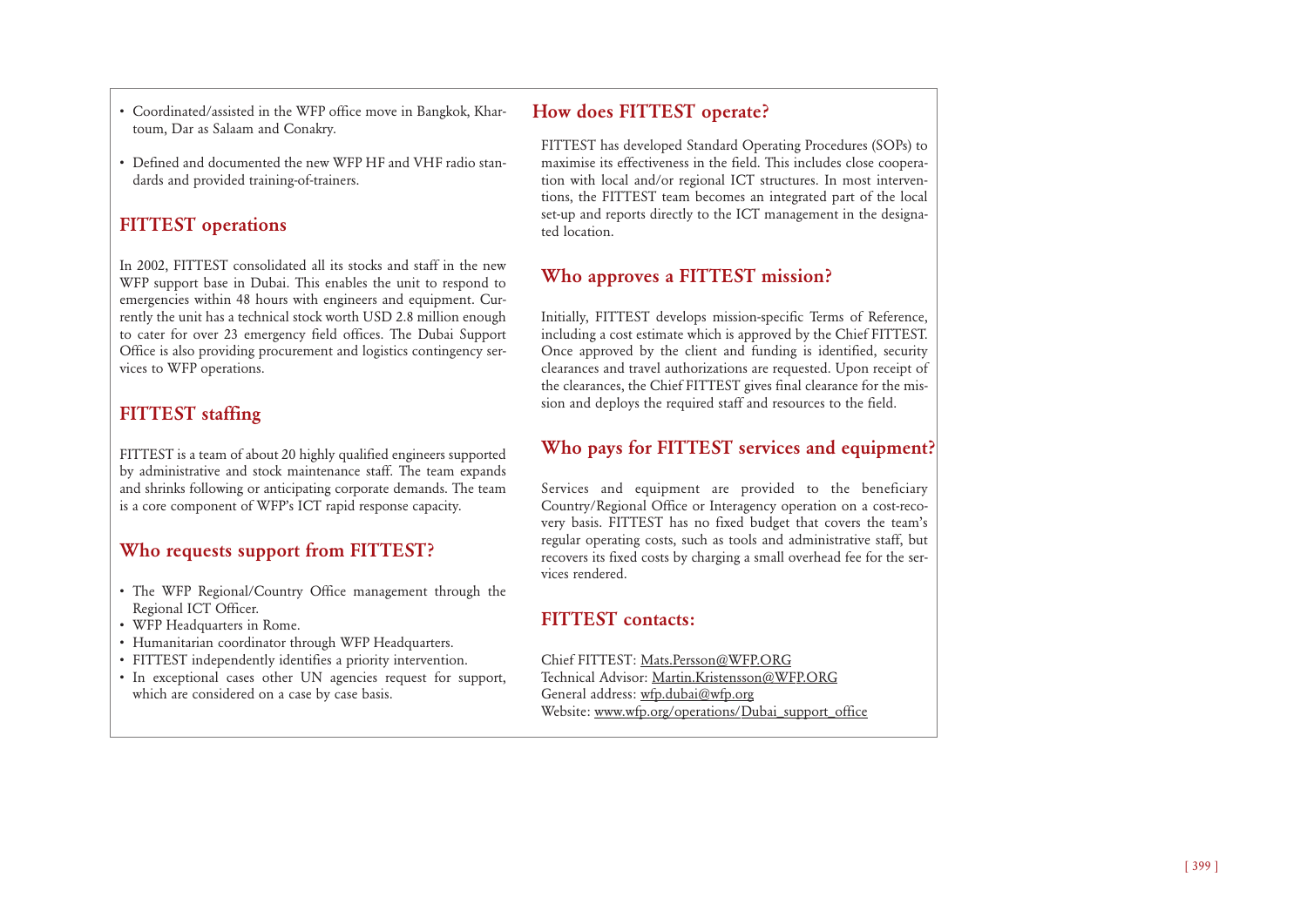## Safety Information Reporting Service

*The safety and security of aid workers is essential for the effective delivery of relief and development assistance. The ability to deliver aid to populations in need depends on logistical and security considerations. The international relief community has developed very sophisticated, multifaceted logistical support mechanisms, but has only recently begun to address the security considerations of relief and development operations.*

*Recent events have dramatised and highlighted the critical nature of allowing aid workers to operate safely. The bombing of the Canal Hotel in Baghdad in 2003 led to temporary paralysis of UN work in Iraq; killings of camp workers in Sudan led to the withdrawal of agencies from areas of Darfur province and southern Sudan. Killings of staff in Afghanistan led to the withdrawal of Médecins Sans Frontières (MSF) from that country. The kidnapping of a CARE worker in Kabul led to a pause in development programmes in Afghanistan while negotiations were underway for her release; the threat of street violence, kidnappings, and killings continue to dramatically hamper relief efforts in Chechnya.* 

The Safety Information Reporting Service (SIRS) works together with lead civilian agencies to provide aid workers with information that will enhance their awareness of safety and security issues in the field.

The service's **mission** is to support lead civilian agencies in responding to an emergency. Its primary goal is to collect and provide data in a neutral, systematic, and structured manner in order to support decision-making in the field. Its primary **functions** are to collect safety and security data from participating organisations, synthesise it into an overall picture of the security situation, and present the information in a variety of formats to promote a common situational awareness.

SIRS is envisioned as an operation that coordinates support activities to NGO "security focal point" operations in the field. These kinds of operations exist in a variety of forms, sponsored by a variety of institutions, in Afghanistan, Iraq, Indonesia, Haiti, Sudan and are emerging in Kashmir, Nepal and northern Uganda. SIRS provides a variety of technical and operational assistance packages to local and regional safety information operations. Such assistance

helps to improve safety of aid workers, as well as raise their awareness of the risks in their area. It also provides a better operational context for organisations considering relief and development activities.

Specifically, SIRS will aggregate and promote best practices and standard operating procedures related to creating and compiling safety assessments, developing safety communications systems, and deploying incident mapping and management systems. But more than just acting as a repository for best and current practice, SIRS acts as an agent to seek funding for local NGO security efforts and to assist with the local and regional implementation of such best practices by providing training, consulting and operational services. A result of such activities, SIRS collects safety incident data and identifies the critical needs, which can then be addressed at the local, regional and global levels. The SIRS concept grew out of a series of Information Technology and Crisis Management (ITCM) conferences begun in 2002, hosted by the Crisis Management Initiative (CMI) in collaboration with the US Institute of Peace (USIP). The 2004 conference focused on security issues as a catalyst for technical and organisational collaboration to improve security management. Participants in this conference identified the need for better tools for sharing security-related information between different actors in the field. They called for the development of a prototype of a suite of tools and services focusing on field security.

As a result of the conference, CMI and USIP pursued a project to develop a **comprehensive incident mapping, reporting and threatmonitoring service** to be used in any environment by a range of actors to share information related to the safety and security of civilian personnel.

In the summer of 2005, a joint team of CMI and USIP personnel began a stakeholder **consultation process** that led to a fact-finding trip to Kabul and Banda Aceh. This in turn led to two formal consultative meetings with stakeholders in the autumn and winter of 2005. The recommendations resulting from the field trip, plus a more formal proposal of the SIRS concept, were presented to key stakeholders at the European Union headquarters in Brussels on 13 November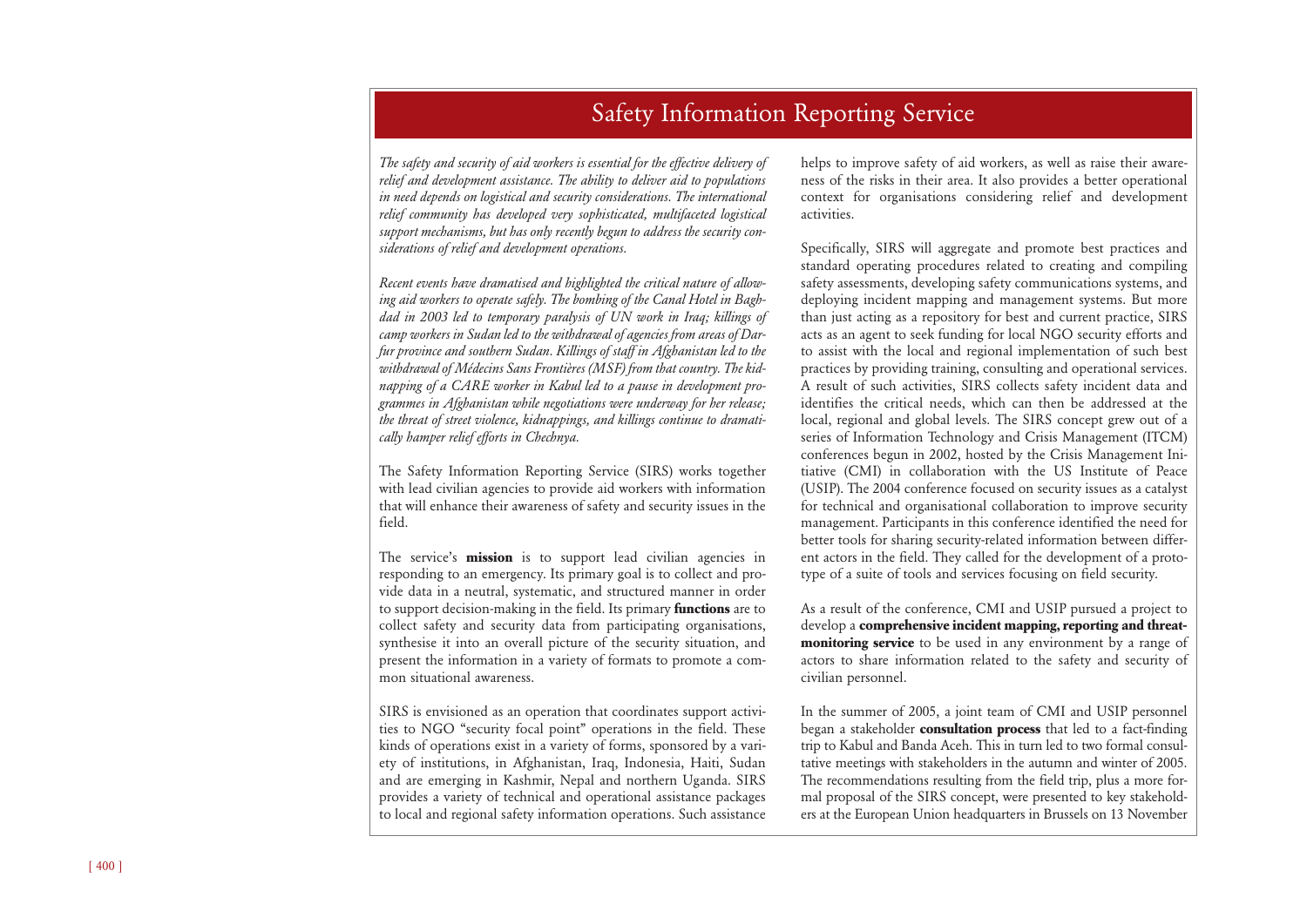2005. The participants had useful and positive feedback, and encouraged the team to proceed to vet the idea with a larger group of potential collaborators. In December, CMI and USIP hosted a meeting in Saint-Paul-de-Vence, France with 44 people from 39 organisations participating, including representatives from national governments, international organisations, non-governmental organisations and corporations.

The SIRS concept was proposed and vetted in a series of workshops held over three days that investigated and discussed aspects of moving the concept forward. Specific discussions included investigations into the concept; the security environment for aid

workers; existing initiatives; potential governance structures; operational considerations; and external relationships with other types of actors including national and local government agencies; international organisations; the NGO community; military organisations; commercial enterprises; and local populations. The participants worked together to craft a provisional mission statement, goals and objectives, and brainstormed on how to move the concept to reality. Participants agreed that SIRS should become an independent organisation that represents a security focal point for the crisis management community. Until SIRS is a fully developed field service, however, CMI and its partner organisations will act as incubators for its development.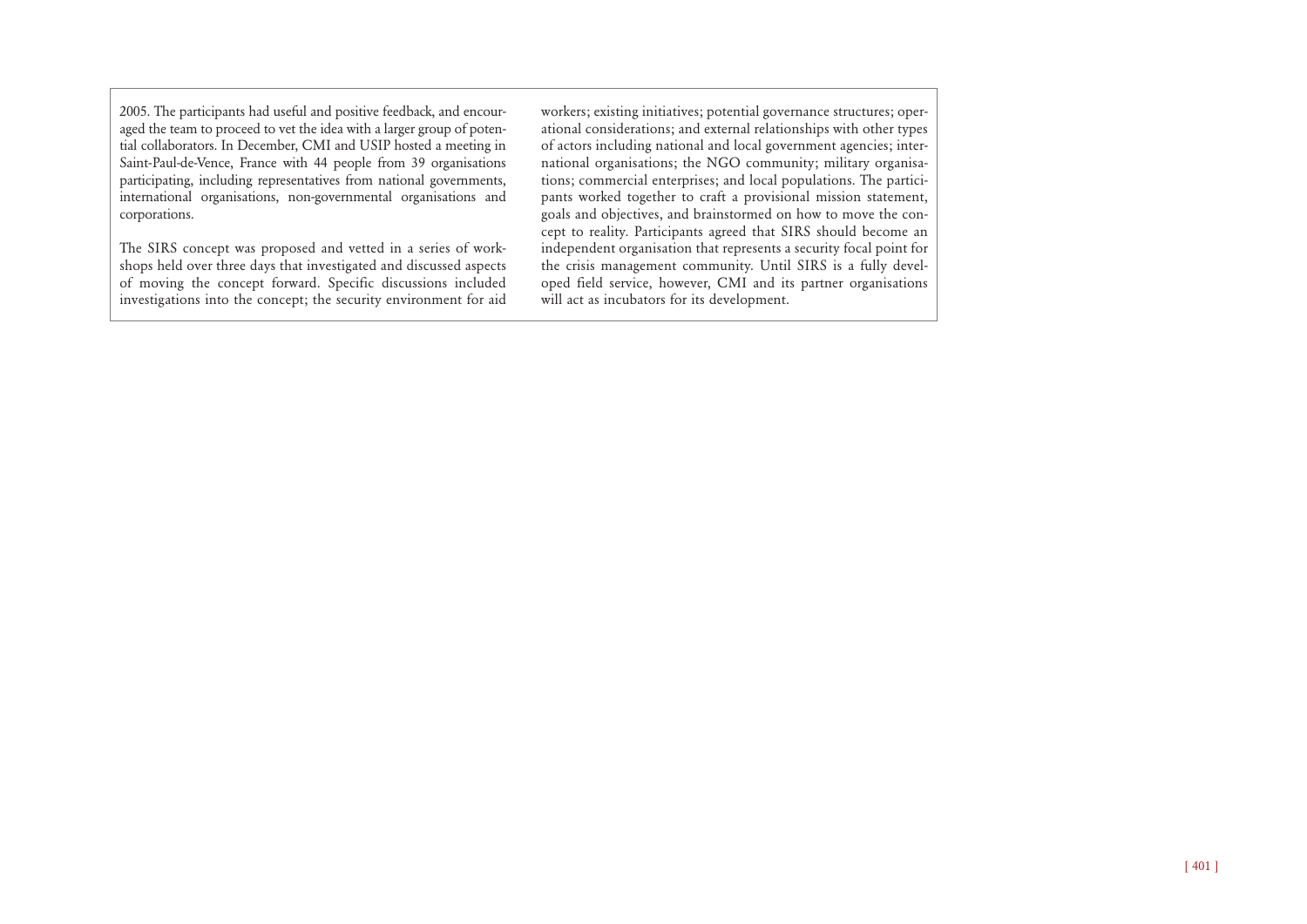## THALES ON CHALLENGES TO EUROPEAN SECURITY *Interview with Edgar Buckley*

*Edgar Buckley: joined Thales as Senior Vice President, European Business Development, in September 2003 following a career in British government and international organisation service. From 1999 until 2003 he was NATO Assistant Secretary General for Defence Planning and Operations, responsible for NATO defence policy and operational issues. From 1996 until 1999 he was the Assistant Under Secretary of State in the UK Ministry of Defence responsible for policy on military operations.*

*What are the most important security challenges facing the EU at the moment and in the foreseeable future?*

In its 2003 Security Strategy, the EU identified five main threats facing Europe: terrorism, proliferation of weapons of mass destruction, regional conflicts, state failure and organised crime. All of these can combine to pose even greater threats. Undoubtedly, the combination of terrorism with proliferation of nuclear, chemical and biological weapons would be the most frightening eventuality. Even without WMD, terrorism is a clear threat to our lives, our freedoms and our values. We must oppose it in every way possible, while at the same time looking to address the underlying reasons for its support by others.

In parallel, the EU must prepare to play its part in external security operations, such as the one it is currently leading in Bosnia-Herzegovina. The EU has a unique capability to combine military operations with civil support actions and to back these up with real political and economic incentives to achieve peace. It also has a unique moral authority in its region, linked to the transparency of its strategy for peace.

The EU cannot know when it will be called upon to act in a future crisis but it can be certain that such calls will come, and when they do it will have to act quickly and succeed in what it undertakes. Preparation for future crisis operations is therefore an urgent political obligation. But the EU is severely challenged by the fragmentation of authority for civil and military actions, and by problems of interop-

erability among the services and forces of its Member States. Technical solutions exist to enable joint, civil-military, multinational forces to come together and be deployed quickly and effectively, but political consensus to implement them is not easy to achieve.

*How can the European industry contribute to the successful achievement of the objectives set in the European Security Strategy and of the build-up of a genuine European capacity?*

Industry's role is vital. In the defence domain, this has long been understood and accepted. But in Europe that realisation has been slower to become established where homeland security threats are concerned. There was no mention of industry, for example, in the EU's security strategy document. By contrast, the US was quick to see that industry would have a key partner role in this sphere. Its homeland security strategy, published shortly after the September 11 attacks, gave prominence to the private sector's role.

Europe too now recognises industry's role, in particular that we need to support industrial research in the security domain in order to develop the solutions we need and to ensure that Europe maintains its appropriate influence as security standards are prepared. As evidence of this, a Group of Personalities, with strong industry representation, prepared a report for the EU Commission, which led to a Preparatory Action for Security Research and Technology. The research studies carried out under this relatively small-scale preparatory programme are already providing essential reflections and solutions. Two of them in

particular - ESSTRT and SeNTRE - are aimed at guiding the EU's security research activity towards the most important new security needs as seen by the customer governments. All those involved in this work are convinced that the follow-on European Security Research Programme can significantly assist Europe to respond appropriately to current and future threats. The creation of the European Defence Agency is another indication that the importance of the supply side is now better recognised at the political level.

Industry for its part is preparing to launch a new European public-private forum in the homeland security field to deepen the dialogue and ensure that Europe's voice is heard. This forum, which will promote active participation by all sectors involved in this domain, is intended to be established early in 2006.

Looking to the three specific strategic security objectives of the Union, industry has much to contribute. So far as addressing direct threats is concerned, industry will provide new and better ways to support security monitoring and responding to attacks. This will enable European political leaders to help frame global approaches to these issues, so that they are not simply asked to accept solutions proposed from the outside. To help build security in the EU's neighbourhood, industry can act both with the Member States themselves and with neighbouring countries to deliver consistent and interoperable approaches. Finally, to assist in the creation of an effective international order, industry will play its part both by directly supporting international organisations such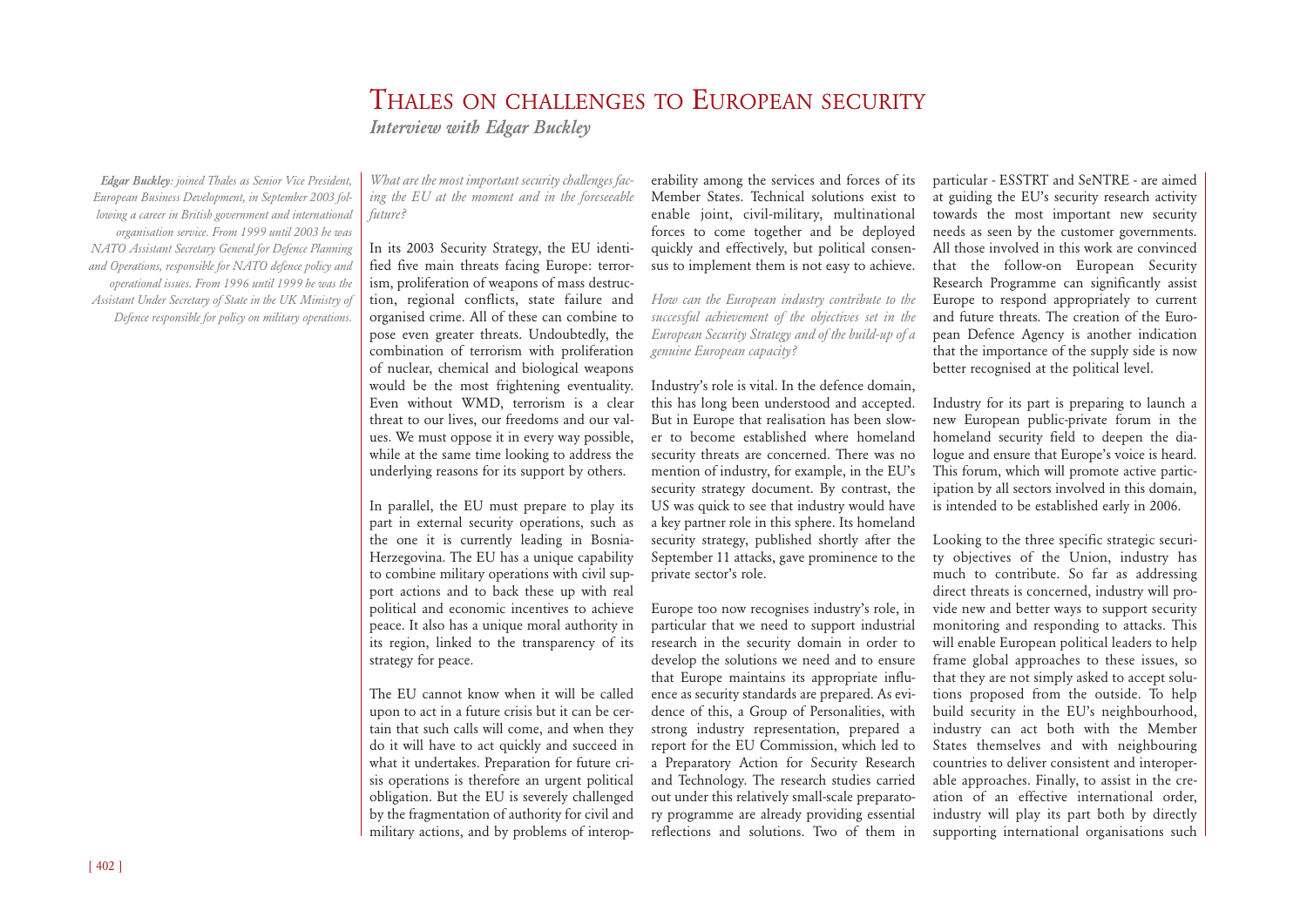#### as the UN, the OSCE and NATO, and by supporting international agreements such as those relating to the supply of weapons and transfer of defence technology.

*In what ways can industry contribute to more effective civilian ESDP capacity and more generally to the civilian crisis response capacity of the international community?*

The main challenge is to support a unified civil-military approach to deployments and operations in the field. Typically, in complex peace support operations, there are difficulties in communicating with and coordinating the efforts of all those involved. The military side, if well-organised, can effectively communicate with itself, but that is not sufficient because often it is the civil contribution which is critical: new approaches to communications and command and control are needed, to allow a more "plug and play" approach so that all those involved can share information when they want to.

There are of course other challenges. For example, assisting in establishing or re-establishing public communications facilities, public utilities and secure ground and air transport, rebuilding energy infrastructure, and ensuring minimum standards of law and order. In all of these areas and others, industry has a key role to play.

But the most important point to keep in mind is that we need to prepare for these tasks multinationally. Industry can assist in defining multinational standards to support these preparations, including in the important domain of network centric operations where work is already underway through the Network Centric Operations Industry Consortium.

*What are the opportunities and challenges in developing solutions for civilian crisis response operations? How can the identified obstacles be overcome? How can we improve collaboration between stakeholders?* 

The main obstacles to better civilian crisis response are lack of resources, slowness of deployment, problems of communication and coordination, and mutual misunderstanding and distrust. From the EU standpoint, what is needed is that the Union and its Member States should develop rapid deployment capabilities on the civil side to complement those of their military forces, and that they should pre-plan as much as possible their working cooperation approaches to NGOs and other international organisations whom they will probably be working alongside.

We should also keep in mind the trend in government to outsource services to industry as a way of providing cheaper or better outcomes for the consumer. Outsourcing can play a role in civil crisis response operations too, for example to provide air traffic control, security or telecommunications services. Industry needs to be consulted early to be ready to provide such contributions.

The EU is already taking the lead in this domain through its civil/military planning unit. Industry can assist by contributing to standardisation and interoperability discussions. We can also support a better public-private dialogue, which may go some way towards helping build trust and support calls for increased resources. Industry sees itself as one of the stakeholders in this domain and wants to play its part in improving overall capabilities.

*What is the role of the European security research programme in this development?*

The European Security Research Programme (ESRP) is a key step to ensure that European industry is able to marry developing technologies to real operational requirements and with an increased tempo. The ESRP therefore needs to be established at the appropriate high level, bearing in mind that much greater sums are being devoted to this sort of research in the United States. The ESRP also offers a real dialogue between industry and the EU on the priorities for technological investment. This is a particularly important aspect since industry also needs to invest its own resources in these efforts. We are willing to do so but we need to have reasonable confidence that there will be a market for what we produce as a result. The EU has established the European Security Research Advisory Board (ESRAB) with industry to assist dialogue and help guide priorities in the ESRP. Other partners need to be heard as well, which is where a new public-private forum can play a key role.

In concrete terms, industry looks to the ESRP to assist in developing new approaches in three fields: supplying immediate operational needs (e.g. ICT systems, surveillance systems, command and control facilities); developing new technologies and applications to address security needs (e.g. early warning/detection systems, secure interoperable radios, border security systems, opensource intelligence systems – data mining); and ensuring civil-military and multinational interoperability (e.g. through developing new open standards for network centric operations). The ESRP will be a key enabler for much of this work.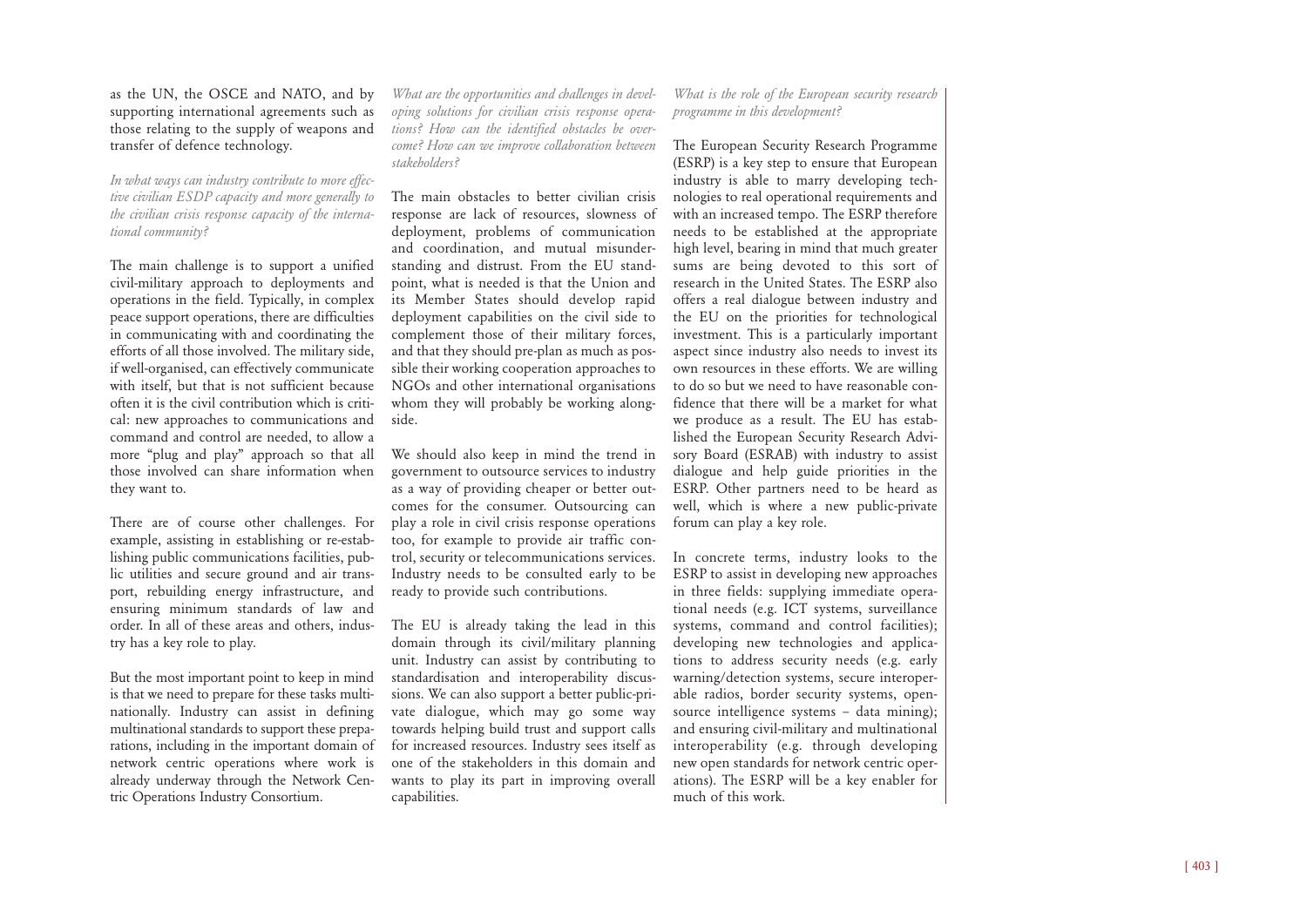## Satellite solutions for disaster relief and humanitarian operations

*Eutelsat Communications is the holding company of Eutelsat S.A. The Group is a leading satellite operator with capacity commercialised on 22 satellites providing coverage over Europe, the Middle East, Africa, India and significant parts of Asia and the Americas. The Group's satellites are used for broadcasting TV and radio, for TV contribution services, corporate networks, mobile positioning and communications, Internet backbone connectivity and broadband access for terrestrial, maritime and in-flight applications. Eutelsat Communications is headquartered in Paris and its workforce comprises over 450 experts from 25 countries.*

## **Objectives**

Satellite communications are particularly well suited to relief and humanitarian operations in the field, as a result of five unique features:

- coverage of very large geographical areas;
- independence from terrestrial infrastructure and natural terrain conditions;
- sharing of transmission bandwidth between all points of the network;
- instant transmission of signals to all points located in the coverage (cost is independent from the number of points); and
- complete transparency to all formats of information sent.

Eutelsat offers Disaster Recovery solutions via satellite designed to swiftly restore voice and data communications between all types of locations in emergency situations and for all types of activity for example, businesses, governmental services and  $NGO's$ .

The frequencies of Eutelsat satellites (Ku band) make them particularly attractive for the implementation of emergency systems through the use of small, low-cost and easily transportable ground terminals.

## **Experiences in the field**

Eutelsat systems have already been used in several emergency situations, both inside and outside Europe.

Following the December 2004 tsunami in South-East Asia, the Italian Civil Protection Agency needed a solution that would help its field agents working in different location in Sri Lanka to communicate between themselves as well as with their headquarters in Rome. The solution had to combine independence from a largely destroyed terrestrial infrastructure, portability and user-friendliness, while allowing voice communications as well as e-mail, instant messaging services and Internet access for reporting on the relief effort. Implementation of the network was carried out in four days, but this period can be substantially reduced if a cell for emergency satellite communications is created either in Eutelsat or in the entities devoted to crisis management.

Another solution has been developed for NetHope, which is responsible for maintaining and operating the voice and data communications infrastructure of member humanitarian organisations in over 40 countries, from Paraguay to Nepal. NetHope was seeking a common voice and data communications solution for all its member organisations, present and future. The system had to be universal, provide coverage all over the world, including the most remote areas, be easy to use and maintain, enabling humanitarian staff to connect anywhere, anytime, while remaining affordable.

## **Description of the systems**

Eutelsat's Disaster Recovery solutions are based on three main components:

• The satellite terminal: this equipment enables the communication via satellite and can be connected to WiFi access points to guarantee acces to satellite links by field teams working remotely from the satellite terminal. For greater ease of use in emergency situations, the satellite terminals are available in a light, portable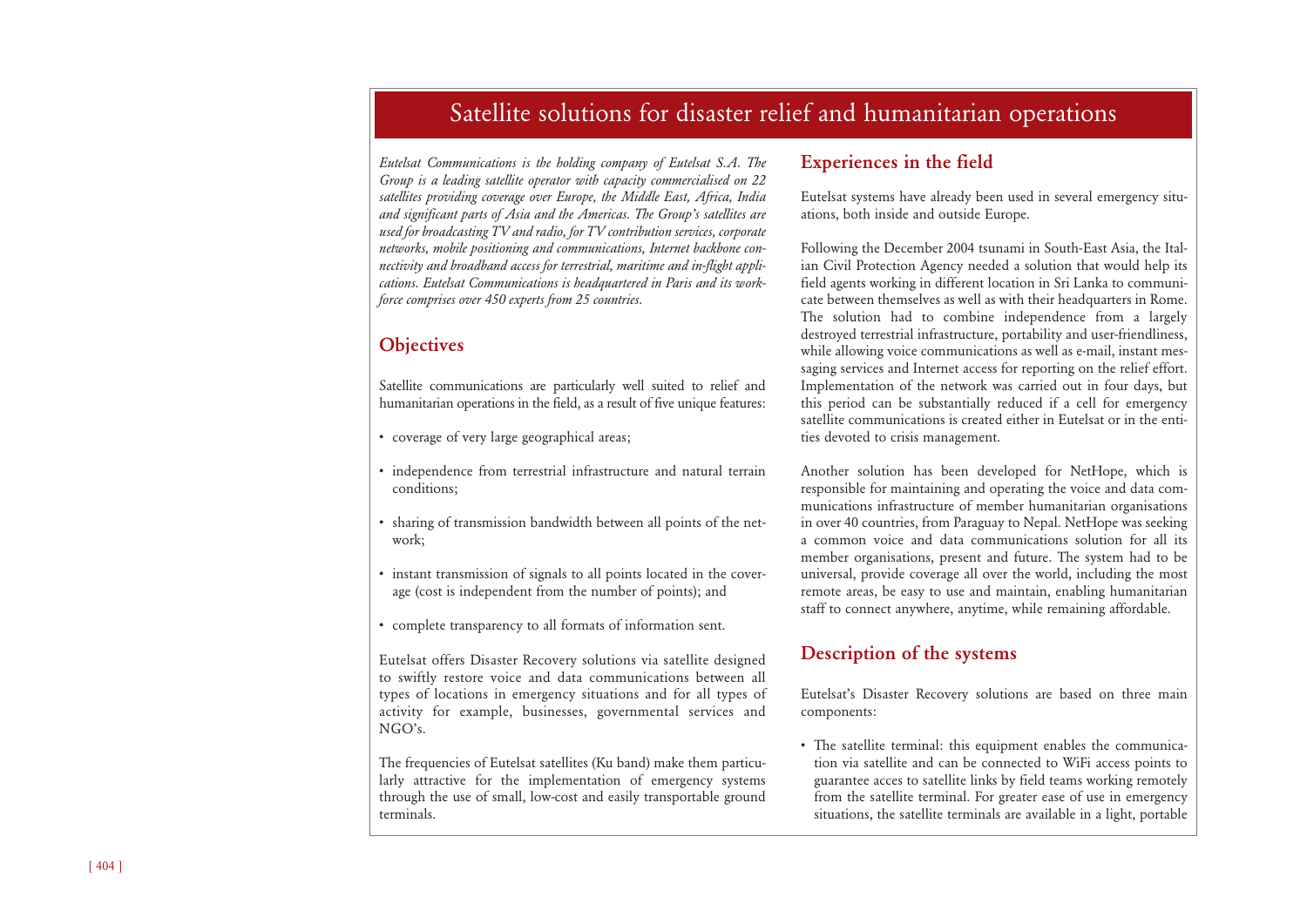"Flyaway" version, and include an integrated GPS receiver, satellite modem, and Voice-over-IP adaptor, as well as a lightweight, foldable antenna.

- The broadband link Eutelsat offers two types of broadband services: dedicated (IP Connect) and shared (IP Access), depending on actual communications requirements. For the needs of humanitarian operations, the best solution has been proven to be the use of a dedicated frequency band shared among all the terminals involoved in the operations.
- The Network Operation Control (NOC) Center located in the Turin teleport that automatically provides the frequencies required by the network, continuously monitors the network status and guarantees assistance to remote terminals in the event of on-site problems.

The application in Sri Lanka comprised PCs, WiFi access points and internet connections operating through D-STAR satellite broadband terminals. The network also provided VoIP telephone and videoconferencing services between Sri Lanka and Rome. Connections were established through capacity on Eutelsat's W6 satellite, which is equipped with a steerable beam that was pointed over the region, and the Skylogic teleport in Turin.

The NetHope solution called upon Eutelsat's 2-way satellite broadband connectivity D-STAR system. This provides NetHope a onestop, one price solution for all its member organisations around the world. The network uses capacity on four satellites, including the African beam on Eutelsat's recent W3A satellite. Communications with humanitarian staff in remote areas around the globe has been improved, and Internet access and other basic communications means have been made available to local populations.

## **Security**

Security has to be dealt with from different perspectives. In particular:

- From the point of view of information security, Eutelsat systems enable the transmission of encrypted messages and data and the creation of Virtual Private Networks inaccessible by unauthorised persons;
- From the point of view of equipment reliability and network availability, the satellite terminals are designed and manufactured to achieve very high reliability. The same applies to the NOC, which features redundant equipment. Moreover NOC staff ensures 24/24 and 7/7 network control and assistance to remote users.
- From the point of view of on-site intervention speed, Eutelsat has an extensive network of installers, able to intervene swiftly in the different regions of the world.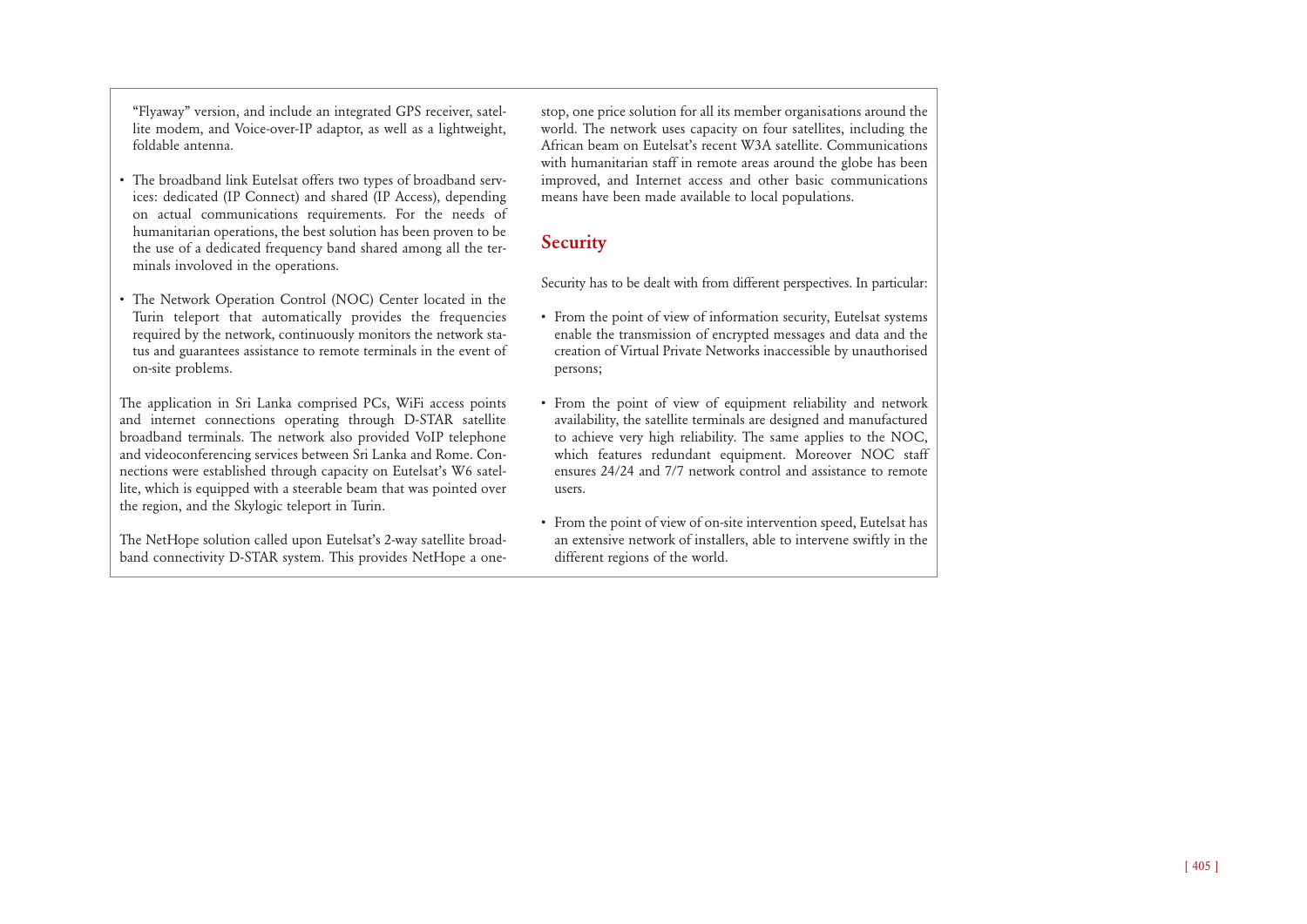## Increased situational awareness in a crisis arena saves lives

*Insta DefSec provides services and products for crisis management environments. Insta iCM – Inter-organisational Crisis Manager – is a solution for situational awareness and crisis management. Insta iCM is designed to facilitate decision-making and coordinating operations between crisis management organisations both in international and domestic crisis situations.* 

## **Objectives**

The objective of using Insta iCM is to improve the **safety** and **security** of field personnel by improving access to relevant security-related information. Insta iCM has been developed and demonstrated together with end user organisations with the aim of developing it into an internationally interoperable management and informationsharing system for civilian crisis management organisations.

## **Experiences in the field**

Insta iCM has been widely tested in different kinds of international and domestic crisis environments. In the Insta iCM exercise (hosted by OSCE) in Sarajevo in October 2004, all the security officers of the international organisations working in Sarajevo found the exchange of information with other organisations with the help of Insta iCM easy and beneficial for their operations. The following organisations participated in the exercise: CAFAO, EC, EUPM, EUMM, OHR, OSCE, UNRFSO and SFOR.

In September 2005 Insta iCM was used by Finnish officials in the international Barents Rescue 2005 exercise in North Norway close to the North Cape. With the help of Insta iCM the people in the field shared their situational awareness with other Finnish officials both in the exercise area and offices in Finland. Barents Rescue is a series of exercises in which Norwegian, Swedish, Finnish and Russian search and rescue officials explore their capabilities and train for joint search and rescue operations. Barents Rescue 2005 included a realistic exercise of the evacuation of more than 500 people from a passenger ship and an oil tanker that "had collided". The northern location guaranteed that the whole exercise was conducted under extreme arctic conditions.

Another concrete case where Insta iCM has been used was the CITY04 joint exercise where Finnish Search and Rescue officials cooperated in realistic training for domestic crisis scenarios in southern Finland.

## **Description of the solution**

Insta iCM operates on modern PCs and laptops. The system is browser-based, which makes it easy to access anywhere in the world.

The ease of use and versatility of Insta iCM enable it to be quickly deployed in all kinds of crisis situation and environment. The flexible technology platform enables scenarios to be created varying from complex homeland security or international crisis environments where numerous systems and data sources are integrated to straightforward catastrophe scenarios where fast deployment and simple ease of use are essential.

Insta iCM is not dependent on any network technology, but it can be accessed over any available existing or newly deployed data network, such as GPRS, WLAN, satellite networks or TETRA.

## **Security**

The solution supports different security levels and data confidentiality requirements. Role-based access control using PKI-based smart card authentication and encrypted information distribution is recommended for high security requirement environments. For uses where transparency is essential, the system can be configured to have low-level access control or none at all.

*Insta DefSec's Security Systems provide a wide range of products, services and expertise for high-security environments. Solutions enable secure interoperability between different organisations, networks and systems.*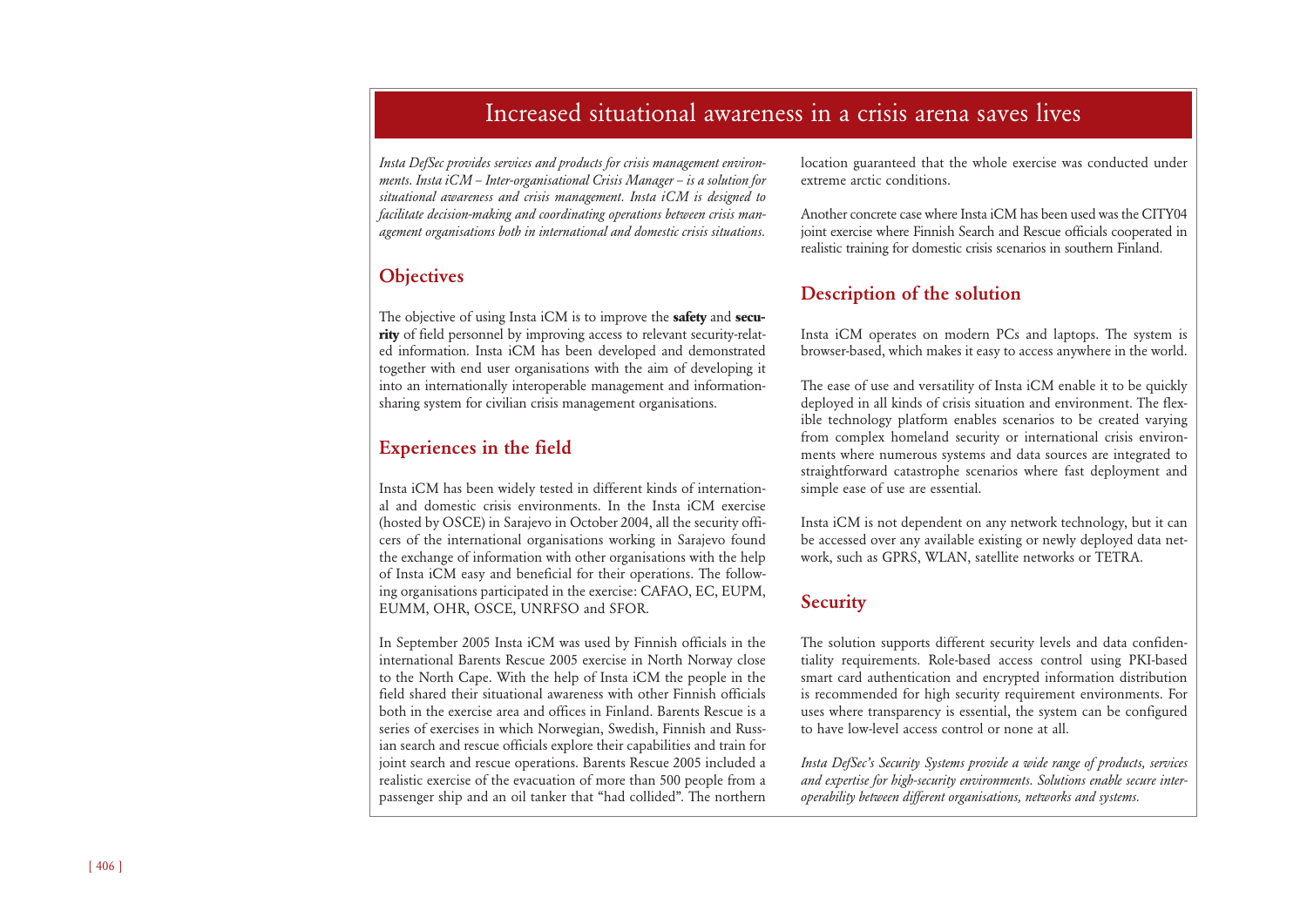# ANNEX 1: EXTRACTS FROM THE REPORT ENTITLED: *"For a European civil protection force: Europe Aid" by Michel Barnier*

## **Introduction**

In January 2006 Wolfgang Schüssel and José Manuel Barroso, Presidents of the Council of the European Union and of the European Commission respectively, asked me to draw up a report on the EU's response to major cross-border emergencies for the June European Council.

Since the tsunami of 26 December 2004, the EU and other players, in particular the United Nations, have been eager to improve their response to emergencies. Since January 2005 the EU has been working on the basis of an action plan. Successive EU Presidencies have since shown their resolve to boost the EU's capacity to show solidarity at home and abroad.

As the tsunami so tragically bears out, **the price of non-Europe in crisis management** is too high. First and foremost, a series of hastily organised individual responses is no match for an EU response that has been planned, organised and tested against specific scenarios. Secondly, multiplying responses results in a lack of coordination that diminishes the EU's impact and visibility on the ground. The EU response can only be made more costeffective by properly organising the Member States' civil protection capabilities and consular assistance on the basis of common scenarios, training programmes and exercises.

When drafting this outlook report, I naturally took account of the progress of the many projects under way at the Council (especially in the

Permanent Representatives Committee) and the Commission. I had talks with a number of Member States, and I sounded out the Commission and the Council's General Secretariat.

When all is said and done, I wanted to place the work under way in a political context.

I have therefore taken the calculated risk of framing my proposals and the associated timetable in the medium term, and more specifically with an end date of 2010, by which time, one way or another, the countries of the EU will have created **the post of Union Minister for Foreign Affairs, provided for in the Constitution, which they wanted and accepted unanimously in Rome**. By 2010 the Council, the Commission and the Member States will be working together more effectively on the EU's external action. I therefore hope that the reader will make the same mental leap into the medium term. This is the only way in which we can get over the present hurdles and shortcomings. I also hope that no more disasters will be needed in the interim to set our thinking, resources and expertise on the right track.

My mission statement<sup>1</sup> poses the question of what the EU can do to improve its response, especially to major emergencies **outside the EU**.

External emergencies differ in a number of ways from emergencies inside the EU:

• They affect **sovereign states**, which are free to decide how to respond to an emergency and whether to request assistance from abroad.

The **EU Presidency** coordinates the response politically in close cooperation with the **United Nations, national and local authorities in the country concerned and non-governmental organisations**. We need to find ways to increase the speed and effectiveness of their collective decisionmaking.

- There are **many tools at the EU's disposal**. Naturally, national or regional civil protection resources can be drawn on. At any rate, we have a presence on the ground through humanitarian aid, coordinated at international level by the United Nations and channelled at EU level through ECHO (European Commission Directorate-General for Humanitarian Aid). Last but not least, the EU implements reconstruction programmes. We need to work out how best to pool these resources and maximise synergies.
- Such emergencies, often in far-off places, affect more than one country and call for **capability projection**. This projection of men and resources is currently lacking.
- Lastly, such emergencies call for **consular assistance**, since EU citizens are naturally more vulnerable when they are far from their country of origin. In 2003 there were more than 30 million trips by Europeans outside Europe. The falling price of air travel will increase this number in the years ahead. In the Indian Ocean tsunami of 26 December 2004 about 200 000 people died and thousands disappeared. In Thai-

*Michel Barnier is the Former French Minister for Foreign Affairs and former Member of the European Commission.*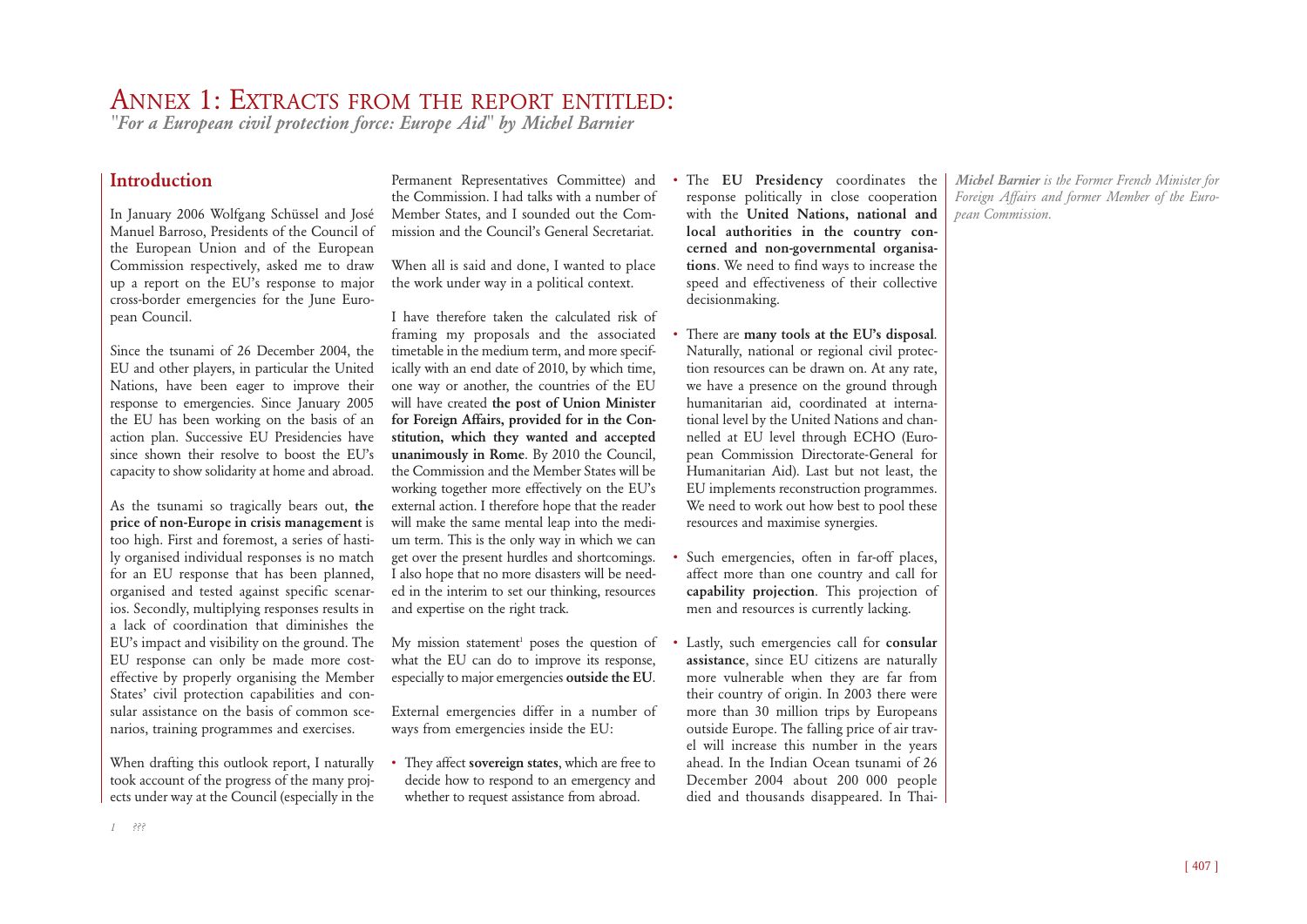land alone, 2500 foreign tourists, many of them EU citizens, died. At issue is whether the Member States of the EU are willing and able to work together to improve their assistance to citizens in difficulty.

Obviously, if the Member States and the EU institutions take up the proposals outlined in this report and decide to improve our civil protection response considerably, **that will apply to emergencies in far-off places as well as to disasters within the territory of the EU**. In 1999 Turkey and Greece were hit by earthquakes at the same time. In the more distant past, some 100 000 people were killed by an earthquake and tidal wave that destroyed the Sicilian city of Messina in 1908. Exactly twenty years ago the Chernobyl disaster, just across the border from the EU, affected the whole of Europe. And the bombings in Madrid and London have shown that a European September 11 is possible.

## **The need for Europe**

Our countries' citizens **need new proof of the EU's value added**. Voters in France and the Netherlands have told us this quite bluntly.

Whether it is the earthquakes or storms of 1999, the wrecks of the *Erika* and the *Prestige* off our shores, the floods that hit Central Europe in 2002 and again this year, whether it is the tsunami or the earthquake in Pakistan, **Europe is expected to show solidarity: the EU is called on to act and the Member States asked to help**.

Obviously, a better EU response to these emergencies reflects a real duty to help as well

as responding to the citizens' political expectations. It has been at the very heart of the European project for fifty years now. **Since 1950 Europe's peoples have shown solidarity towards each other but also towards the other peoples of the world.**

It is not by chance that we find this demand for solidarity in two recent initiatives:

- The **European Union Solidarity Fund** set up in 2002 at the behest of the Prodi Commission in the wake of flooding in Germany, the Czech Republic and Austria can mobilise 1 billion a year for devastated regions of the EU.
- The **draft European Constitution**, for its part, contains a solidarity clause (Article urces, to protect democratic institutions and the civilian population in the event of terrorist attack or natural or man- 2. made disaster.

The same needs are being expressed and the same proof asked for beyond our continent: international instability, new threats and environmental hazards oblige us to respond. The citizen has consistently asked for this: as recently as December 2005,<sup>2</sup> 77% of EU citizens expressed their backing for a common foreign and security policy and 68% for a common external policy.

Javier Solana has clearly identified the five main threats facing Europe:<sup>3</sup> terrorism, proliferation of weapons of mass destruction, regional conflicts, failed states and organised crime. The governments of each and every Member State have a duty to protect themselves and to respond to these new geopolitical threats. It is also in their interest to do this together.

The Treaties and the risks being what they are, **we can and must find the will and the resources to act together more effectively now**.

But one way or another, sooner or later, we will need the solutions offered by the draft Treaty establishing a Constitution for Europe, and in particular the following innovations:

- 1. a **Union Minister for Foreign Affairs** with authority over all services involved in external action (external relations, development assistance and humanitarian aid); a **European External Action Service** will help the Minister fulfil his or her mandate (Article III-296);
- 2. the **solidarity clause** (Article I-43) referred to above and its implementing procedures (Article III-329);
- 3. a **European policy on the prevention of natural disasters and on civil protection** (Article III284);
- 4. **EU action on humanitarian aid** in the context of the principles and objectives of the EU's external action (Article III321);
- 5. a **public health** policy covering, in particular, the fight against the major health scourges (Article III-278);
- 6. **enhanced cooperation** (Articles I-44 and III-416 to III-423) making it easier for those Member States that wish to take things further and faster to do so.

*<sup>2</sup> Eurobarometer 64 – December 2005.*

*<sup>3</sup> European Security Strategy, proposed by Secretary-General/High Representative Javier Solana and adopted by the Heads of State and Government at the Brussels European Council on 12 December 2003.*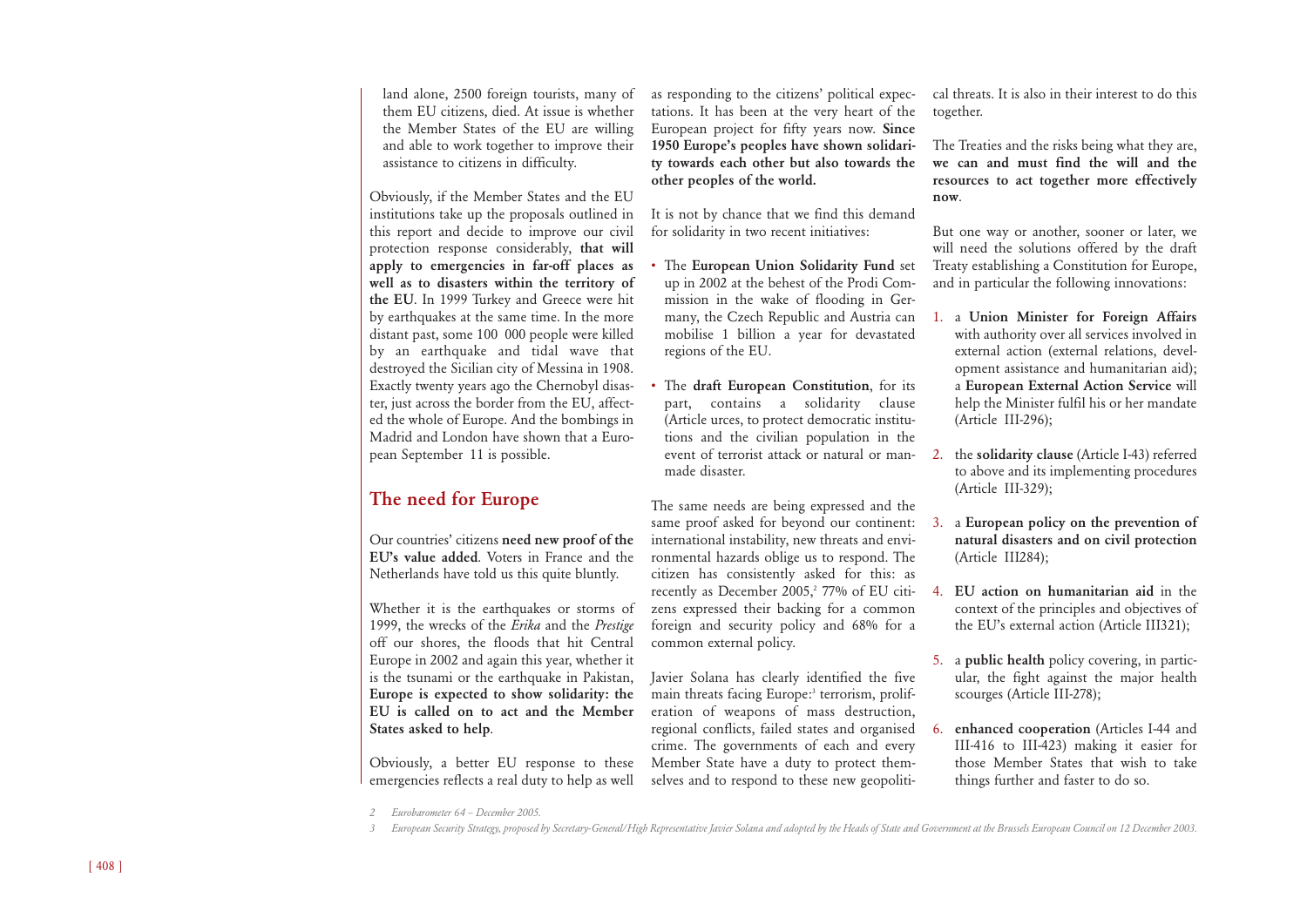### **What the EU is already doing**

Since the early 1990s the EU has been able to respond to emergencies.4 The Humanitarian Aid Office (ECHO) was set up in 1992. The Commission – like a number of Member States – is already a very active member of the Good Humanitarian Donorship Initiative and of the donor support groups set up by the International Committee of the Red Cross and the UN Office for the Coordination of Humanitarian Affairs.

In 2001 Margot Wallström, who was Environment Commissioner at the time, proposed a Community Civil Protection Mechanism, which triggers a movement of solidarity in side the EU. Depending on the circumstances, this solidarity currently involves pooling certain resources available in the Member States (transport, equipment, medical teams, etc.). It is designed to respond to the consequences of natural and man-made disasters (industrial and maritime accidents, terrorist attack, etc.).<sup>5</sup>

Lastly, the EU has worked to consolidate its emergency response and provide back-up over time.<sup>6</sup> Preparing reconstruction and stabilising fragile political situations are two key areas of EU action. Just as humanitarian aid and the rapid reaction mechanism<sup>7</sup> have their role to play, so do large-scale reconstruction programmes.

Moreover, since 2003, at the prompting of Javier Solana and the Council of the Euro-

pean Union, civilian crisis-management operations in the context of the European Security and Defence Policy (ESDP) have been added to this arsenal, helping respond effectively to emergencies with a common foreign and security policy dimension. Twelve such missions are currently under way in, for instance, Bosnia in the Balkans, Rafah in Palestine and Aceh in Indonesia.

Building on and learning from this, I have worked out 12 practical, operational solutions. They address **three concerns**:

- 1. **making humanitarian aid and civil protection more effective**,
- the event of emergencies both inside and out-2. **providing EU citizens with greater protection and assistance**,
	- 3. **strengthening overall consistency**.

### **Twelve proposals for improving the European Union's crisis response capability**

Our **twelve proposals** for improving the European Union's crisis response capability rest on the ideas developed in the second part of the report and on progress in the projects and discussions currently under way in the Council, the Commission, the European Parliament and the Member States.

In general they call for **voluntary participation by the Member States** and they are spread over a four-year time-frame.

#### **We propose:**

- **1. A European civil protection force: "Europe Aid"**
- **2. Support for the force from the seven outermost regions of the European Union**
- **3. The setting-up of a Civil Security Council and a greater role for the General Affairs and External Relations Council**
- **4. A one-stop shop for the European Union's humanitarian response**
- **5. An integrated European approach to crisis anticipation**
- **6. Six European Union delegations to specialise in crisis management**
- **7. A clear information system for European Union citizens travelling outside the Union**
- **8. The pooling of consular resources**
- **9. The creation of consular flying squads**
- **10. The setting-up of "European consulates" on an experimental basis in four geographical areas**
- **11. The establishment of a European consular code**
- **12. Laboratories specialising in bioterrorism and victim identification**

*4 See pages 43 to 46 of the technical report for further details.*

- *5 Council Decision of 23 October 2001 establishing a Community civil protection mechanism.*
- *6 See pages 47 to 49 of the technical report.*
- *7 Council Regulation (EC) No 381/2001 of 26 February 2001 creating a rapid-reaction mechanism.*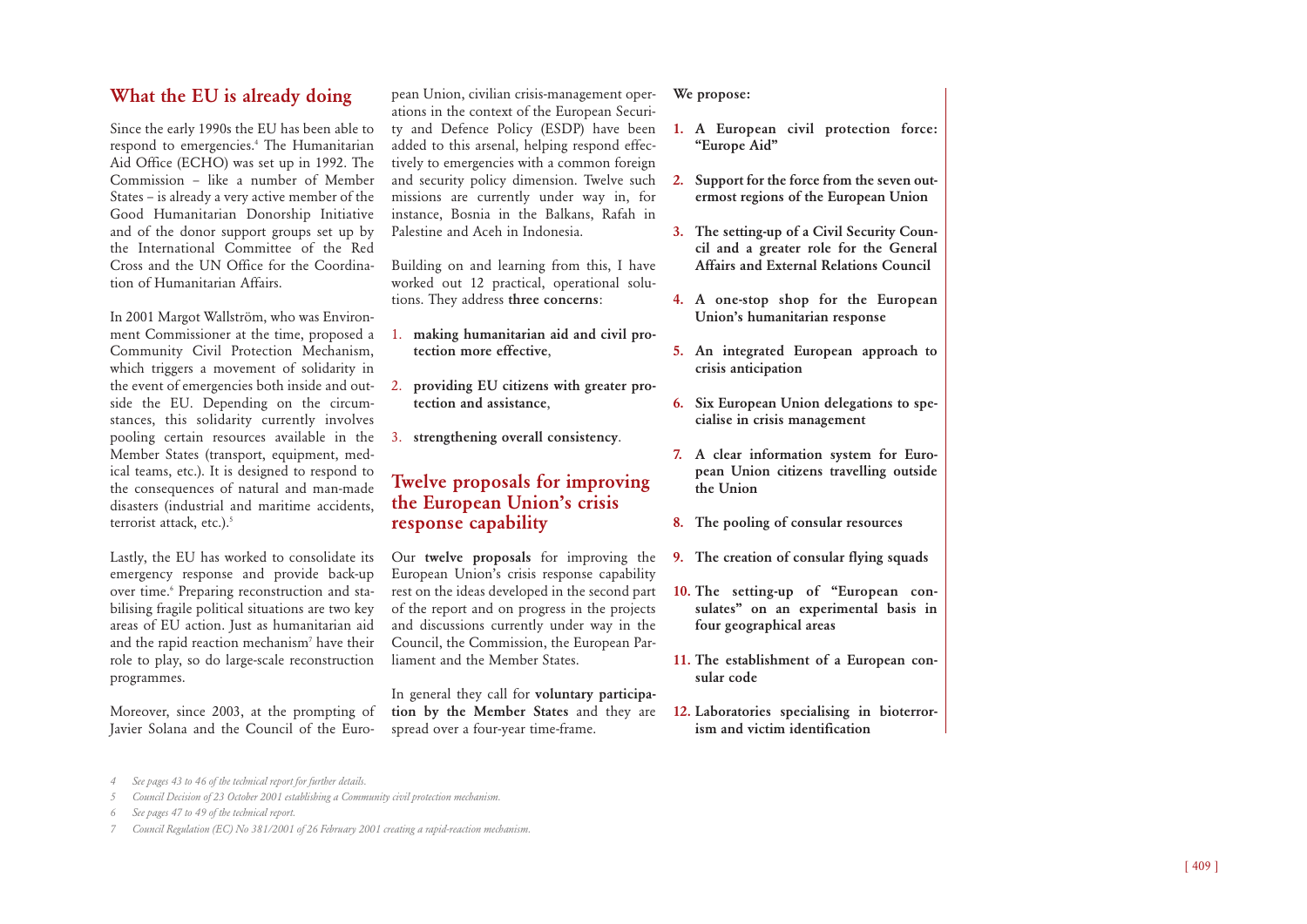## **Proposed timetable**

*1 July 2006 – 30 June 2007 (Finnish and German Presidencies)*

- **• Humanitarian aid/Civil protection**
- 1. **Establishment within a year of the following seven scenarios** - MIC in close cooperation with the Member States and the stakeholders (other Commission Directorates-General, the Council General Secretariat's Civil/Military Cell): - earthquakes and tsunamis
	- forest fires and other fires
	- flooding
	- industrial and nuclear accidents
	- terrorist attacks
	- disasters at sea
	- pandemics.
- 2. **Establishment of "menu" of needs for each scenario.**
- 3. **Those Member States that wish to do so start taking account of the "menu" in their organisation.**
- 4. **Alignment of MIC and ECHO emergency structures for external relations.**
- 5. **Reinforcement of MIC** with Member State experts to form the basis of the operations centre.
- 6. **European Council decision to establish a EuropeAid civil protection force** .
- **• External relations**
- 1. Study into possibility of "common" financing from the CFSP budget for

**operations to evacuate** EU citizens abroad.

- 2. **Empowerment of heads of delegation** to act in emergencies in liaison with Member States' diplomatic and consular services and establishment of contingency fund for heads of delegation.
- 3. **Identification of six regional delegations** and preparation of organisational set-up for three of them.
- 4. Establishment of structure for the two "emergency" and "consolidation" databases.
- **• Assistance to EU citizens in the event of a crisis/Consular matters**
- 1. **Assessment of the Member States' consular capacities,** in order to anticipate needs in the event of a crisis, and identification of best assistance and evacuation practices at national consulates abroad.
- 2. Preparation of Commission proposal on the four pilot areas for establishing EU consulates.
- 3. Start of work on EU consular code.

## *1 July 2007 – 30 June 2008 (Portuguese and Slovenian Presidencies)*

- **• Humanitarian aid/Civil protection**
	- 1. In follow-up to the Berend Report, the Council, Commission and Parliament hold a tripartite meeting to adapt the EU Solidarity Fund Regulation to

finance civil protection training and the purchase of certain types of equipment.

- 2. Preparation of operations protocols by the "enhanced MIC" (future operations centre) assisted by the Member States and the Council General Secretariat.
- 3. Feasibility study on legal cover necessary for civil protection missions within the EU.
- 4. Stepping-up of joint training and implementation of an annual exercise open to all Member States and organised by the future operations centre.
- 5. Commission proposal for setting up a European civil protection force (EuropeAid). Adjustment of visibility factors for external aid.
- 6. Setting-up of "Civil Security" Council by Heads of State and Government.
- 7. Launch of feasibility study for foundation or specialisation of a European victim-identification laboratory and one or more laboratories specialising in bioterrorism.

#### **• External relations**

- 1. Entry into service of the three regional delegations specialising in crisis management after finalisation of organisational setup.
- 2. Introduction of new administrative and financial framework for heads of delegation.
- 3. Creation of the two "emergency" and "consolidation" databases.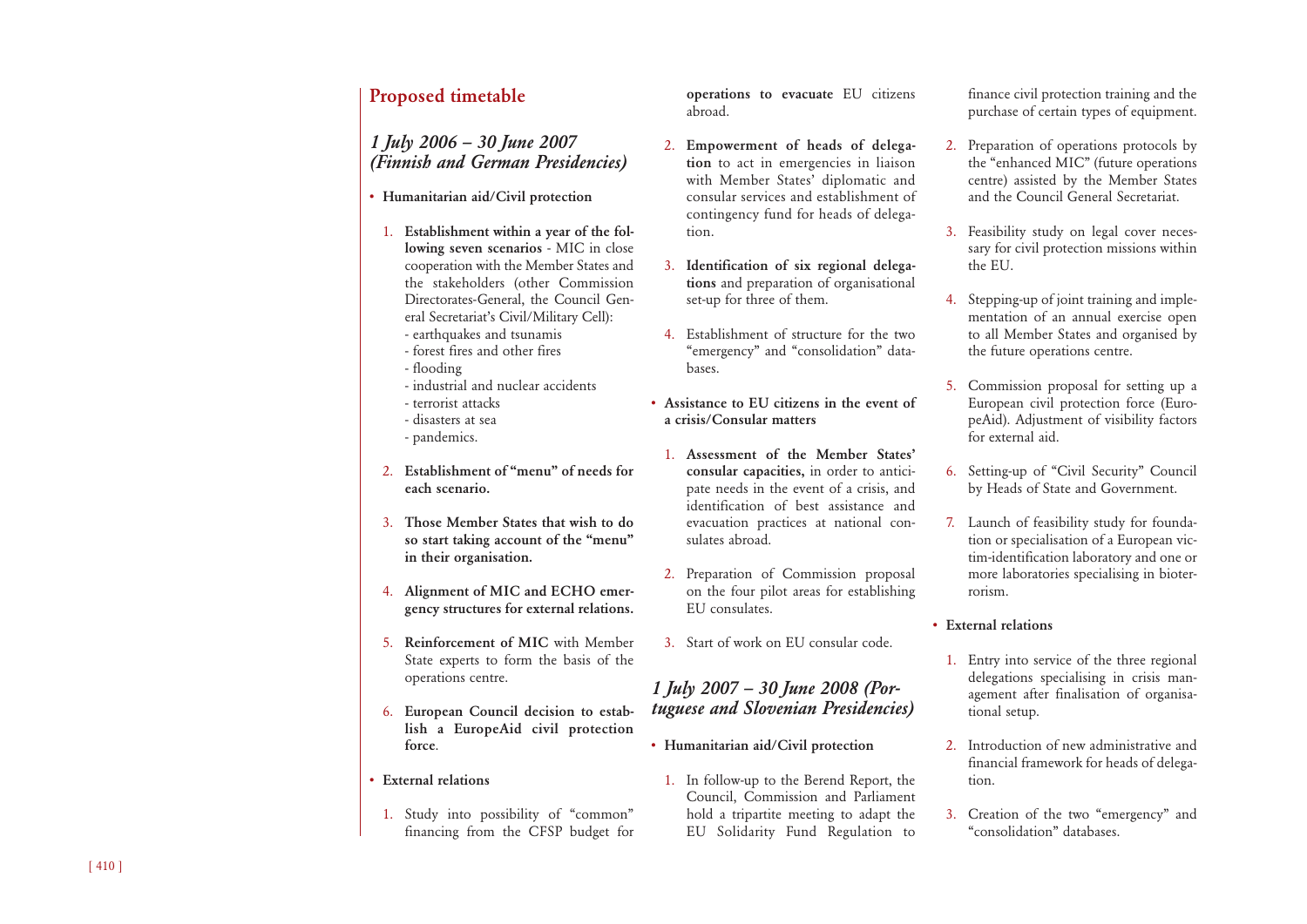- 4. Training of first joint assessment teams for "emergency" and "consolidation".
- 5. Application of institutional provisions on external action and civil protection.
- **• Assistance to EU citizens in the event of a crisis/Consular matters**
- 1. Identification and training of consular flying squads of volunteer diplomats.
- 2. Presentation and adoption of the Commission proposal on the four experimental regions for setting up EU consulates. Failing that, enhanced cooperation for those wishing to press ahead.
- 3. Presentation of Commission proposal for **an EU consular code.**

## *1 July 2008 – 30 June 2009 (French and Czech Presidencies)*

- **• Humanitarian aid/Civil protection**
- 1. Discussion in Council of act creating the EuropeAid European civil protection force.
- 2. At end of period, adoption of act creating the EuropeAid European civil protection force or, failing that, start of enhanced cooperation between those countries wishing to press ahead under Article 43 (Title VII of Treaty on European Union).
- 3. Setting-up of the force's operations centre and training college. Choice of college's location by Council.
- 4. Proposal for EU regulation on the legal cover necessary for civil protection operations within the EU.
- 5. Initial application of scenarios and their testing during the annual exercise.
- **• External relations**
	- 1. Evaluation of first three regional delegations specialising in crisis response.
- **• Assistance to EU citizens in the event of a crisis/Consular matters**
	- 1. Introduction of consular flying squads and first joint training courses.
	- 2. Evaluation of working of four experimental regions and extension to other areas.

## *1 July 2009 – 30 June 2010 (Swedish and Spanish Presidencies)*

- **• Humanitarian aid/Civil protection**
- 1. Launch of initial approval procedures for units of the "EuropeAid" force. The Member States choose items from the proposed "menu" that they undertake to make available to the force.
- 2. Grouping of humanitarian action and civil protection under the authority of a single European Commissioner.
- 3. First integrated operation involving humanitarian aid and the resources of the European civil protection force.

#### **• External relations**

- 1. Extension of organisational set-up of first three regional delegations to another three.
- **• Assistance to EU citizens in the event of a crisis/consular matters**
- 1. Drafting of an EU consular code.
- 2. Foundation or specialisation of a European victim-identification laboratory and laboratories specialising in bio-terrorism.
- 3. Adoption of EU consular code. Failing that, enhanced cooperation between those countries wishing to press ahead.